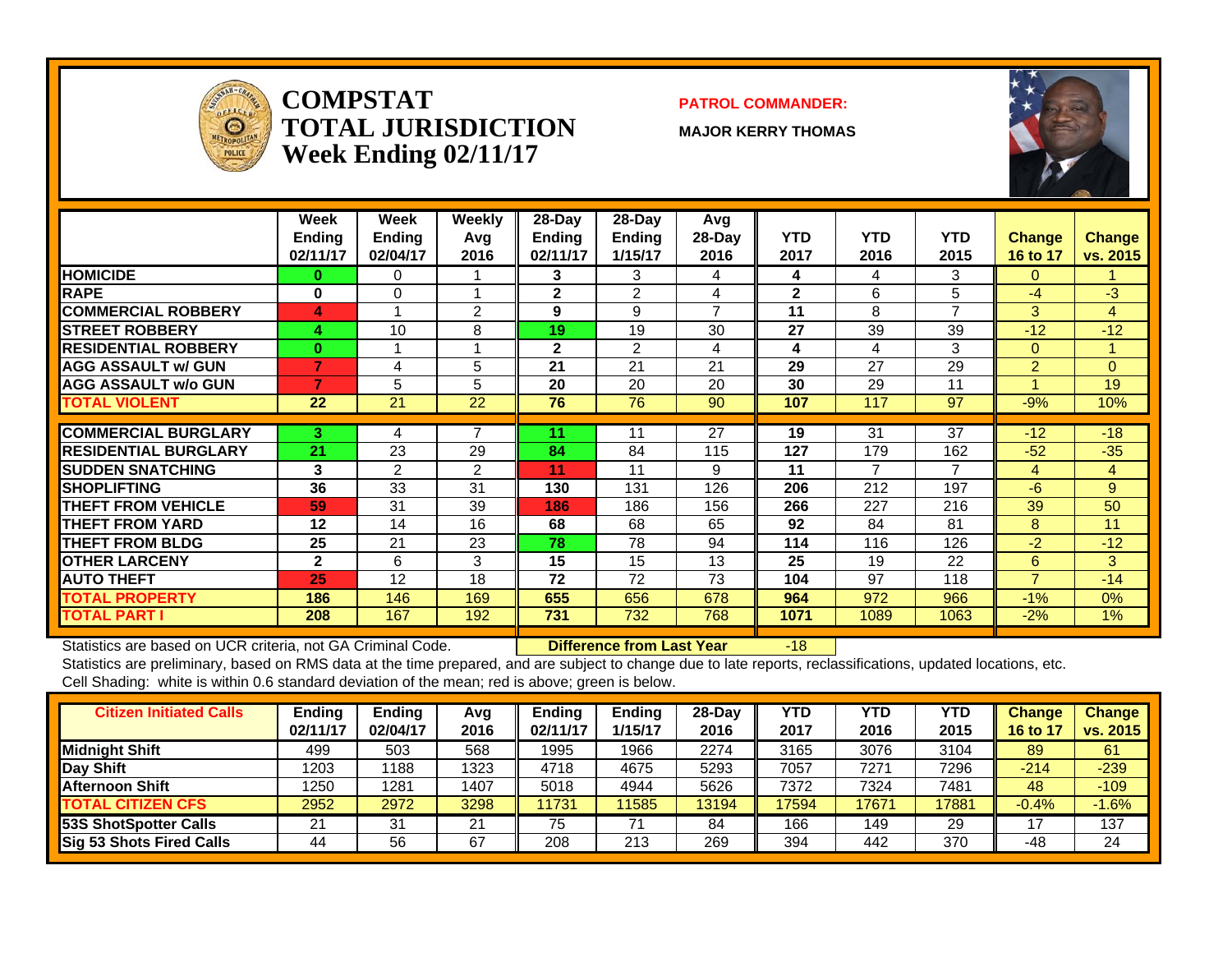# **Unincorporated Chatham County PATROL COMMANDER:**

**MAJOR KERRY THOMAS**





# **Week Ending 02/11/17**

|                             | <b>Week</b><br><b>Ending</b><br>02/11/17 | Week<br>Ending<br>02/04/17 | Weekly<br>Avg<br>2016 | 28-Day<br>Endina<br>02/11/17 | 28-Day<br>Ending<br>1/15/17 | Avg<br>28-Day<br>2016 | <b>YTD</b><br>2017      | <b>YTD</b><br>2016 | <b>YTD</b><br>2015 | <b>Change</b><br>16 to 17 | <b>Change</b><br>vs. 2015 |
|-----------------------------|------------------------------------------|----------------------------|-----------------------|------------------------------|-----------------------------|-----------------------|-------------------------|--------------------|--------------------|---------------------------|---------------------------|
| <b>HOMICIDE</b>             | 0                                        | 0                          | 0.1                   | $\mathbf{2}$                 | 2                           | 0.5                   | $\mathbf{2}$            | 0                  |                    | $\overline{2}$            |                           |
| <b>RAPE</b>                 | 0                                        | $\Omega$                   | 0.1                   | $\bf{0}$                     | $\Omega$                    | 0.5                   | $\bf{0}$                | 0                  | $\Omega$           | $\Omega$                  | $\overline{0}$            |
| <b>COMMERCIAL ROBBERY</b>   | $\bf{0}$                                 | $\Omega$                   | 0.2                   | 0                            | $\Omega$                    | 0.9                   | $\bf{0}$                | 3                  | $\overline{2}$     | $-3$                      | $-2$                      |
| <b>STREET ROBBERY</b>       | $\bf{0}$                                 | $\Omega$                   | 0.5                   | $\bf{0}$                     | $\Omega$                    | 2.1                   | $\mathbf 0$             | 2                  | $\Omega$           | $-2$                      | $\overline{0}$            |
| <b>RESIDENTIAL ROBBERY</b>  | $\bf{0}$                                 | $\Omega$                   | 0.2                   | $\bf{0}$                     | $\Omega$                    | 0.8                   |                         |                    |                    | $\Omega$                  | $\overline{0}$            |
| <b>AGG ASSAULT w/ GUN</b>   | $\bf{0}$                                 |                            | 0.8                   | 3                            | 3                           | 3.2                   | 3                       | 4                  |                    | $-1$                      | $\overline{2}$            |
| <b>AGG ASSAULT w/o GUN</b>  | $\bf{0}$                                 | 2                          | 0.8                   | 4                            | 4                           | 3.1                   | 5                       | 4                  |                    |                           | $\overline{4}$            |
| <b>TOTAL VIOLENT</b>        | $\bf{0}$                                 | 3                          | 2.8                   | 9                            | 9                           | 11.1                  | 11                      | 14                 | 6                  | $-21%$                    | 83%                       |
|                             |                                          |                            |                       |                              |                             |                       |                         |                    |                    |                           |                           |
| <b>COMMERCIAL BURGLARY</b>  |                                          | 2                          | 0.7                   | 3                            | 3                           | 2.7                   | 4                       | 4                  | 4                  | $\Omega$                  | $\Omega$                  |
| <b>RESIDENTIAL BURGLARY</b> | 8                                        | 2                          | 6.7                   | 18                           | 18                          | 26.7                  | 36                      | 37                 | 35                 | $-1$                      | 1                         |
| <b>SUDDEN SNATCHING</b>     | $\bf{0}$                                 | $\Omega$                   | 0.3                   | 0                            | $\Omega$                    | 1.1                   | $\bf{0}$                | $\Omega$           | $\Omega$           | 0                         | $\Omega$                  |
| <b>SHOPLIFTING</b>          | 4                                        | $\overline{\phantom{a}}$   | 6.1                   | 21                           | 21                          | 24.4                  | 35                      | 45                 | 56                 | $-10$                     | $-21$                     |
| THEFT FROM VEHICLE          | 9                                        | 4                          | 7.1                   | 28                           | 26                          | 28.3                  | 42                      | 43                 | 31                 | $-1$                      | 11                        |
| <b>THEFT FROM YARD</b>      | $\bf{0}$                                 | $\overline{2}$             | 2.8                   | 6                            | 6                           | 11.1                  | $\overline{7}$          | 16                 | 16                 | $-9$                      | $-9$                      |
| <b>THEFT FROM BLDG</b>      | $\overline{2}$                           | 6                          | 3.8                   | 15                           | 15                          | 15.1                  | 27                      | 23                 | 14                 | 4                         | 13                        |
| <b>OTHER LARCENY</b>        |                                          | 3                          | 0.9                   | 4                            | 4                           | 3.7                   | $\overline{\mathbf{z}}$ | 9                  | $\overline{ }$     | $-2$                      | $\overline{0}$            |
| <b>AUTO THEFT</b>           | $\mathbf{2}$                             | $\overline{2}$             | 3.0                   | 8                            | 8                           | 12.2                  | 13                      | 11                 | 11                 | $\overline{2}$            | $\overline{2}$            |
| <b>TOTAL PROPERTY</b>       | 27                                       | 28                         | 31.3                  | 103                          | 101                         | 125.3                 | 171                     | 188                | 174                | $-9%$                     | $-2%$                     |
| TOTAL PART I                | 27                                       | 31                         | 34.1                  | 112                          | 110                         | 136.4                 | 182                     | 202                | 180                | $-10%$                    | 1%                        |

Statistics are based on UCR criteria, not GA Criminal Code. **Difference from Last Year** -20

Statistics are preliminary, based on RMS data at the time prepared, and are subject to change due to late reports, reclassifications, updated locations, etc.

Cell Shading: white is within 0.6 standard deviation of the mean; red is above; green is below.

| <b>Shots Fired Calls</b>     | Week<br><b>Ending</b><br>02/11/17 | Week<br><b>Ending</b><br>02/04/17 | Weekly<br>Avg<br>2016 | $28$ -Dav<br><b>Ending</b><br>02/11/17 | $28-Dav$<br>Ending<br>1/15/17 | Avg<br>$28-Day$<br>2016 | <b>YTD</b><br>2017 | <b>YTD</b><br>2016 | <b>YTD</b><br>2015 | <b>Change</b><br>16 to 17 | <b>Change</b><br>vs. 2015 |
|------------------------------|-----------------------------------|-----------------------------------|-----------------------|----------------------------------------|-------------------------------|-------------------------|--------------------|--------------------|--------------------|---------------------------|---------------------------|
| <b>53S ShotSpotter Calls</b> |                                   |                                   | 0.0                   |                                        |                               | 0.0                     |                    |                    |                    |                           |                           |
| Sig 53 Shots Fired Calls     |                                   |                                   | 12<br>ں ،             | っっ<br>ບບ                               | 33                            | 45.                     | 68                 | 90                 | 87                 | $-22$                     | -19                       |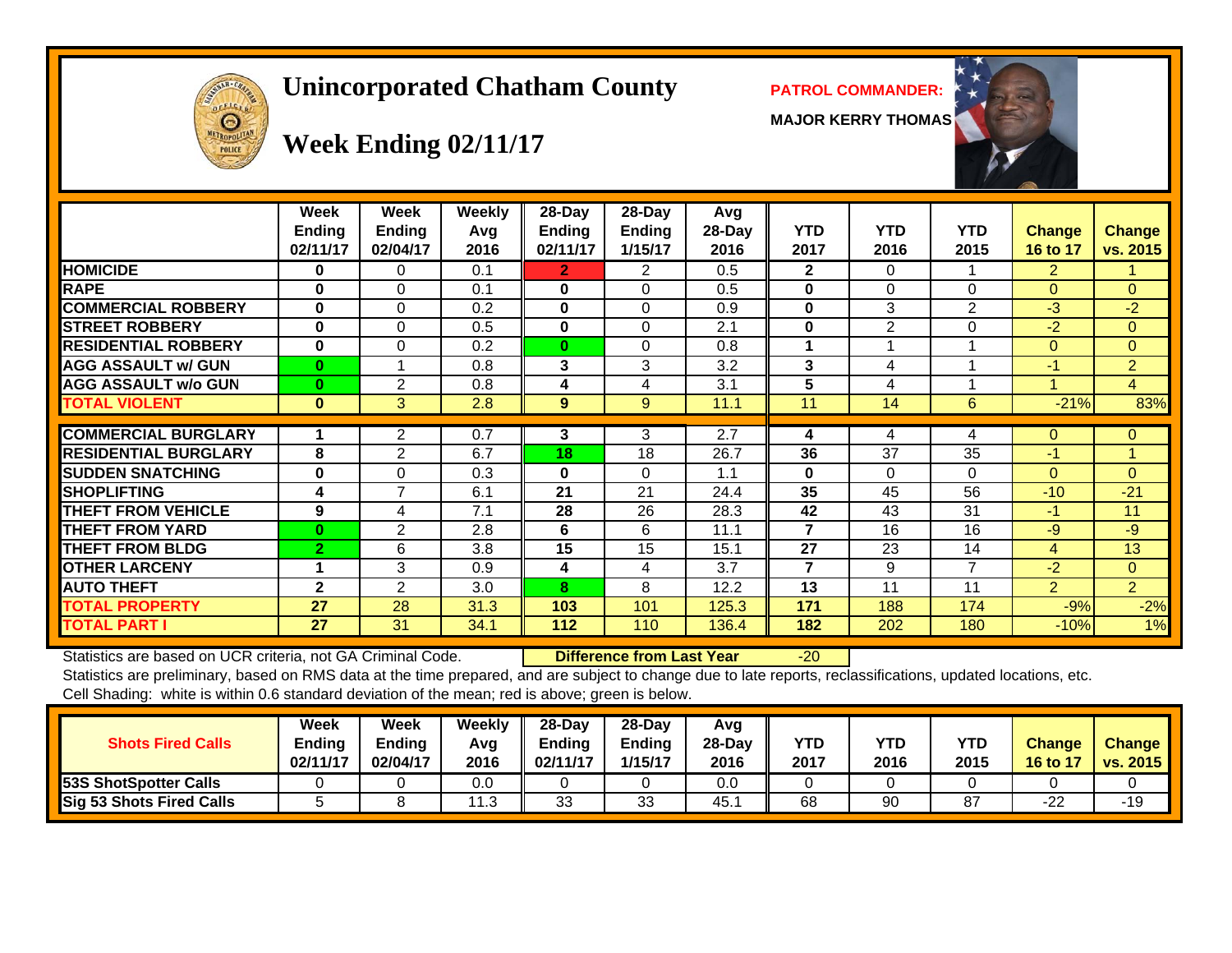

# City of Savannah Only **PATROL COMMANDER:**

**MAJOR KERRY THOMAS**



#### **Week Ending 02/11/17**

|                             | Week<br><b>Ending</b><br>02/11/17 | Week<br><b>Endina</b><br>02/04/17 | <b>Weekly</b><br>Avg<br>2016 | 28-Day<br><b>Ending</b><br>02/11/17 | $28$ -Day<br>Ending<br>1/15/17 | Avg<br>$28-Day$<br>2016 | <b>YTD</b><br>2017 | <b>YTD</b><br>2016 | <b>YTD</b><br>2015 | <b>Change</b><br>16 to 17 | <b>Change</b><br>vs. 2015 |
|-----------------------------|-----------------------------------|-----------------------------------|------------------------------|-------------------------------------|--------------------------------|-------------------------|--------------------|--------------------|--------------------|---------------------------|---------------------------|
| <b>HOMICIDE</b>             | $\Omega$                          | 0                                 |                              |                                     |                                | 3                       | $\mathbf{2}$       | 4                  | 2                  | $-2$                      | $\Omega$                  |
| <b>RAPE</b>                 | 0                                 | $\Omega$                          |                              | $\mathbf{2}$                        | 2                              | 3                       | $\mathbf{2}$       | 6                  | 5                  | -4                        | -3                        |
| <b>COMMERCIAL ROBBERY</b>   | 4                                 |                                   |                              | 9                                   | 9                              | 6                       | 11                 | 5                  | 5                  | 6                         | 6                         |
| <b>STREET ROBBERY</b>       | 4                                 | 10                                | $\overline{7}$               | 19                                  | 19                             | 28                      | 27                 | 37                 | 39                 | $-10$                     | $-12$                     |
| <b>RESIDENTIAL ROBBERY</b>  | $\bf{0}$                          |                                   |                              | $\mathbf{2}$                        | $\overline{2}$                 | 3                       | 3                  | 3                  | $\overline{2}$     | $\Omega$                  |                           |
| <b>AGG ASSAULT w/ GUN</b>   | 7                                 | 3                                 | 5                            | 18                                  | 18                             | 18                      | 26                 | 23                 | 28                 | 3                         | $-2$                      |
| <b>AGG ASSAULT w/o GUN</b>  | 7                                 | 3                                 | 4                            | 16                                  | 16                             | 17                      | 25                 | 25                 | 10                 | $\Omega$                  | 15                        |
| <b>TOTAL VIOLENT</b>        | 22                                | 18                                | 20                           | 67                                  | 67                             | 79                      | 96                 | 103                | 91                 | $-7%$                     | 5%                        |
|                             |                                   |                                   |                              |                                     |                                |                         |                    |                    |                    |                           |                           |
| <b>ICOMMERCIAL BURGLARY</b> | $\overline{2}$                    | 2                                 | 6                            | 8                                   | 8                              | 24                      | 15                 | 27                 | 33                 | $-12$                     | $-18$                     |
| <b>RESIDENTIAL BURGLARY</b> | 13                                | 21                                | 22                           | 66                                  | 66                             | 88                      | 91                 | 142                | 127                | $-51$                     | $-36$                     |
| <b>SUDDEN SNATCHING</b>     | 3                                 | 2                                 | 2                            | 11                                  | 11                             | $\overline{ }$          | 11                 | $\overline{7}$     | 7                  | 4                         | $\overline{4}$            |
| <b>ISHOPLIFTING</b>         | 32                                | 26                                | 25                           | 109                                 | 110                            | 101                     | 171                | 167                | 141                | 4                         | 30                        |
| <b>THEFT FROM VEHICLE</b>   | 50                                | 27                                | 32                           | 158                                 | 160                            | 128                     | 224                | 184                | 185                | 40                        | 39                        |
| <b>THEFT FROM YARD</b>      | 12                                | 12                                | 14                           | 62                                  | 62                             | 54                      | 85                 | 68                 | 65                 | 17                        | 20                        |
| <b>THEFT FROM BLDG</b>      | 23                                | 15                                | 20                           | 63                                  | 63                             | 79                      | 87                 | 93                 | 112                | $-6$                      | $-25$                     |
| <b>OTHER LARCENY</b>        | 1                                 | 3                                 | 2                            | 11                                  | 11                             | 9                       | 18                 | 10                 | 15                 | 8                         | 3                         |
| <b>AUTO THEFT</b>           | 23                                | 10                                | 15                           | 64                                  | 64                             | 61                      | 91                 | 86                 | 107                | 5                         | $-16$                     |
| <b>TOTAL PROPERTY</b>       | 159                               | 118                               | 138                          | 552                                 | 555                            | 553                     | 793                | 784                | 792                | 1%                        | 0%                        |
| <b>TOTAL PART I</b>         | 181                               | 136                               | 158                          | 619                                 | 622                            | 631                     | 889                | 887                | 883                | $0\%$                     | 1%                        |

Statistics are based on UCR criteria, not GA Criminal Code. **Difference from Last Year** 2

Statistics are preliminary, based on RMS data at the time prepared, and are subject to change due to late reports, reclassifications, updated locations, etc. Cell Shading: white is within 0.6 standard deviation of the mean; red is above; green is below.

| <b>Shots Fired Calls</b>        | Week<br>Ending<br>02/11/17 | Week<br><b>Ending</b><br>02/04/17 | Weekly<br>Avg<br>2016 | 28-Dav<br><b>Endina</b><br>02/11/17 | $28-Dav$<br><b>Endina</b><br>1/15/17 | Avg<br>28-Dav<br>2016 | YTD<br>2017 | YTD<br>2016 | <b>YTD</b><br>2015 | <b>Change</b><br>$16$ to $17$ | <b>Change</b><br>vs. 2015 |
|---------------------------------|----------------------------|-----------------------------------|-----------------------|-------------------------------------|--------------------------------------|-----------------------|-------------|-------------|--------------------|-------------------------------|---------------------------|
| <b>53S ShotSpotter Calls</b>    | 21                         | 31                                | 21.0                  | 75                                  | 74                                   | 83.9                  | 166         | 149         | 29                 |                               | 137                       |
| <b>Sig 53 Shots Fired Calls</b> | 39                         | 48                                | 56.7                  | 175                                 | 180                                  | 224.2                 | 326         | 352         | 283                | -26                           | 43                        |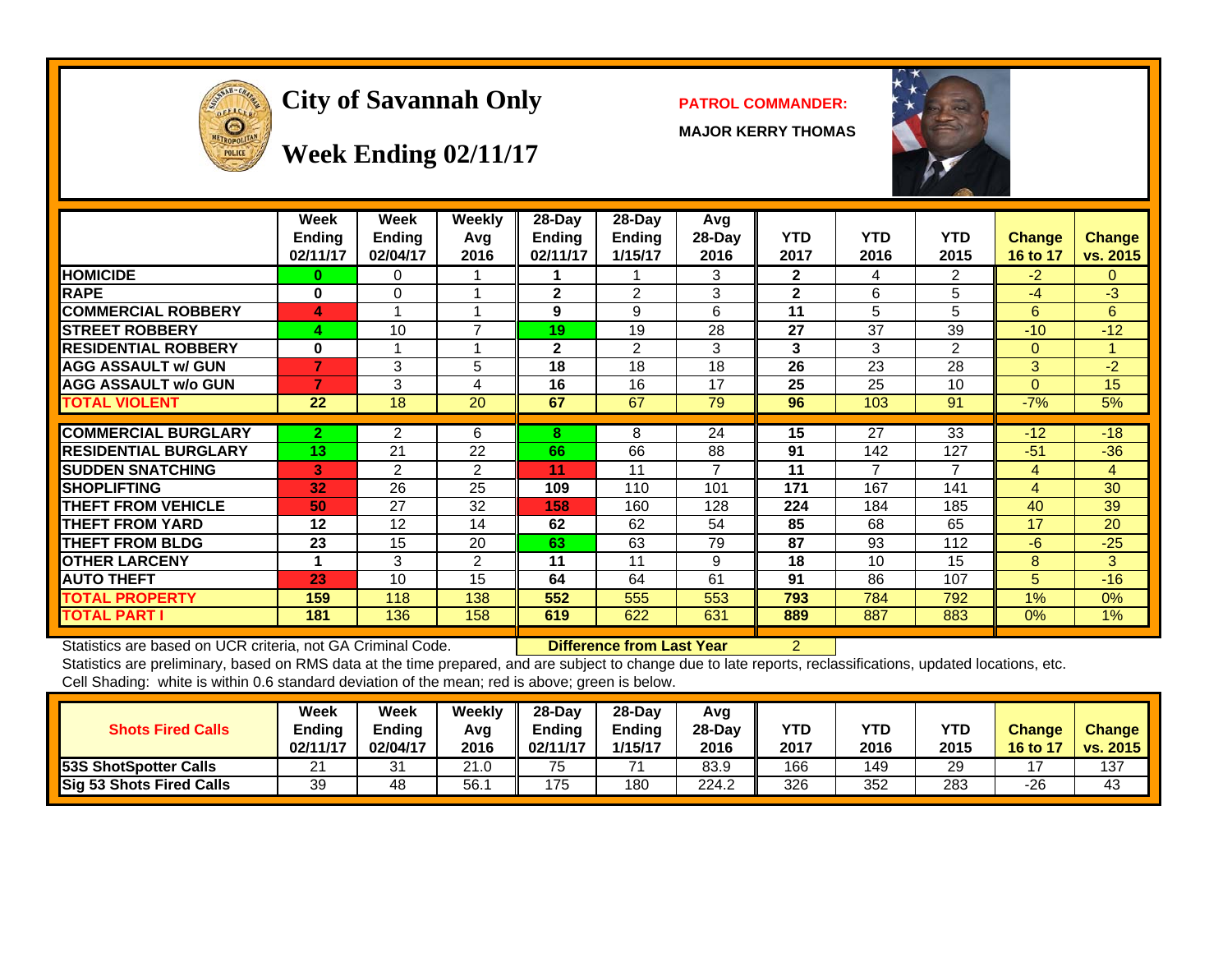

#### **COMPSTATWEST CHATHAM PRECINCTWeek Ending 02/11/17**

**PRECINCT COMMANDER:**

**CAPT. JOHN BEST**



|                             | Week<br><b>Ending</b><br>02/11/17 | Week<br><b>Ending</b><br>02/04/17 | Weekly<br>Avq<br>2016 | $28-Day$<br>Ending<br>02/11/17 | 28-Day<br>Ending<br>1/15/17 | Avg<br>28-Day<br>2016 | <b>YTD</b><br>2017 | <b>YTD</b><br>2016 | <b>YTD</b><br>2015 | <b>Change</b><br>16 to 17 | <b>Change</b><br>vs. 2015 |
|-----------------------------|-----------------------------------|-----------------------------------|-----------------------|--------------------------------|-----------------------------|-----------------------|--------------------|--------------------|--------------------|---------------------------|---------------------------|
| <b>HOMICIDE</b>             | 0                                 | 0                                 | $\Omega$              |                                |                             | 0                     |                    | 0                  | 0                  |                           |                           |
| <b>RAPE</b>                 | $\bf{0}$                          | $\Omega$                          | $\Omega$              |                                |                             |                       |                    | 0                  | $\overline{2}$     |                           | $-1$                      |
| <b>COMMERCIAL ROBBERY</b>   |                                   | $\Omega$                          | $\Omega$              |                                |                             |                       | 4                  | 2                  | $\overline{2}$     | $-1$                      | $-1$                      |
| <b>STREET ROBBERY</b>       | $\bf{0}$                          | $\Omega$                          |                       | $\bf{0}$                       | $\Omega$                    | 3                     | $\bf{0}$           | $\overline{2}$     | 4                  | $-2$                      | $-4$                      |
| <b>RESIDENTIAL ROBBERY</b>  | $\bf{0}$                          | $\Omega$                          | $\Omega$              | $\bf{0}$                       | $\Omega$                    |                       |                    | 3                  | $\overline{2}$     | $-2$                      | $-1$                      |
| <b>AGG ASSAULT w/ GUN</b>   |                                   |                                   |                       | 5                              | 5                           | 4                     | 6                  | 3                  | 4                  | 3                         | $\overline{2}$            |
| <b>AGG ASSAULT w/o GUN</b>  |                                   | $\overline{2}$                    |                       | 6                              | 6                           | 4                     | 7                  | 6                  | $\overline{2}$     |                           | 5                         |
| <b>TOTAL VIOLENT</b>        | 3                                 | 3                                 | 4                     | 14                             | 14                          | 15                    | 17                 | 16                 | 16                 | 6%                        | 6%                        |
|                             |                                   |                                   |                       |                                |                             |                       |                    |                    |                    |                           |                           |
| <b>COMMERCIAL BURGLARY</b>  |                                   | 3                                 |                       | 5                              | 5                           | 5                     | 9                  | 5                  | 11                 | 4                         | $-2$                      |
| <b>RESIDENTIAL BURGLARY</b> | 11                                | 4                                 | 6                     | 25                             | 25                          | 22                    | 39                 | 48                 | 33                 | $-9$                      | 6                         |
| <b>SUDDEN SNATCHING</b>     | 0                                 | $\Omega$                          | $\Omega$              |                                |                             |                       |                    |                    |                    | $\Omega$                  | $\Omega$                  |
| <b>SHOPLIFTING</b>          | 3                                 |                                   | 3                     | 12                             | 12                          | 14                    | 22                 | 23                 | 23                 | $-1$                      | $-1$                      |
| <b>THEFT FROM VEHICLE</b>   | 10                                | 3                                 | $\overline{ }$        | 30                             | 30                          | 29                    | 39                 | 41                 | 31                 | $-2$                      | 8                         |
| <b>THEFT FROM YARD</b>      | 4                                 | 3                                 | 3                     | 12                             | 12                          | 10                    | 15                 | 18                 | 16                 | $-3$                      | $-1$                      |
| <b>THEFT FROM BLDG</b>      | 3                                 | 6                                 | 4                     | 13                             | 13                          | 16                    | 23                 | 22                 | 20                 |                           | 3                         |
| <b>OTHER LARCENY</b>        | 4                                 | 2                                 |                       | 5                              | 5                           | 4                     | 10                 | 4                  | 8                  | 6                         | $\overline{2}$            |
| <b>AUTO THEFT</b>           | 5                                 | 3                                 | 4                     | 13                             | 13                          | 16                    | 18                 | 12                 | 27                 | 6                         | $-9$                      |
| <b>TOTAL PROPERTY</b>       | 38                                | 25                                | 29                    | 116                            | 116                         | 118                   | 176                | 174                | 170                | 1%                        | 4%                        |
| <b>TOTAL PART I</b>         | 41                                | 28                                | 33                    | 130                            | 130                         | 132                   | 193                | 190                | 186                | 2%                        | 4%                        |

Statistics are based on UCR criteria, not GA Criminal Code. **Difference from Last Year** 3

Statistics are preliminary, based on RMS data at the time prepared, and are subject to change due to late reports, reclassifications, updated locations, etc. Cell Shading: white is within 0.6 standard deviation of the mean; red is above; green is below.

| <b>Citizen Initiated Calls</b>  | <b>Week</b><br><b>Ending</b><br>02/11/17 | <b>Week</b><br><b>Ending</b><br>02/04/17 | Weekly<br>Avg<br>2016 | $28$ -Day<br>Ending<br>02/11/17 | $28-Dav$<br><b>Ending</b><br>1/15/17 | Avg<br>$28-Day$<br>2016 | YTD<br>2017 | <b>YTD</b><br>2016 | YTD<br>2015 | <b>Change</b><br>16 to 17 | <b>Change</b><br>vs. 2015 |
|---------------------------------|------------------------------------------|------------------------------------------|-----------------------|---------------------------------|--------------------------------------|-------------------------|-------------|--------------------|-------------|---------------------------|---------------------------|
| <b>Midnight Shift</b>           | 118                                      | 113                                      | 114                   | 452                             | 436                                  | 455                     | 672         | 650                | 640         | 22                        | 32                        |
| Day Shift                       | 287                                      | 259                                      | 282                   | 1028                            | 1012                                 | 1127                    | 1553        | 1613               | 1596        | $-60$                     | $-43$                     |
| <b>Afternoon Shift</b>          | 268                                      | 258                                      | 294                   | 1043                            | 1035                                 | 1177                    | 1535        | 1597               | 1566        | $-62$                     | $-31$                     |
| <b>TOTAL CITIZEN CFS</b>        | 673                                      | 673                                      | 690                   | 2523                            | 2483                                 | 2758                    | 3760        | 3860               | 3802        | $-2.6%$                   | $-1.1%$                   |
| <b>53S ShotSpotter Calls</b>    |                                          |                                          |                       |                                 |                                      |                         |             |                    |             |                           |                           |
| <b>Sig 53 Shots Fired Calls</b> |                                          | ບ                                        | 9                     | 14                              | 14                                   | 37                      | 38          | 77                 | 57          | $-39$                     | $-19$                     |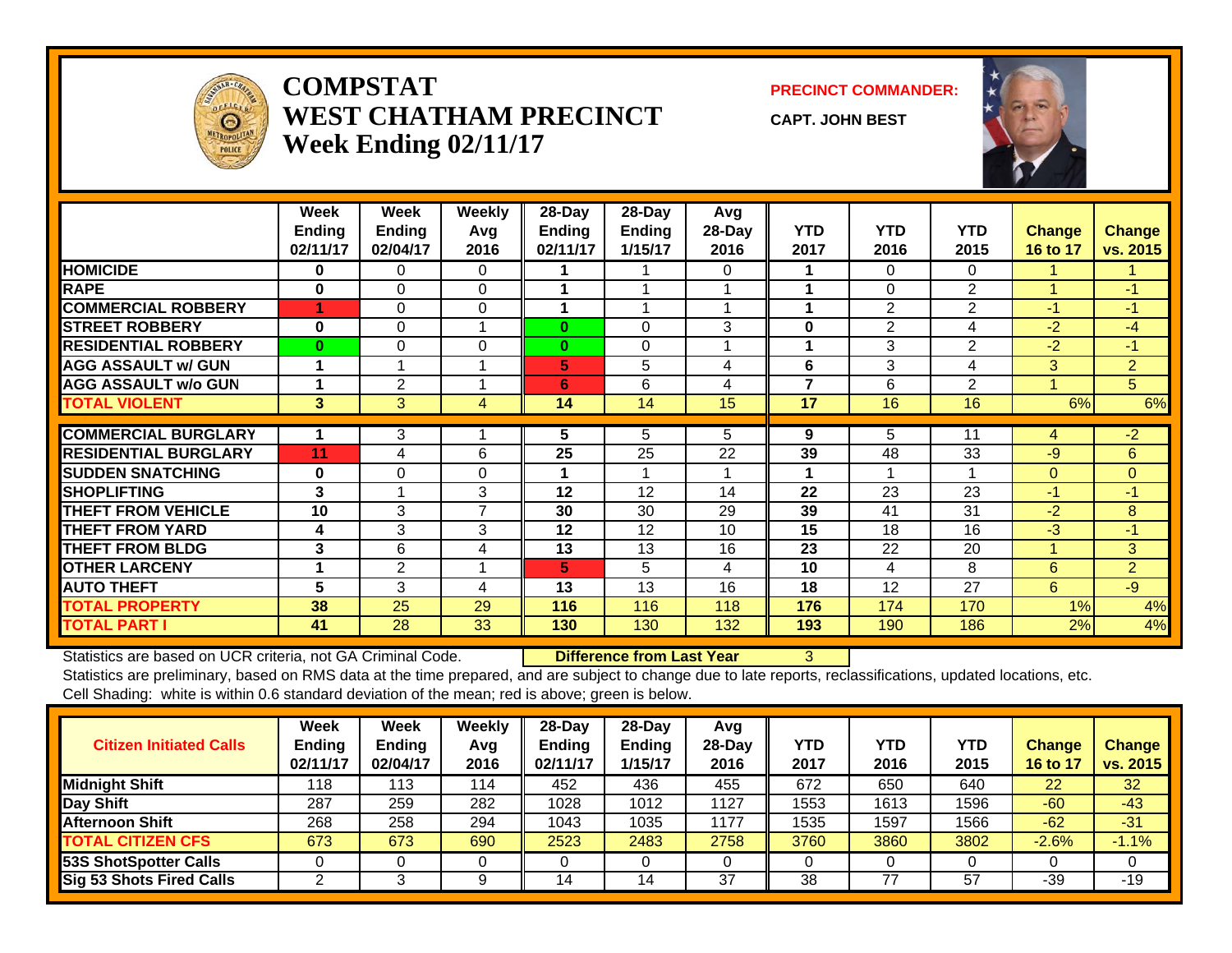# **BEAT 11 West Chatham Precinct Week Ending 02/11/17**



|                             |                | <b>Last 4 Weeks</b> |                |                | 28 Days        | 28 Day  |              |                |                |               |                |
|-----------------------------|----------------|---------------------|----------------|----------------|----------------|---------|--------------|----------------|----------------|---------------|----------------|
|                             | <b>Ending</b>  | <b>Ending</b>       | <b>Endina</b>  | <b>Endina</b>  | Ending         | Average | <b>YTD</b>   | <b>YTD</b>     | <b>YTD</b>     | <b>Change</b> | <b>Change</b>  |
|                             | 01/14/17       | 01/21/17            | 02/04/17       | 02/11/17       | 02/11/17       | 2016    | 2017         | 2016           | 2015           | 16 to 17      | vs. 2015       |
| <b>HOMICIDE</b>             | 0              | $\Omega$            | 0              | 0              | $\Omega$       | 0.0     | $\Omega$     | 0              | 0              | $\Omega$      | 0              |
| <b>RAPE</b>                 | 0              | $\Omega$            | $\Omega$       | 0              | 0              | 0.1     | $\Omega$     | 0              | $\Omega$       | $\Omega$      | $\Omega$       |
| <b>COMMERCIAL ROBBERY</b>   | $\Omega$       | $\Omega$            | $\mathbf{0}$   | $\Omega$       | $\Omega$       | 0.3     | $\mathbf{0}$ | $\Omega$       | 0              | $\mathbf{0}$  | $\Omega$       |
| <b>ISTREET ROBBERY</b>      | $\Omega$       | $\Omega$            | $\Omega$       | $\Omega$       | $\Omega$       | 0.2     | $\mathbf{0}$ | $\Omega$       | $\mathbf{1}$   | $\mathbf{0}$  | $-1$           |
| <b>RESIDENTIAL ROBBERY</b>  | $\Omega$       | $\Omega$            | $\mathbf{0}$   | $\Omega$       | 0              | 0.1     | $\Omega$     | $\Omega$       | 0              | $\mathbf{0}$  | $\Omega$       |
| <b>AGG ASSAULT w/ GUN</b>   | $\mathbf{1}$   | $\Omega$            | $\Omega$       | 0              | $\mathbf{1}$   | 0.1     | $\mathbf{1}$ | 0              | $\Omega$       | 1             | $\mathbf{1}$   |
| <b>AGG ASSAULT w/o GUN</b>  | $\mathbf{1}$   | 0                   | 1              | $\Omega$       | 2              | 0.5     | 2            | $\overline{2}$ | 0              | $\mathbf{0}$  | $\overline{2}$ |
| <b>TOTAL VIOLENT</b>        | $\overline{2}$ | 0                   | $\mathbf{1}$   | $\Omega$       | 3              | 1.2     | 3            | $\overline{2}$ | $\mathbf{1}$   | 50%           | 200%           |
|                             |                |                     |                |                |                |         |              |                |                |               |                |
| <b>COMMERCIAL BURGLARY</b>  | $\Omega$       | $\Omega$            | $\mathbf{0}$   | 0              | $\Omega$       | 0.4     | 1            | 0              | 1              | 1             | $\mathbf{0}$   |
| <b>RESIDENTIAL BURGLARY</b> | $\Omega$       | 0                   | 2              | 1              | 3              | 1.1     | 4            | 5              | 6              | $-1$          | $-2$           |
| <b>SUDDEN SNATCHING</b>     | $\Omega$       | 0                   | $\Omega$       | 0              | $\Omega$       | 0.1     | $\Omega$     | 0              | $\Omega$       | $\Omega$      | $\Omega$       |
| <b>SHOPLIFTING</b>          | $\Omega$       | $\Omega$            | $\Omega$       | $\Omega$       | $\Omega$       | 0.2     | $\Omega$     | $\Omega$       | $\Omega$       | $\mathbf{0}$  | $\Omega$       |
| <b>THEFT FROM VEHICLE</b>   | $\Omega$       | 5                   | $\Omega$       | $\overline{2}$ | $\overline{7}$ | 3.6     | 9            | 3              | $\overline{2}$ | 6             | $\overline{7}$ |
| <b>THEFT FROM YARD</b>      | $\mathbf{1}$   | $\Omega$            | $\mathbf{1}$   | $\mathbf{1}$   | 3              | 1.9     | 5            | 5.             | 4              | $\mathbf{0}$  | $\mathbf{1}$   |
| <b>THEFT FROM BLDG</b>      | 1              | $\mathbf{1}$        | $\mathbf{1}$   | 1              | 4              | 3.3     | 4            | 4              | $\overline{7}$ | $\Omega$      | $-3$           |
| <b>OTHER LARCENY</b>        | 0              | $\Omega$            | $\Omega$       | 0              | 0              | 0.7     | 1            | 0              | 0              | 1             | $\mathbf{1}$   |
| <b>AUTO THEFT</b>           | 0              | 0                   | 0              | 1              | $\mathbf{1}$   | 2.2     | 2            | 1              | 4              | $\mathbf{1}$  | $-2$           |
| <b>TOTAL PROPERTY</b>       | $\overline{2}$ | 6                   | $\overline{4}$ | 6              | 18             | 13.5    | 26           | 18             | 24             | 44%           | 8%             |
| <b>TOTAL PART I</b>         | 4              | 6                   | 5.             | 6              | 21             | 14.7    | 29           | 20             | 25             | 45%           | 16%            |

 **Difference from Last Year**r 9

Statistics are based on UCR criteria, not GA Criminal Code.

|                                 | Week          | Week     | Week          | Week                 | 28 Days       | 28 Day            |      |      |            |               |               |
|---------------------------------|---------------|----------|---------------|----------------------|---------------|-------------------|------|------|------------|---------------|---------------|
| <b>Shots Fired Calls</b>        | <b>Ending</b> | Ending   | <b>Ending</b> | Ending               | <b>Ending</b> | <b>Average</b> II | YTD  | YTD  | <b>YTD</b> | <b>Change</b> | <b>Change</b> |
|                                 | 01/14/17      | 01/21/17 | 02/04/17      | 02/11/17    02/11/17 |               | 2016              | 2017 | 2016 | 2015       | 16 to 17      | vs. 2015      |
| <b>153S ShotSpotter Calls</b>   |               |          |               |                      |               | 0.0               |      |      |            | 0%            | 0%            |
| <b>Sig 53 Shots Fired Calls</b> |               |          |               |                      |               | 1.4               |      |      |            | $-100%$       | $-100\%$      |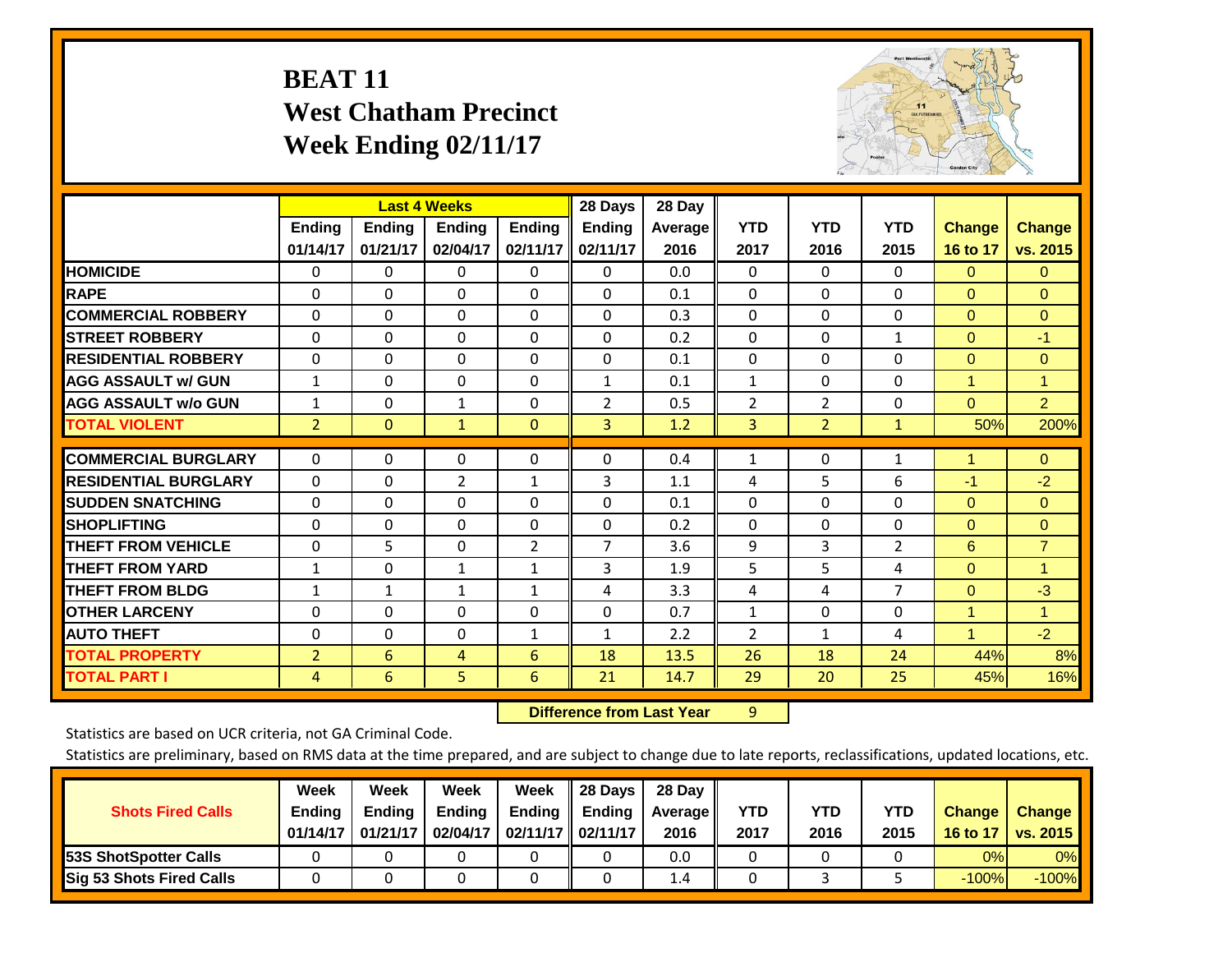# **BEAT 12 West Chatham Precinct Week Ending 02/11/17**



|                             |              | <b>Last 4 Weeks</b> |                |                | 28 Days        | 28 Day  |                |                |                |               |                |
|-----------------------------|--------------|---------------------|----------------|----------------|----------------|---------|----------------|----------------|----------------|---------------|----------------|
|                             | Ending       | Ending              | <b>Ending</b>  | <b>Ending</b>  | <b>Ending</b>  | Average | <b>YTD</b>     | <b>YTD</b>     | <b>YTD</b>     | <b>Change</b> | <b>Change</b>  |
|                             | 01/14/17     | 01/21/17            | 02/04/17       | 02/11/17       | 02/11/17       | 2016    | 2017           | 2016           | 2015           | 16 to 17      | vs. 2015       |
| <b>HOMICIDE</b>             | $\Omega$     | $\Omega$            | $\Omega$       | $\Omega$       | 0              | 0.1     | $\Omega$       | $\mathbf{0}$   | 0              | $\Omega$      | $\overline{0}$ |
| <b>RAPE</b>                 | $\Omega$     | $\Omega$            | $\Omega$       | 0              | $\Omega$       | 0.2     | $\Omega$       | $\Omega$       | 1              | $\Omega$      | $-1$           |
| <b>COMMERCIAL ROBBERY</b>   | $\Omega$     | $\Omega$            | $\Omega$       | $\Omega$       | $\Omega$       | 0.3     | $\mathbf{0}$   | 1              | $\mathbf{1}$   | $-1$          | $-1$           |
| <b>ISTREET ROBBERY</b>      | $\Omega$     | $\Omega$            | $\Omega$       | $\Omega$       | $\Omega$       | 0.6     | $\mathbf{0}$   | $\overline{2}$ | $\mathbf{1}$   | $-2$          | $-1$           |
| <b>RESIDENTIAL ROBBERY</b>  | $\Omega$     | $\Omega$            | $\mathbf{0}$   | $\Omega$       | $\Omega$       | 0.3     | $\mathbf{0}$   | 0              | 0              | $\Omega$      | $\overline{0}$ |
| <b>AGG ASSAULT w/ GUN</b>   | $\Omega$     | $\mathbf{1}$        | $\Omega$       | $\Omega$       | $\mathbf{1}$   | 0.7     | 1              | $\Omega$       | 0              | 1             | 1              |
| <b>AGG ASSAULT w/o GUN</b>  | $\Omega$     | $\Omega$            | $\Omega$       | $\Omega$       | $\Omega$       | 0.8     | $\mathbf{1}$   | $\mathbf{1}$   | 0              | $\Omega$      | $\mathbf{1}$   |
| <b>TOTAL VIOLENT</b>        | $\mathbf{0}$ | $\mathbf{1}$        | $\overline{0}$ | $\mathbf{0}$   | $\mathbf{1}$   | 3.0     | $\overline{2}$ | 4              | 3              | $-50%$        | $-33%$         |
|                             |              |                     |                |                |                |         |                |                |                |               |                |
| <b>COMMERCIAL BURGLARY</b>  | $\mathbf 0$  | $\Omega$            | 1              | 0              | 1              | 0.5     | 1              | 1              | 2              | $\mathbf{0}$  | $-1$           |
| <b>RESIDENTIAL BURGLARY</b> | $\Omega$     | $\Omega$            | $\mathbf{0}$   | $\overline{2}$ | $\overline{2}$ | 7.1     | 4              | 11             | 6              | $-7$          | $-2$           |
| <b>SUDDEN SNATCHING</b>     | $\Omega$     | 0                   | $\Omega$       | $\Omega$       | $\Omega$       | 0.3     | $\Omega$       | 0              | 0              | $\Omega$      | $\Omega$       |
| <b>SHOPLIFTING</b>          | $\mathbf{1}$ | $\Omega$            | $\Omega$       | 0              | $\mathbf{1}$   | 2.9     | $\overline{2}$ | 6              | $\overline{2}$ | $-4$          | $\mathbf{0}$   |
| <b>THEFT FROM VEHICLE</b>   | 1            | 3                   | $\mathbf{1}$   | 5              | 10             | 8.6     | 11             | 11             | $\overline{7}$ | $\Omega$      | 4              |
| <b>THEFT FROM YARD</b>      | $\mathbf{1}$ | $\Omega$            | $\Omega$       | $\Omega$       | $\mathbf{1}$   | 2.6     | 1              | 3              | 4              | $-2$          | $-3$           |
| <b>THEFT FROM BLDG</b>      | 1            | $\Omega$            | $\mathbf{1}$   | $\mathbf{1}$   | 3              | 2.7     | 5              | 5              | $\mathbf{1}$   | $\Omega$      | $\overline{4}$ |
| <b>OTHER LARCENY</b>        | $\Omega$     | $\Omega$            | $\Omega$       | 0              | 0              | 0.9     | $\mathbf{1}$   | 3              | $\overline{2}$ | $-2$          | $-1$           |
| <b>AUTO THEFT</b>           | $\mathbf{1}$ | $\Omega$            | $\Omega$       | $\Omega$       | 1              | 4.0     | $\mathbf{1}$   | 2              | $\overline{7}$ | $-1$          | $-6$           |
| <b>TOTAL PROPERTY</b>       | 5            | 3                   | 3              | 8              | 19             | 29.5    | 26             | 42             | 31             | $-38%$        | $-16%$         |
| <b>TOTAL PART I</b>         | 5            | 4                   | $\overline{3}$ | 8              | 20             | 32.5    | 28             | 46             | 34             | $-39%$        | $-18%$         |

 **Difference from Last Year**r -18

Statistics are based on UCR criteria, not GA Criminal Code.

|                                 | Week          | Week     | Week          | Week                 | 28 Days       | 28 Day            |      |      |            |               |               |
|---------------------------------|---------------|----------|---------------|----------------------|---------------|-------------------|------|------|------------|---------------|---------------|
| <b>Shots Fired Calls</b>        | <b>Ending</b> | Ending   | <b>Ending</b> | Ending               | <b>Ending</b> | <b>Average</b> II | YTD  | YTD  | <b>YTD</b> | <b>Change</b> | <b>Change</b> |
|                                 | 01/14/17      | 01/21/17 | 02/04/17      | 02/11/17    02/11/17 |               | 2016              | 2017 | 2016 | 2015       | 16 to 17      | vs. 2015      |
| <b>153S ShotSpotter Calls</b>   |               |          |               |                      |               | 0.0               |      |      |            | 0%            | 0%            |
| <b>Sig 53 Shots Fired Calls</b> |               |          |               |                      |               | 6.4               | 13   |      |            | 63%           | $-7%$         |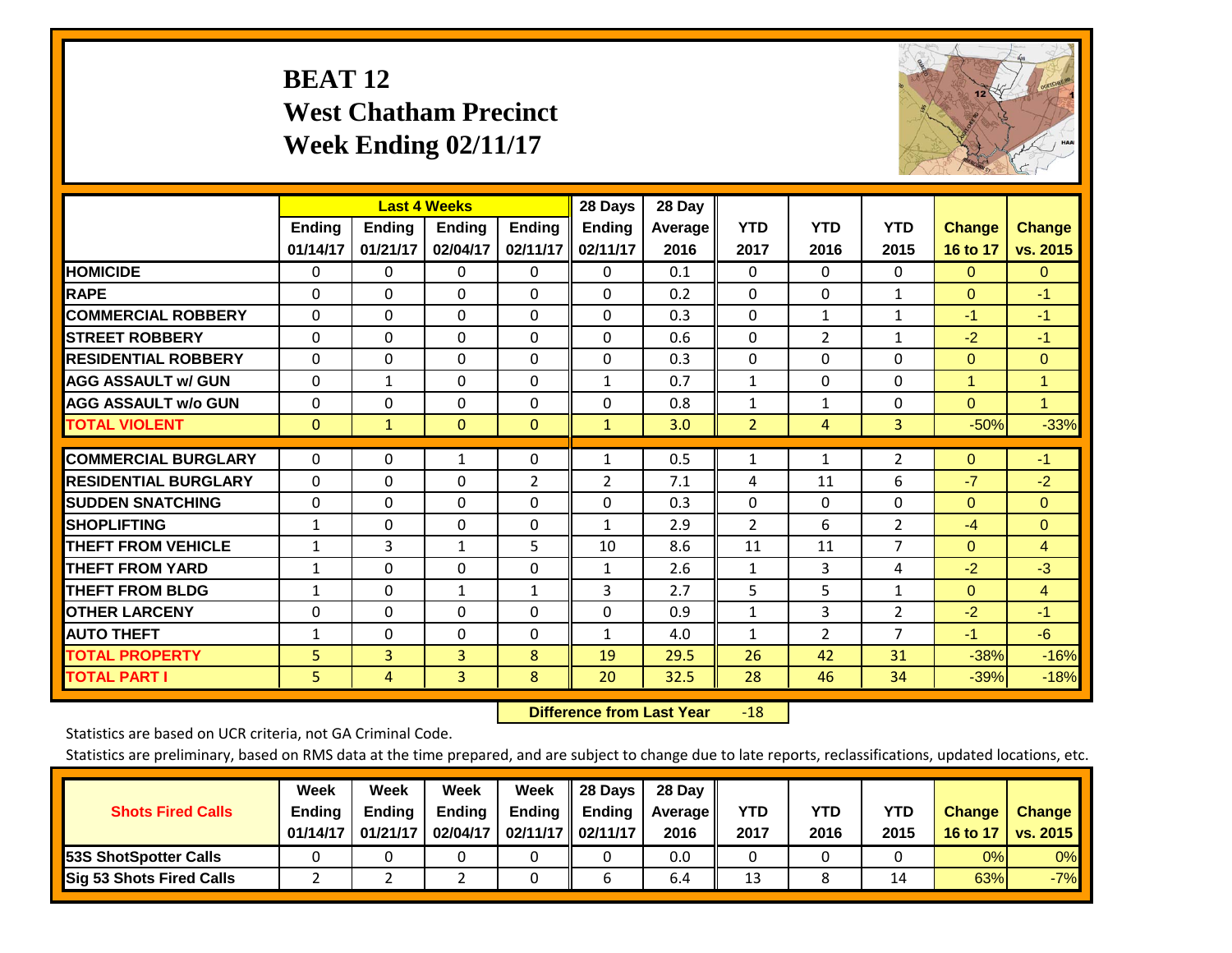# **BEAT 13 West Chatham Precinct Week Ending 02/11/17**



|                              |                |                | <b>Last 4 Weeks</b> |                | 28 Days        | 28 Day  |                |                |                |               |                |
|------------------------------|----------------|----------------|---------------------|----------------|----------------|---------|----------------|----------------|----------------|---------------|----------------|
|                              | <b>Ending</b>  | Ending         | <b>Endina</b>       | <b>Endina</b>  | Ending         | Average | <b>YTD</b>     | <b>YTD</b>     | <b>YTD</b>     | <b>Change</b> | <b>Change</b>  |
|                              | 01/14/17       | 01/21/17       | 02/04/17            | 02/11/17       | 02/11/17       | 2016    | 2017           | 2016           | 2015           | 16 to 17      | vs. 2015       |
| <b>HOMICIDE</b>              | 0              | $\Omega$       | $\Omega$            | 0              | $\Omega$       | 0.1     | $\Omega$       | 0              | 0              | $\Omega$      | 0              |
| <b>RAPE</b>                  | $\mathbf{1}$   | $\Omega$       | $\Omega$            | $\Omega$       | $\mathbf{1}$   | 0.4     | $\mathbf{1}$   | $\Omega$       | $\Omega$       | 1             | $\mathbf{1}$   |
| <b>COMMERCIAL ROBBERY</b>    | $\Omega$       | $\Omega$       | $\Omega$            | $\mathbf{1}$   | $\mathbf{1}$   | 0.2     | $\mathbf{1}$   | $\Omega$       | $\Omega$       | 1             | $\mathbf{1}$   |
| <b>ISTREET ROBBERY</b>       | $\Omega$       | $\Omega$       | $\Omega$            | 0              | $\Omega$       | 0.8     | $\mathbf{0}$   | 0              | $\Omega$       | $\mathbf{0}$  | $\Omega$       |
| <b>RESIDENTIAL ROBBERY</b>   | 0              | $\Omega$       | $\mathbf{0}$        | $\Omega$       | 0              | 0.2     | $\Omega$       | 0              | 0              | $\mathbf{0}$  | $\Omega$       |
| <b>AGG ASSAULT w/ GUN</b>    | $\mathbf{1}$   | $\Omega$       | $\Omega$            | $\Omega$       | $\mathbf{1}$   | 1.2     | 2              | $\overline{2}$ | 3              | $\mathbf{0}$  | $-1$           |
| <b>AGG ASSAULT w/o GUN</b>   | $\Omega$       | 1              | 1                   | 1              | 3              | 0.8     | 3              | $\overline{2}$ | 1              | 1             | $\overline{2}$ |
| <b>TOTAL VIOLENT</b>         | $\overline{2}$ | $\mathbf{1}$   | $\mathbf{1}$        | $\overline{2}$ | 6              | 3.5     | 7              | 4              | 4              | 75%           | 75%            |
|                              |                |                |                     |                |                |         |                |                |                |               |                |
| <b>COMMERCIAL BURGLARY</b>   | $\Omega$       | $\Omega$       | 1                   | $\Omega$       | 1              | 1.1     | 3              | $\overline{2}$ | 3              | 1             | $\Omega$       |
| <b>IRESIDENTIAL BURGLARY</b> | 1              | 1              | $\Omega$            | 3              | 5              | 3.1     | 5              | 7              | 6              | $-2$          | $-1$           |
| <b>SUDDEN SNATCHING</b>      | $\mathbf{1}$   | $\Omega$       | $\Omega$            | $\Omega$       | $\mathbf{1}$   | 0.3     | 1              | 0              | 1              | 1             | $\Omega$       |
| <b>SHOPLIFTING</b>           | 0              | $\Omega$       | $\Omega$            | 0              | 0              | 1.6     | $\overline{2}$ | 0              | $\overline{2}$ | 2             | $\Omega$       |
| <b>THEFT FROM VEHICLE</b>    | $\mathbf{1}$   | $\Omega$       | $\mathbf{1}$        | $\Omega$       | $\overline{2}$ | 4.2     | 3              | 13             | 4              | $-10$         | $-1$           |
| <b>THEFT FROM YARD</b>       | $\Omega$       | $\mathbf{1}$   | $\Omega$            | 0              | $\mathbf{1}$   | 1.9     | $\overline{2}$ | 5              | $\overline{2}$ | $-3$          | $\Omega$       |
| <b>THEFT FROM BLDG</b>       | 0              | $\Omega$       | $\Omega$            | 0              | 0              | 2.1     | $\overline{2}$ | 4              | 5              | $-2$          | $-3$           |
| <b>OTHER LARCENY</b>         | $\Omega$       | 0              | $\Omega$            | $\Omega$       | $\Omega$       | 0.1     | $\Omega$       | $\Omega$       | $\Omega$       | $\Omega$      | $\Omega$       |
| <b>AUTO THEFT</b>            | 1              | 0              | $\mathbf{1}$        | 1              | 3              | 2.7     | 5              | $\overline{2}$ | 5              | 3             | $\Omega$       |
| <b>TOTAL PROPERTY</b>        | 4              | $\overline{2}$ | 3                   | 4              | 13             | 17.1    | 23             | 33             | 28             | $-30%$        | $-18%$         |
| <b>TOTAL PART I</b>          | 6              | 3              | $\overline{4}$      | 6              | 19             | 20.7    | 30             | 37             | 32             | $-19%$        | $-6%$          |

 **Difference from Last Year**‐7

Statistics are based on UCR criteria, not GA Criminal Code.

|                                 | Week          | Week     | Week     | Week                 | 28 Days       | 28 Day            |      |      |            |               |               |
|---------------------------------|---------------|----------|----------|----------------------|---------------|-------------------|------|------|------------|---------------|---------------|
| <b>Shots Fired Calls</b>        | <b>Ending</b> | Ending   | Ending   | Ending               | <b>Ending</b> | <b>Average</b> II | YTD  | YTD  | <b>YTD</b> | <b>Change</b> | <b>Change</b> |
|                                 | 01/14/17      | 01/21/17 | 02/04/17 | 02/11/17    02/11/17 |               | 2016              | 2017 | 2016 | 2017       | 16 to 17      | vs. 2015      |
| <b>153S ShotSpotter Calls</b>   |               |          |          |                      |               | 0.2               |      |      |            | 0%            | 0%            |
| <b>Sig 53 Shots Fired Calls</b> |               |          |          |                      |               | 8.1               |      | 19   |            | $-58%$        | $-20%$        |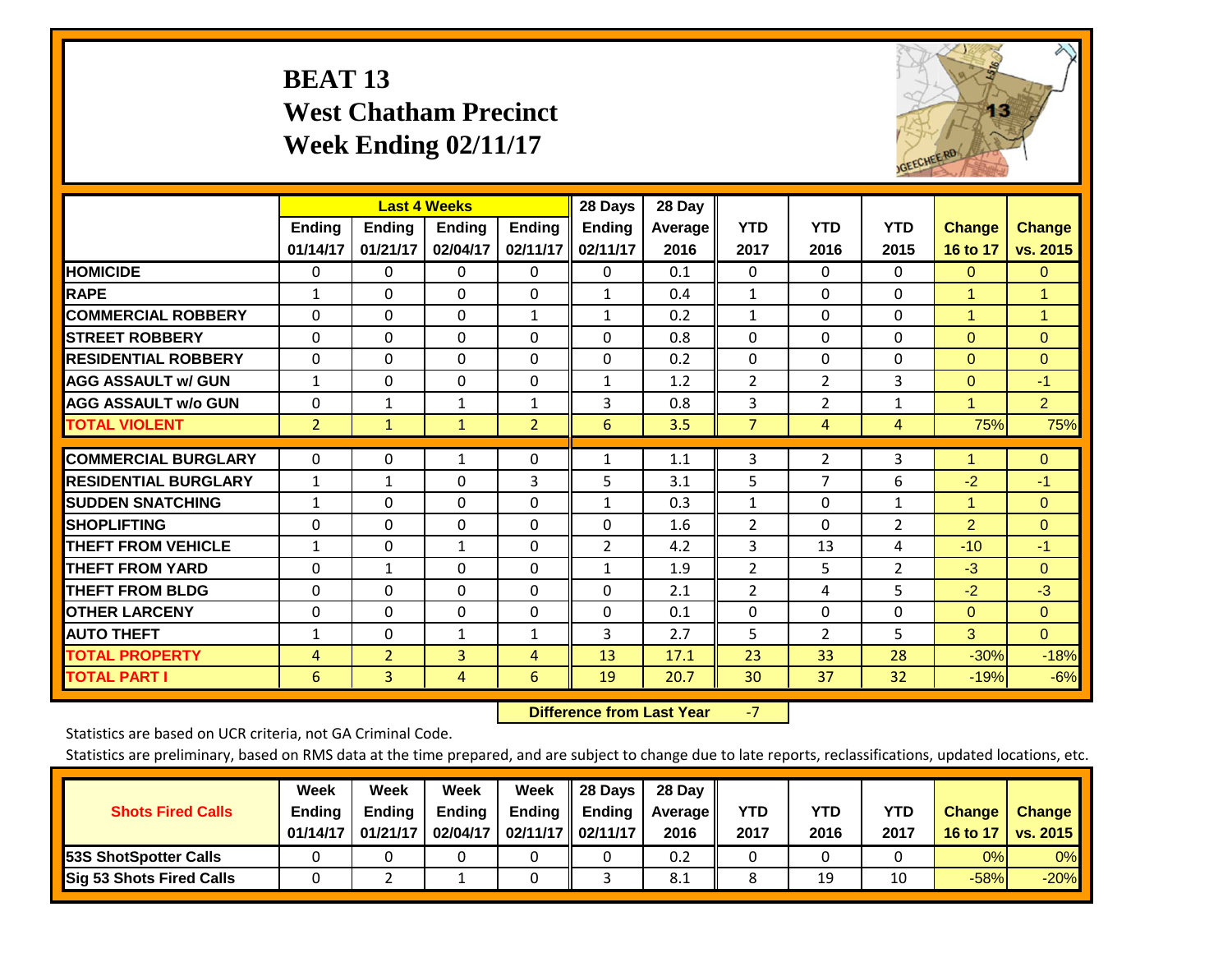# **BEAT 14 West Chatham Precinct Week Ending 02/11/17**



|                             |                |                | <b>Last 4 Weeks</b> |                | 28 Days       | 28 Day         |                |                |            |               |                |
|-----------------------------|----------------|----------------|---------------------|----------------|---------------|----------------|----------------|----------------|------------|---------------|----------------|
|                             | <b>Ending</b>  | Ending         | <b>Endina</b>       | <b>Ending</b>  | <b>Endina</b> | <b>Average</b> | <b>YTD</b>     | <b>YTD</b>     | <b>YTD</b> | <b>Change</b> | <b>Change</b>  |
|                             | 01/14/17       | 01/21/17       | 02/04/17            | 02/11/17       | 02/11/17      | 2016           | 2017           | 2016           | 2015       | 16 to 17      | vs. 2015       |
| <b>HOMICIDE</b>             | 0              | 0              | $\mathbf{0}$        | 0              | 0             | 0.2            | $\Omega$       | 0              | 0          | $\Omega$      | 0              |
| <b>RAPE</b>                 | $\Omega$       | 0              | $\Omega$            | 0              | $\Omega$      | 0.0            | $\Omega$       | 0              | $\Omega$   | $\Omega$      | $\Omega$       |
| <b>COMMERCIAL ROBBERY</b>   | $\Omega$       | $\Omega$       | $\Omega$            | $\Omega$       | $\Omega$      | 0.2            | $\mathbf{0}$   | $\Omega$       | $\Omega$   | $\Omega$      | $\Omega$       |
| <b>STREET ROBBERY</b>       | $\Omega$       | $\Omega$       | $\Omega$            | $\Omega$       | $\Omega$      | 0.4            | $\Omega$       | $\Omega$       | $\Omega$   | $\mathbf{0}$  | $\Omega$       |
| <b>RESIDENTIAL ROBBERY</b>  | $\Omega$       | 0              | 0                   | $\Omega$       | $\Omega$      | 0.2            | $\mathbf{0}$   | 0              | 0          | $\mathbf{0}$  | $\Omega$       |
| <b>AGG ASSAULT w/ GUN</b>   | $\Omega$       | $\Omega$       | $\mathbf{0}$        | $\mathbf{1}$   | $\mathbf{1}$  | 0.2            | $\mathbf{1}$   | $\mathbf{1}$   | $\Omega$   | $\Omega$      | $\mathbf{1}$   |
| <b>AGG ASSAULT w/o GUN</b>  | $\Omega$       | 0              | $\mathbf{0}$        | $\Omega$       | $\Omega$      | 0.5            | $\Omega$       | $\mathbf{1}$   | $\Omega$   | $-1$          | $\Omega$       |
| <b>TOTAL VIOLENT</b>        | $\Omega$       | $\mathbf{0}$   | $\overline{0}$      | $\mathbf{1}$   | $\mathbf{1}$  | 1.5            | $\mathbf{1}$   | $\overline{2}$ | $\Omega$   | $-50%$        | #DIV/0!        |
|                             |                |                |                     |                |               |                |                |                |            |               |                |
| <b>COMMERCIAL BURGLARY</b>  | $\Omega$       | $\Omega$       | 0                   | 1              | 1             | 0.9            | 2              | 2              | 0          | $\Omega$      | $\overline{2}$ |
| <b>RESIDENTIAL BURGLARY</b> | $\mathbf{1}$   | 1              | 1                   | 4              | 7             | 4.0            | 13             | 8              | 4          | 5             | 9              |
| <b>SUDDEN SNATCHING</b>     | $\Omega$       | 0              | $\Omega$            | $\Omega$       | $\Omega$      | 0.1            | $\Omega$       | 0              | $\Omega$   | $\Omega$      | $\Omega$       |
| <b>SHOPLIFTING</b>          | $\Omega$       | 0              | 0                   | 0              | $\Omega$      | 0.7            | 1              | 1              | 1          | $\Omega$      | $\Omega$       |
| <b>THEFT FROM VEHICLE</b>   | $\Omega$       | $\Omega$       | $\mathbf{0}$        | $\overline{2}$ | 2             | 3.7            | 5              | $\overline{2}$ | 6          | 3             | $-1$           |
| <b>THEFT FROM YARD</b>      | $\mathbf{1}$   | $\Omega$       | 1                   | $\Omega$       | 2             | 1.6            | $\overline{2}$ | 4              | 3          | $-2$          | $-1$           |
| <b>THEFT FROM BLDG</b>      | $\Omega$       | $\mathbf{1}$   | 2                   | $\Omega$       | 3             | 1.8            | 6              | 2              | 2          | 4             | $\overline{4}$ |
| <b>OTHER LARCENY</b>        | $\Omega$       | 1              | $\overline{2}$      | $\Omega$       | 3             | 1.2            | 5              | 0              | 4          | 5             | 1              |
| <b>AUTO THEFT</b>           | 0              | $\Omega$       | $\Omega$            | 1              | 1             | 2.6            | $\mathbf{1}$   | 1              | 5          | $\Omega$      | $-4$           |
| <b>TOTAL PROPERTY</b>       | $\overline{2}$ | $\overline{3}$ | 6                   | 8              | 19            | 16.5           | 35             | 20             | 25         | 75%           | 40%            |
| <b>TOTAL PART I</b>         | $\overline{2}$ | $\overline{3}$ | 6                   | 9              | 20            | 18.0           | 36             | 22             | 25         | 64%           | 44%            |

 **Difference from Last Year**r 14

Statistics are based on UCR criteria, not GA Criminal Code.

|                                 | Week          | Week     | Week          | Week                 | 28 Days       | 28 Day            |      |      |            |               |               |
|---------------------------------|---------------|----------|---------------|----------------------|---------------|-------------------|------|------|------------|---------------|---------------|
| <b>Shots Fired Calls</b>        | <b>Ending</b> | Ending   | <b>Ending</b> | Ending               | <b>Ending</b> | <b>Average</b> II | YTD  | YTD  | <b>YTD</b> | <b>Change</b> | <b>Change</b> |
|                                 | 01/14/17      | 01/21/17 | 02/04/17      | 02/11/17    02/11/17 |               | 2016              | 2017 | 2016 | 2015       | 16 to 17      | vs. 2015      |
| <b>153S ShotSpotter Calls</b>   |               |          |               |                      |               | 0.0               |      |      |            | 0%            | 0%            |
| <b>Sig 53 Shots Fired Calls</b> |               |          |               |                      |               | 7.3               |      | 25   |            | $-84%$        | $-73%$        |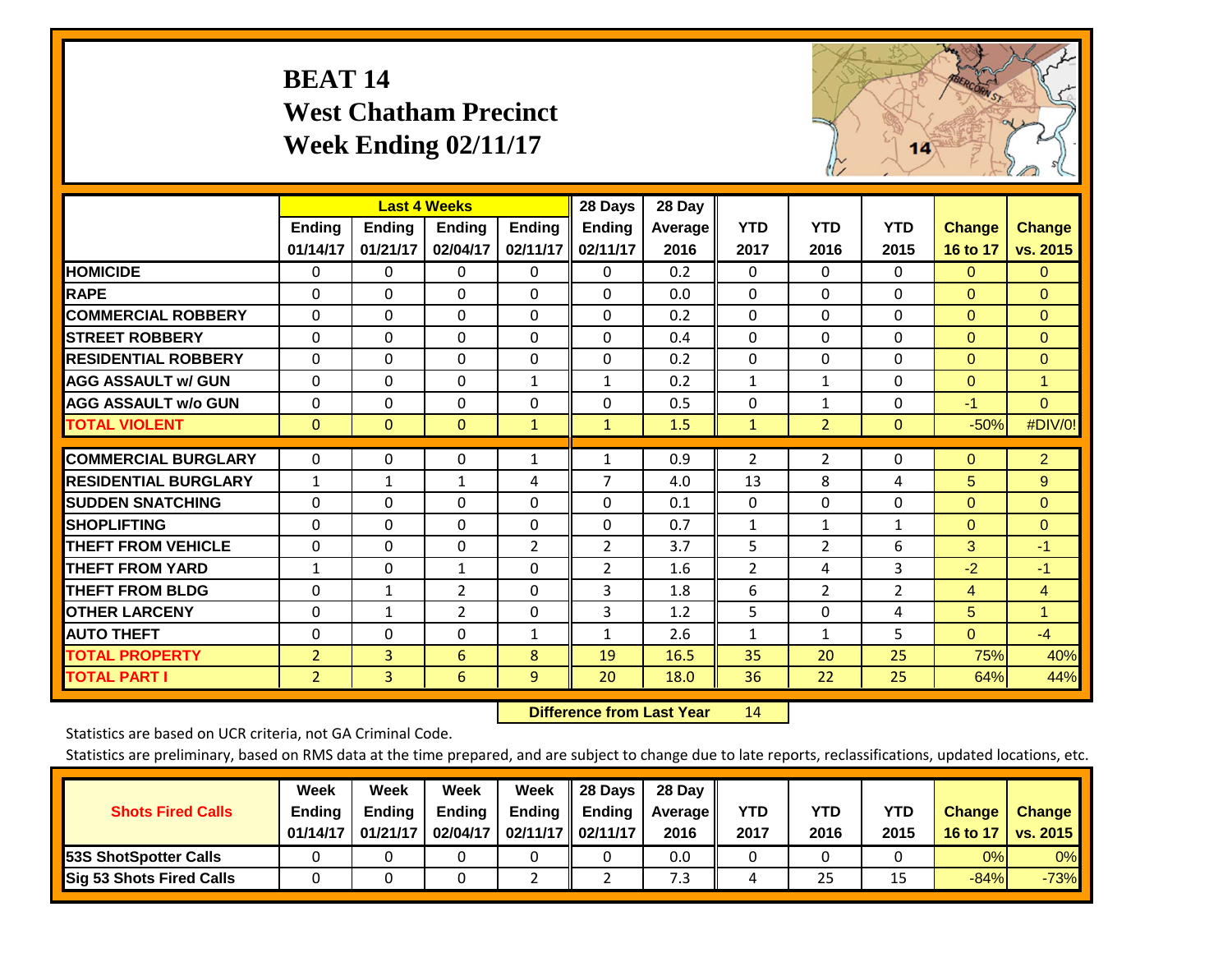# **BEAT 15 West Chatham Precinct Week Ending 02/11/17**



|                             |                | <b>Last 4 Weeks</b> |               |                | 28 Days        | 28 Day  |                |                |              |                |                |
|-----------------------------|----------------|---------------------|---------------|----------------|----------------|---------|----------------|----------------|--------------|----------------|----------------|
|                             | <b>Ending</b>  | <b>Ending</b>       | <b>Endina</b> | <b>Endina</b>  | <b>Ending</b>  | Average | <b>YTD</b>     | <b>YTD</b>     | <b>YTD</b>   | <b>Change</b>  | <b>Change</b>  |
|                             | 01/14/17       | 01/21/17            | 02/04/17      | 02/11/17       | 02/11/17       | 2016    | 2017           | 2016           | 2015         | 16 to 17       | vs. 2015       |
| <b>HOMICIDE</b>             | $\mathbf{0}$   | 0                   | 0             | $\Omega$       | 0              | 0.2     | $\Omega$       | $\Omega$       | 0            | $\Omega$       | $\overline{0}$ |
| <b>RAPE</b>                 | $\Omega$       | $\Omega$            | $\Omega$      | $\Omega$       | $\Omega$       | 0.1     | $\Omega$       | $\Omega$       | $\mathbf{1}$ | $\Omega$       | -1             |
| <b>COMMERCIAL ROBBERY</b>   | $\Omega$       | $\Omega$            | $\Omega$      | $\Omega$       | 0              | 0.5     | $\mathbf{0}$   | $\mathbf{1}$   | 0            | $-1$           | $\mathbf{0}$   |
| <b>ISTREET ROBBERY</b>      | $\Omega$       | $\Omega$            | $\Omega$      | $\Omega$       | $\Omega$       | 0.7     | $\Omega$       | $\Omega$       | $\mathbf{1}$ | $\Omega$       | $-1$           |
| <b>RESIDENTIAL ROBBERY</b>  | $\Omega$       | $\Omega$            | $\Omega$      | $\Omega$       | $\Omega$       | 0.3     | $\mathbf{0}$   | 2              | $\mathbf{1}$ | $-2$           | $-1$           |
| <b>AGG ASSAULT w/ GUN</b>   | $\Omega$       | $\Omega$            | 1             | $\Omega$       | $\mathbf{1}$   | 0.9     | $\mathbf{1}$   | 0              | $\mathbf{1}$ | 1              | $\mathbf{0}$   |
| <b>AGG ASSAULT w/o GUN</b>  | $\Omega$       | $\Omega$            | $\Omega$      | $\Omega$       | $\Omega$       | 0.9     | $\mathbf{0}$   | $\Omega$       | $\mathbf{1}$ | $\Omega$       | $-1$           |
| <b>TOTAL VIOLENT</b>        | $\mathbf{0}$   | $\mathbf{0}$        | $\mathbf{1}$  | $\mathbf{0}$   | $\mathbf{1}$   | 3.5     | $\mathbf{1}$   | 3              | 5            | $-67%$         | $-80%$         |
|                             |                |                     |               |                |                |         |                |                |              |                |                |
| <b>COMMERCIAL BURGLARY</b>  | 0              | 1                   | 1             | $\Omega$       | $\overline{2}$ | 1.3     | $\overline{2}$ | $\Omega$       | 5            | $\overline{2}$ | $-3$           |
| <b>RESIDENTIAL BURGLARY</b> | $\mathbf{1}$   | 3                   | 1             | $\mathbf{1}$   | 6              | 3.9     | 10             | 13             | 4            | $-3$           | 6              |
| <b>SUDDEN SNATCHING</b>     | 0              | $\Omega$            | $\Omega$      | $\Omega$       | 0              | 0.2     | $\mathbf{0}$   | $\mathbf{1}$   | 0            | $-1$           | $\Omega$       |
| <b>SHOPLIFTING</b>          | $\mathbf{1}$   | $\Omega$            | $\Omega$      | 0              | $\mathbf{1}$   | 1.5     | 2              | 5.             | 0            | $-3$           | $\overline{2}$ |
| <b>THEFT FROM VEHICLE</b>   | 2              | $\mathbf{1}$        | $\mathbf{1}$  | $\mathbf{1}$   | 5              | 2.9     | 6              | 6              | 3            | $\Omega$       | 3              |
| <b>THEFT FROM YARD</b>      | $\Omega$       | $\mathbf{1}$        | $\Omega$      | $\overline{2}$ | $\overline{3}$ | 1.0     | 3              | $\mathbf{1}$   | $\mathbf{1}$ | $\overline{2}$ | $\overline{2}$ |
| <b>THEFT FROM BLDG</b>      | $\Omega$       | $\Omega$            | $\Omega$      | $\mathbf{1}$   | $\mathbf{1}$   | 2.2     | $\overline{2}$ | 4              | 1            | $-2$           | 1              |
| <b>OTHER LARCENY</b>        | $\Omega$       | $\Omega$            | $\Omega$      | $\Omega$       | $\Omega$       | 0.3     | $\mathbf{1}$   | $\mathbf{1}$   | 0            | $\Omega$       | $\mathbf{1}$   |
| <b>AUTO THEFT</b>           | $\Omega$       | $\overline{2}$      | $\mathbf{1}$  | $\mathbf{1}$   | 4              | 1.9     | 5              | $\overline{2}$ | 5.           | 3              | $\Omega$       |
| <b>TOTAL PROPERTY</b>       | 4              | 8                   | 4             | 6              | 22             | 15.2    | 31             | 33             | 19           | $-6%$          | 63%            |
| <b>TOTAL PART I</b>         | $\overline{4}$ | 8                   | 5.            | 6              | 23             | 18.7    | 32             | 36             | 24           | $-11%$         | 33%            |

 **Difference from Last Year**‐4

Statistics are based on UCR criteria, not GA Criminal Code.

|                                 | Week          | Week     | Week          | Week                 | 28 Days       | 28 Day            |      |      |            |               |                 |
|---------------------------------|---------------|----------|---------------|----------------------|---------------|-------------------|------|------|------------|---------------|-----------------|
| <b>Shots Fired Calls</b>        | <b>Ending</b> | Ending   | <b>Ending</b> | Ending               | <b>Ending</b> | <b>Average</b> II | YTD  | YTD  | <b>YTD</b> | <b>Change</b> | <b>Change</b>   |
|                                 | 01/14/17      | 01/21/17 | 02/04/17      | 02/11/17    02/11/17 |               | 2016              | 2017 | 2016 | 2015       | 16 to 17      | <b>vs. 2015</b> |
| <b>153S ShotSpotter Calls</b>   |               |          |               |                      |               | 0.0               |      |      |            | 0%            | 0%              |
| <b>Sig 53 Shots Fired Calls</b> |               |          |               |                      |               | 8.1               |      | 11   |            | $-27%$        | 0%              |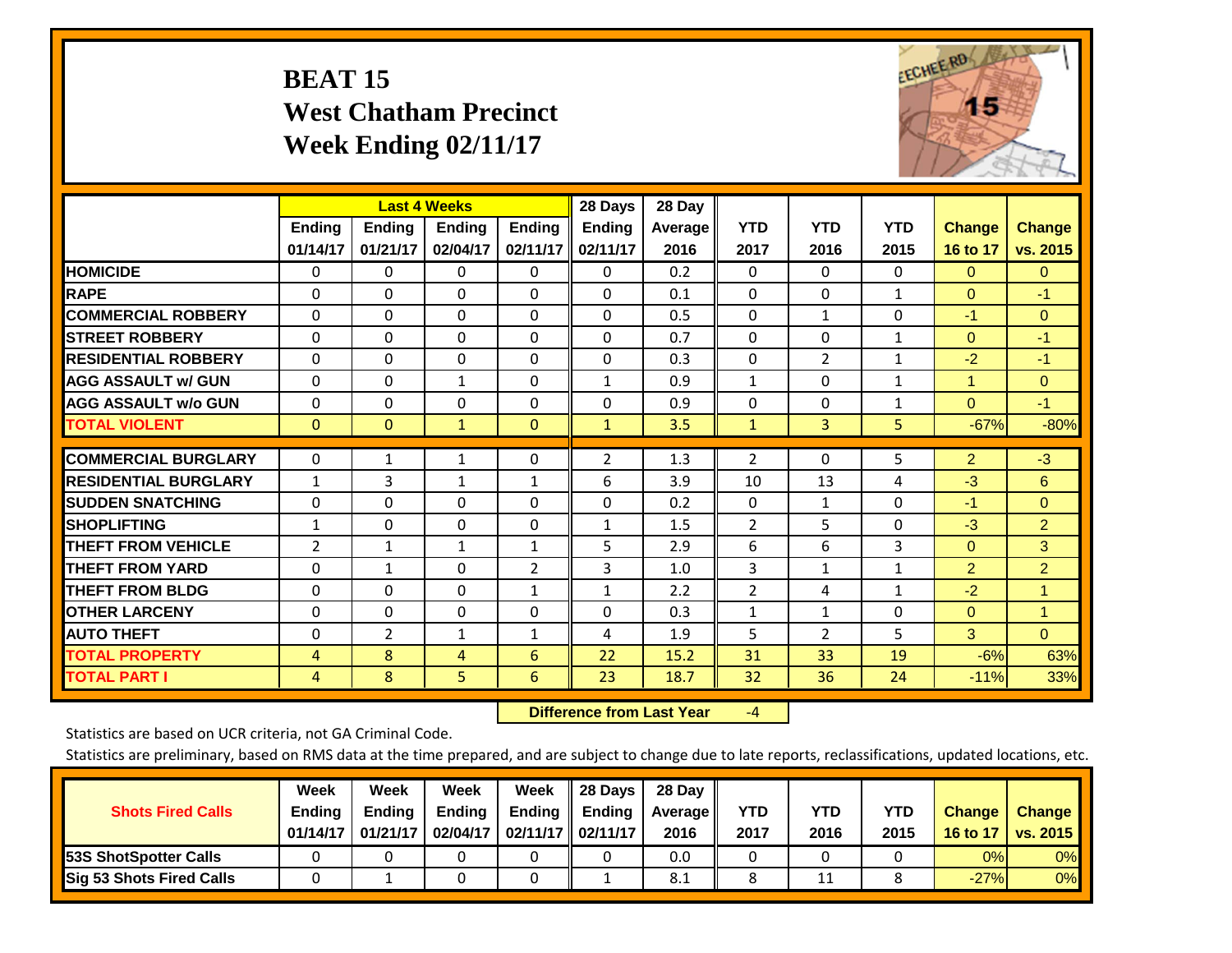# **BEAT 16 West Chatham Precinct Week Ending 02/11/17**



|                              |                |                | <b>Last 4 Weeks</b> |               | 28 Days        | 28 Day  |                |              |                |                |               |
|------------------------------|----------------|----------------|---------------------|---------------|----------------|---------|----------------|--------------|----------------|----------------|---------------|
|                              | <b>Ending</b>  | Ending         | <b>Endina</b>       | <b>Endina</b> | Ending         | Average | <b>YTD</b>     | <b>YTD</b>   | <b>YTD</b>     | <b>Change</b>  | <b>Change</b> |
|                              | 01/14/17       | 01/21/17       | 02/04/17            | 02/11/17      | 02/11/17       | 2016    | 2017           | 2016         | 2015           | 16 to 17       | vs. 2015      |
| <b>HOMICIDE</b>              | 1              | 0              | 0                   | 0             | $\mathbf{1}$   | 0.0     | 1              | 0            | 0              | 1.             | 1.            |
| <b>RAPE</b>                  | $\Omega$       | $\Omega$       | $\Omega$            | $\Omega$      | 0              | 0.2     | $\Omega$       | $\Omega$     | $\Omega$       | $\Omega$       | $\Omega$      |
| <b>COMMERCIAL ROBBERY</b>    | $\Omega$       | $\Omega$       | $\Omega$            | 0             | $\Omega$       | 0.1     | $\mathbf{0}$   | $\Omega$     | $\mathbf{1}$   | $\mathbf{0}$   | $-1$          |
| <b>ISTREET ROBBERY</b>       | $\Omega$       | $\Omega$       | $\Omega$            | 0             | $\Omega$       | 0.4     | $\mathbf{0}$   | $\Omega$     | $\mathbf{1}$   | $\mathbf{0}$   | $-1$          |
| <b>RESIDENTIAL ROBBERY</b>   | $\Omega$       | $\Omega$       | $\Omega$            | $\Omega$      | 0              | 0.4     | $\mathbf{1}$   | 1            | 1              | $\mathbf{0}$   | $\Omega$      |
| <b>AGG ASSAULT w/ GUN</b>    | $\Omega$       | $\Omega$       | $\Omega$            | $\Omega$      | 0              | 0.5     | $\Omega$       | 0            | $\Omega$       | $\mathbf{0}$   | $\Omega$      |
| <b>AGG ASSAULT w/o GUN</b>   | $\mathbf{1}$   | $\Omega$       | $\Omega$            | 0             | $\mathbf{1}$   | 0.5     | 1              | 0            | 0              | 1              | 1             |
| <b>TOTAL VIOLENT</b>         | $\overline{2}$ | $\Omega$       | $\mathbf{0}$        | $\Omega$      | $\overline{2}$ | 1.9     | 3              | $\mathbf{1}$ | 3              | 200%           | 0%            |
| <b>COMMERCIAL BURGLARY</b>   | $\Omega$       | $\Omega$       | $\Omega$            | $\Omega$      | $\Omega$       | 0.9     | $\Omega$       | $\Omega$     |                |                | $\Omega$      |
|                              |                |                |                     |               |                |         |                |              | 0              | $\mathbf{0}$   |               |
| <b>IRESIDENTIAL BURGLARY</b> | 2              | 0              | $\Omega$            | 0             | 2              | 3.1     | 3              | 4            | 7              | $-1$           | $-4$          |
| <b>SUDDEN SNATCHING</b>      | $\Omega$       | 0              | $\Omega$            | 0             | 0              | 0.1     | $\Omega$       | 0            | $\Omega$       | $\mathbf{0}$   | $\Omega$      |
| <b>SHOPLIFTING</b>           | 4              | $\overline{2}$ | 1                   | 3             | 10             | 7.0     | 15             | 11           | 18             | 4              | $-3$          |
| <b>THEFT FROM VEHICLE</b>    | 2              | $\overline{2}$ | $\Omega$            | $\Omega$      | 4              | 6.3     | 5              | 6            | 9              | $-1$           | $-4$          |
| <b>THEFT FROM YARD</b>       | $\Omega$       | $\Omega$       | 1                   | $\mathbf{1}$  | 2              | 1.4     | $\overline{2}$ | $\Omega$     | $\overline{2}$ | $\overline{2}$ | $\Omega$      |
| <b>THEFT FROM BLDG</b>       | 0              | $\Omega$       | $\overline{2}$      | 0             | 2              | 3.7     | 4              | 3            | 4              | 1              | $\Omega$      |
| <b>OTHER LARCENY</b>         | $\Omega$       | 1              | $\Omega$            | $\mathbf{1}$  | $\overline{2}$ | 0.4     | $\overline{2}$ | $\Omega$     | $\overline{2}$ | $\overline{2}$ | $\Omega$      |
| <b>AUTO THEFT</b>            | 0              | $\mathbf{1}$   | 1                   | 1             | 3              | 3.0     | 4              | 4            | 1              | $\mathbf{0}$   | 3             |
| <b>TOTAL PROPERTY</b>        | 8              | 6              | 5                   | 6             | 25             | 25.9    | 35             | 28           | 43             | 25%            | $-19%$        |
| <b>TOTAL PART I</b>          | 10             | 6              | 5.                  | 6             | 27             | 27.8    | 38             | 29           | 46             | 31%            | $-17%$        |

 **Difference from Last Year**r 9

Statistics are based on UCR criteria, not GA Criminal Code.

|                                 | Week          | Week          | Week          | Week                 | 28 Days       | 28 Day            |      |      |            |               |                 |
|---------------------------------|---------------|---------------|---------------|----------------------|---------------|-------------------|------|------|------------|---------------|-----------------|
| <b>Shots Fired Calls</b>        | <b>Ending</b> | <b>Ending</b> | <b>Ending</b> | Ending               | <b>Ending</b> | <b>Average</b> II | YTD  | YTD  | <b>YTD</b> | <b>Change</b> | <b>Change</b>   |
|                                 | 01/14/17      | 01/21/17      | 02/04/17      | 02/11/17    02/11/17 |               | 2016              | 2017 | 2016 | 2015       | 16 to 17      | <b>vs. 2015</b> |
| <b>153S ShotSpotter Calls</b>   |               |               |               |                      |               | 0.0               |      |      |            | 0%            | 0%              |
| <b>Sig 53 Shots Fired Calls</b> |               |               |               |                      |               | 6.0               |      | 11   |            | $-55%$        | 0%              |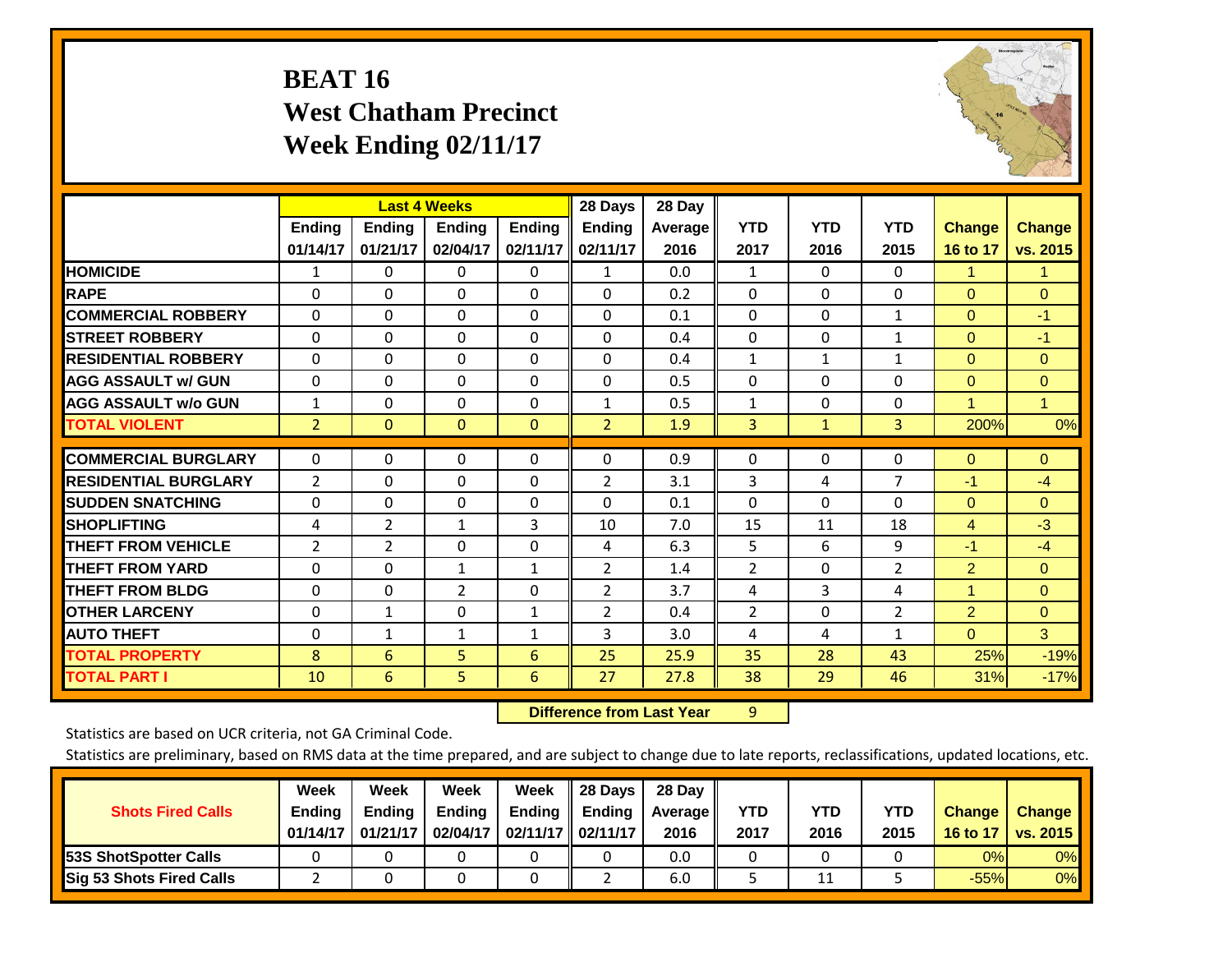

#### **COMPSTATDOWNTOWN PRECINCTWeek Ending 02/11/17**

**PRECINCT COMMANDER:**

**CAPT. JOY GELLATLY**



|                             | Week<br><b>Ending</b><br>02/11/17 | Week<br><b>Ending</b><br>02/04/17 | Weekly<br>Avg<br>2016 | 28-Day<br>Ending<br>02/11/17 | 28-Day<br>Ending<br>1/15/17 | Avg<br>$28-Day$<br>2016 | <b>YTD</b><br>2017 | <b>YTD</b><br>2016 | <b>YTD</b><br>2015 | <b>Change</b><br>16 to 17 | <b>Change</b><br>vs. 2015 |
|-----------------------------|-----------------------------------|-----------------------------------|-----------------------|------------------------------|-----------------------------|-------------------------|--------------------|--------------------|--------------------|---------------------------|---------------------------|
| <b>HOMICIDE</b>             | 0                                 | 0                                 | 0                     | 0                            | 0                           | 0                       |                    |                    | 0                  | $\Omega$                  |                           |
| <b>RAPE</b>                 | $\mathbf{0}$                      | $\Omega$                          | $\Omega$              | $\mathbf{0}$                 | $\Omega$                    |                         | $\bf{0}$           |                    |                    | $-1$                      | $-1$                      |
| <b>COMMERCIAL ROBBERY</b>   | $\mathbf{0}$                      | $\Omega$                          | $\Omega$              | $\mathbf{0}$                 | $\Omega$                    |                         | $\bf{0}$           | $\overline{2}$     | $\overline{2}$     | $-2$                      | $-2$                      |
| <b>STREET ROBBERY</b>       | $\mathbf{2}$                      | $\overline{7}$                    | 3                     | 14                           | 14                          | 13                      | 20                 | 16                 | 12                 | 4                         | 8                         |
| <b>RESIDENTIAL ROBBERY</b>  | $\bf{0}$                          |                                   | $\Omega$              |                              |                             | $\Omega$                | 1                  | $\Omega$           | $\Omega$           |                           |                           |
| <b>AGG ASSAULT w/ GUN</b>   |                                   |                                   |                       | 4                            | 4                           | 6                       | 6                  | 8                  | 6                  | $-2$                      | $\Omega$                  |
| <b>AGG ASSAULT w/o GUN</b>  | 3                                 | 0                                 |                       | 6                            | 6                           | 5                       | 12                 | 8                  | $\overline{2}$     | 4                         | 10 <sup>°</sup>           |
| <b>TOTAL VIOLENT</b>        | 6                                 | 9                                 | 7                     | 25                           | 25                          | 26                      | 40                 | 36                 | 23                 | 11%                       | 74%                       |
|                             |                                   |                                   |                       |                              |                             |                         |                    |                    |                    |                           |                           |
| <b>COMMERCIAL BURGLARY</b>  |                                   |                                   |                       | 3                            | 3                           | 5                       | 5                  | 4                  | 3                  |                           | $\overline{2}$            |
| <b>RESIDENTIAL BURGLARY</b> |                                   |                                   | 3                     | 8                            | 8                           | 11                      | 10                 | 23                 | 16                 | $-13$                     | -6                        |
| <b>SUDDEN SNATCHING</b>     |                                   | 2                                 |                       | 6                            | 6                           | 4                       | 6                  | 5                  | 5                  | 1                         | $\blacktriangleleft$      |
| <b>SHOPLIFTING</b>          | 5                                 | 2                                 | 5                     | 15                           | 15                          | 19                      | 24                 | 28                 | 24                 | $-4$                      | $\Omega$                  |
| <b>THEFT FROM VEHICLE</b>   | 12                                | 11                                | 11                    | 48                           | 48                          | 42                      | 62                 | 57                 | 37                 | 5                         | 25                        |
| <b>THEFT FROM YARD</b>      | $\mathbf{2}$                      | 3                                 | 4                     | 14                           | 14                          | 16                      | 23                 | 24                 | 15                 | $-1$                      | 8                         |
| <b>THEFT FROM BLDG</b>      | 9                                 | 5                                 | 5                     | 22                           | 22                          | 21                      | 26                 | 26                 | 24                 | $\mathbf{0}$              | $\overline{2}$            |
| <b>OTHER LARCENY</b>        | $\mathbf 0$                       | $\mathbf 0$                       |                       | $\bf{0}$                     | $\Omega$                    | $\overline{2}$          | 1                  | 5                  |                    | $-4$                      | $\mathbf{0}$              |
| <b>AUTO THEFT</b>           | 6                                 |                                   | 4                     | 16                           | 16                          | 16                      | 21                 | 19                 | 19                 | $\overline{2}$            | $\overline{2}$            |
| <b>TOTAL PROPERTY</b>       | 37                                | 26                                | 34                    | 132                          | 132                         | 136                     | 178                | 191                | 144                | $-7%$                     | 24%                       |
| <b>TOTAL PART I</b>         | 43                                | 35                                | 41                    | 157                          | 157                         | 162                     | 218                | 227                | 167                | $-4%$                     | 31%                       |

Statistics are based on UCR criteria, not GA Criminal Code. **Difference from Last Year** -9

Statistics are preliminary, based on RMS data at the time prepared, and are subject to change due to late reports, reclassifications, updated locations, etc. Cell Shading: white is within 0.6 standard deviation of the mean; red is above; green is below.

| <b>Citizen Initiated Calls</b>  | <b>Week</b><br><b>Ending</b><br>02/11/17 | Week<br><b>Ending</b><br>02/04/17 | Weekly<br>Avg<br>2016 | $28$ -Day<br>Ending<br>02/11/17 | 28-Day<br>Ending<br>1/15/17 | Avg<br>$28$ -Day<br>2016 | YTD<br>2017 | <b>YTD</b><br>2016 | <b>YTD</b><br>2015 | <b>Change</b><br>16 to 17 | <b>Change</b><br>vs. 2015 |
|---------------------------------|------------------------------------------|-----------------------------------|-----------------------|---------------------------------|-----------------------------|--------------------------|-------------|--------------------|--------------------|---------------------------|---------------------------|
| Midnight Shift                  | 115                                      | 121                               | 121                   | 438                             | 429                         | 484                      | 706         | 642                | 654                | 64                        | 52                        |
| Day Shift                       | 215                                      | 200                               | 233                   | 806                             | 748                         | 931                      | 1160        | 1161               | 197                | нq                        | $-37$                     |
| <b>Afternoon Shift</b>          | 220                                      | 251                               | 252                   | 898                             | 906                         | 1010                     | 1340        | 1216               | 1306               | 124                       | 34                        |
| <b>TOTAL CITIZEN CFS</b>        | 550                                      | 572                               | 606                   | 2142                            | 2083                        | 2425                     | 3206        | 3019               | 3157               | 6.2%                      | 1.5%                      |
| <b>53S ShotSpotter Calls</b>    |                                          |                                   | 8                     | 18                              | 18                          | 30                       | 39          | 41                 | 14                 | -2                        | 25                        |
| <b>Sig 53 Shots Fired Calls</b> |                                          | 14                                |                       | 43                              | 43                          | 43                       | 70          | 61                 | 39                 |                           | 31                        |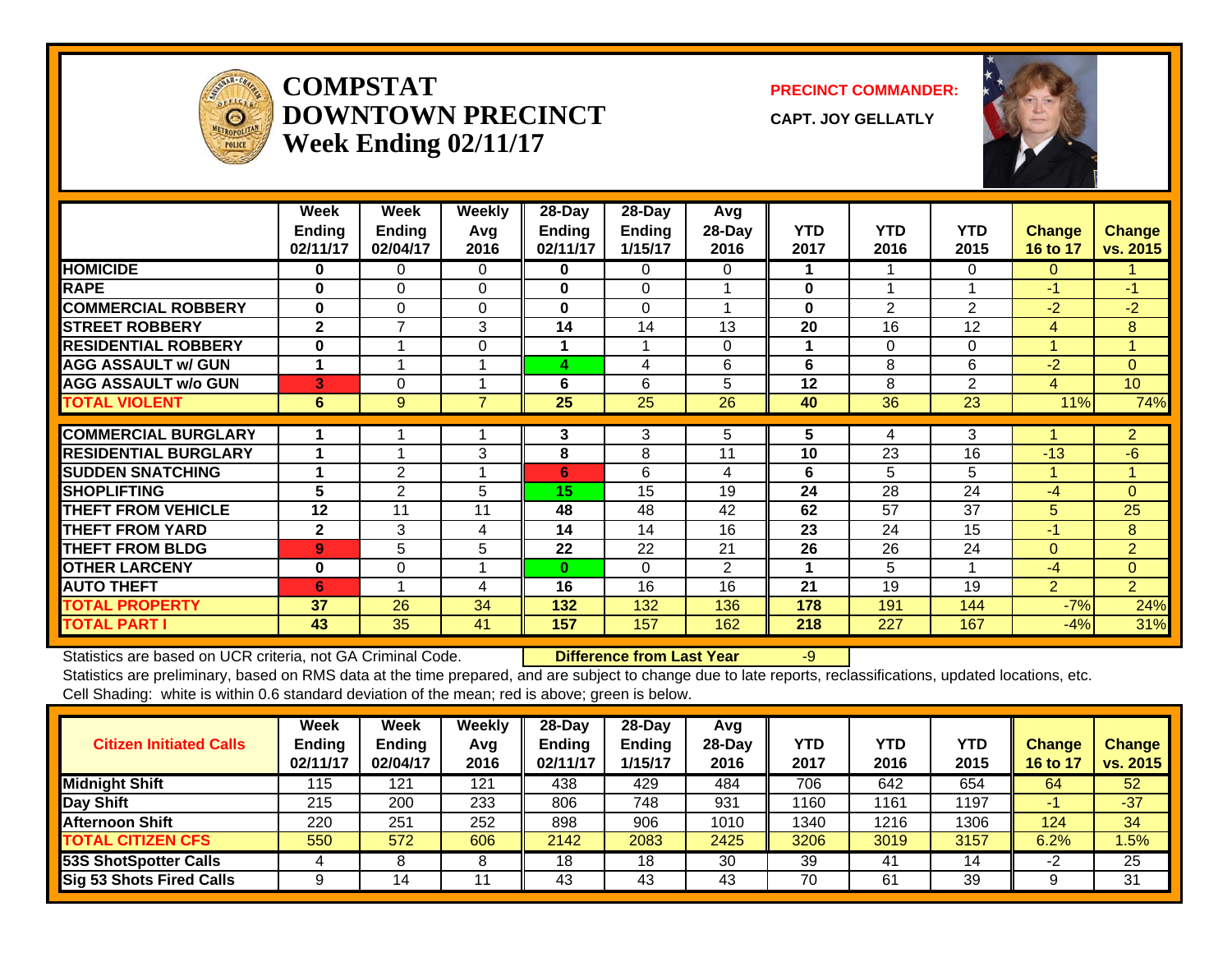#### **BEAT 21 Downtown Precinct Week Ending 02/11/17**



|                             |                |                | <b>Last 4 Weeks</b> |               | 28 Days        | 28 Day  |                |                |            |                |                |
|-----------------------------|----------------|----------------|---------------------|---------------|----------------|---------|----------------|----------------|------------|----------------|----------------|
|                             | Ending         | <b>Ending</b>  | <b>Ending</b>       | <b>Ending</b> | <b>Ending</b>  | Average | <b>YTD</b>     | <b>YTD</b>     | <b>YTD</b> | <b>Change</b>  | <b>Change</b>  |
|                             | 01/14/17       | 01/21/17       | 02/04/17            | 02/11/17      | 02/11/17       | 2016    | 2017           | 2016           | 2015       | 16 to 17       | vs. 2015       |
| <b>HOMICIDE</b>             | $\Omega$       | $\Omega$       | 0                   | 0             | 0              | 0.2     | 0              | $\Omega$       | 0          | $\Omega$       | $\overline{0}$ |
| <b>RAPE</b>                 | 0              | 0              | $\Omega$            | $\Omega$      | 0              | 0.1     | $\Omega$       | $\Omega$       | $\Omega$   | $\Omega$       | $\mathbf{0}$   |
| <b>COMMERCIAL ROBBERY</b>   | $\Omega$       | $\Omega$       | $\Omega$            | $\Omega$      | $\Omega$       | 0.3     | $\Omega$       | 2              | 0          | $-2$           | $\Omega$       |
| <b>STREET ROBBERY</b>       | $\mathbf{1}$   | 0              | $\Omega$            | $\Omega$      | $\mathbf{1}$   | 0.7     | 2              | $\mathbf{1}$   | $\Omega$   | 1              | $\overline{2}$ |
| <b>RESIDENTIAL ROBBERY</b>  | 0              | $\Omega$       | 0                   | $\mathbf 0$   | $\Omega$       | 0.1     | $\Omega$       | $\Omega$       | 0          | $\mathbf{0}$   | $\Omega$       |
| <b>AGG ASSAULT w/ GUN</b>   | $\Omega$       | $\mathbf{1}$   | $\mathbf{1}$        | $\Omega$      | $\overline{2}$ | 1.1     | 4              | $\overline{2}$ | 2          | $\overline{2}$ | $\overline{2}$ |
| <b>AGG ASSAULT w/o GUN</b>  | $\mathbf 0$    | 1              | $\Omega$            | $\Omega$      | $\mathbf{1}$   | 1.4     | $\mathbf{1}$   | 4              | 1          | $-3$           | $\Omega$       |
| <b>TOTAL VIOLENT</b>        | $\mathbf{1}$   | $\overline{2}$ | $\mathbf{1}$        | $\mathbf{0}$  | 4              | 3.8     | $\overline{7}$ | 9              | 3          | $-22%$         | 133%           |
|                             |                |                |                     |               |                |         |                |                |            |                |                |
| <b>COMMERCIAL BURGLARY</b>  | $\mathbf{0}$   | 0              | 0                   | $\mathbf 0$   | 0              | 0.7     | 0              | $\Omega$       | 1          | $\mathbf{0}$   | $-1$           |
| <b>RESIDENTIAL BURGLARY</b> | $\Omega$       | $\Omega$       | $\Omega$            | $\Omega$      | $\Omega$       | 1.9     | $\mathbf{1}$   | 3              | 4          | $-2$           | $-3$           |
| <b>ISUDDEN SNATCHING</b>    | $\Omega$       | $\Omega$       | $\Omega$            | $\Omega$      | $\Omega$       | 0.1     | $\Omega$       | $\Omega$       | $\Omega$   | $\Omega$       | $\Omega$       |
| <b>SHOPLIFTING</b>          | $\Omega$       | $\Omega$       | $\Omega$            | $\Omega$      | 0              | 2.1     | $\mathbf{1}$   | $\overline{2}$ | 4          | $-1$           | $-3$           |
| <b>THEFT FROM VEHICLE</b>   | 0              | $\mathbf{1}$   | $\Omega$            | $\Omega$      | $\mathbf{1}$   | 2.5     | $\overline{2}$ | $\overline{2}$ | 5          | $\mathbf{0}$   | $-3$           |
| <b>THEFT FROM YARD</b>      | 0              | 0              | $\Omega$            | $\Omega$      | $\Omega$       | 1.7     | $\Omega$       | $\mathbf{1}$   | $\Omega$   | $-1$           | $\overline{0}$ |
| <b>THEFT FROM BLDG</b>      | $\mathbf{1}$   | 1              | 0                   | $\Omega$      | 2              | 2.0     | $\overline{2}$ | 3              | 3          | $-1$           | $-1$           |
| <b>OTHER LARCENY</b>        | $\Omega$       | 0              | $\Omega$            | $\Omega$      | 0              | 0.2     | $\Omega$       | $\Omega$       | 0          | $\Omega$       | $\mathbf{0}$   |
| <b>AUTO THEFT</b>           | 0              | $\Omega$       | $\Omega$            | $\mathbf{1}$  | $\mathbf{1}$   | 2.5     | 2              | 7              | 4          | $-5$           | $-2$           |
| <b>TOTAL PROPERTY</b>       | $\mathbf{1}$   | $\overline{2}$ | $\Omega$            | $\mathbf{1}$  | 4              | 13.6    | 8              | 18             | 21         | $-56%$         | $-62%$         |
| <b>TOTAL PART I</b>         | $\overline{2}$ | $\overline{4}$ | $\mathbf{1}$        | $\mathbf{1}$  | 8              | 17.4    | 15             | 27             | 24         | $-44%$         | $-38%$         |

 **Difference from Last Year**r -12

Statistics are based on UCR criteria, not GA Criminal Code.

|                                 | Week          | Week     | Week     | Week                | 28 Days       | 28 Day     |      |      |            |               |                 |
|---------------------------------|---------------|----------|----------|---------------------|---------------|------------|------|------|------------|---------------|-----------------|
| <b>Shots Fired Calls</b>        | <b>Ending</b> | Ending   | Ending   | Ending              | <b>Ending</b> | Average II | YTD  | YTD  | <b>YTD</b> | <b>Change</b> | <b>Change</b>   |
|                                 | 01/14/17      | 01/21/17 | 02/04/17 | $02/11/17$ 02/11/17 |               | 2016       | 2017 | 2016 | 2015       | 16 to 17      | <b>VS. 2015</b> |
| <b>153S ShotSpotter Calls</b>   |               |          |          |                     |               | 0.0        |      |      |            | 0%            | 0%              |
| <b>Sig 53 Shots Fired Calls</b> |               |          |          |                     |               | 9.2        | 11   |      |            | 38%           | 267%            |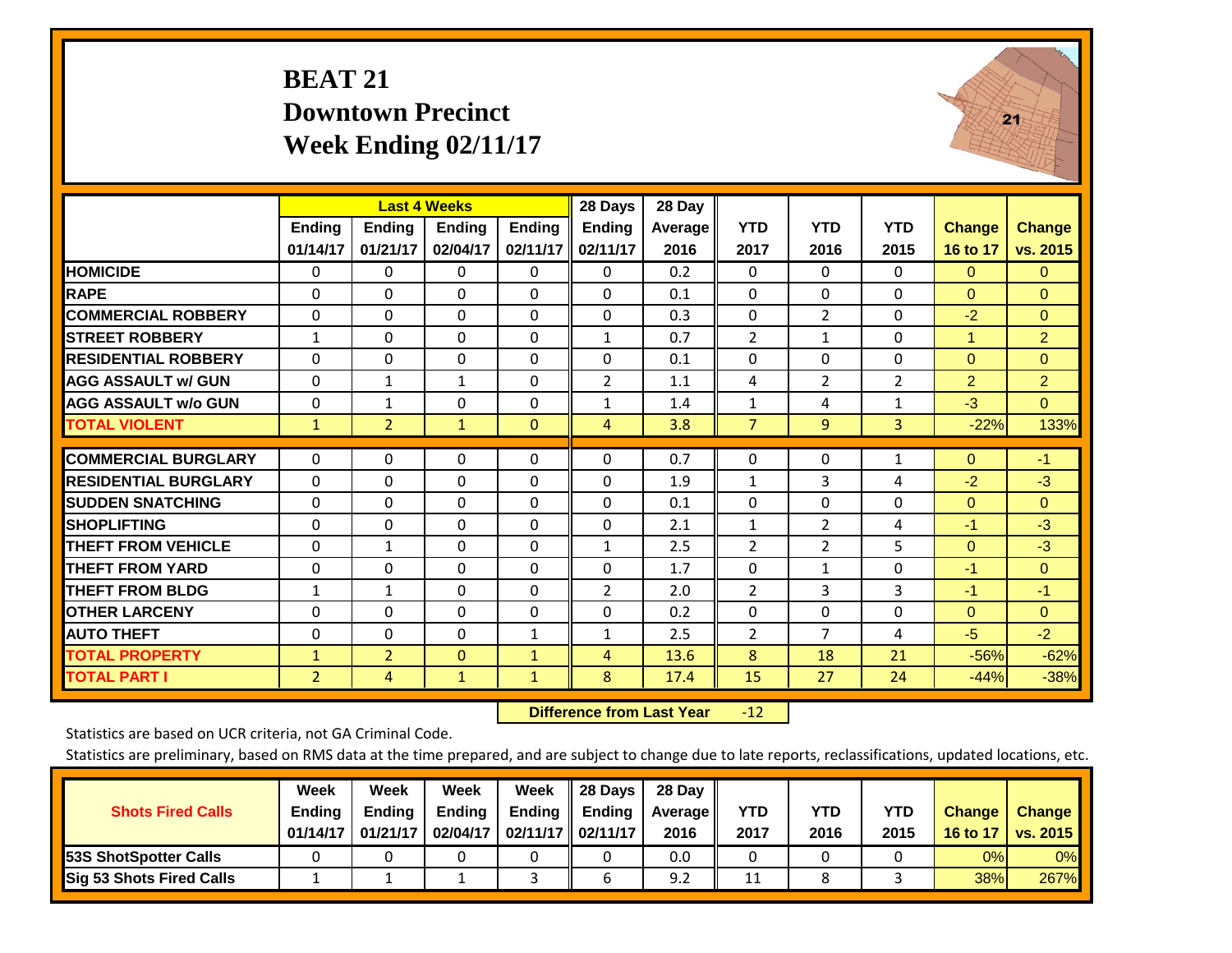| <b>BEAT 22</b>              |
|-----------------------------|
| <b>Downtown Precinct</b>    |
| <b>Week Ending 02/11/17</b> |



|                             |                | <b>Last 4 Weeks</b> |               |               | 28 Days        | 28 Day  |                |              |                |                |                |
|-----------------------------|----------------|---------------------|---------------|---------------|----------------|---------|----------------|--------------|----------------|----------------|----------------|
|                             | <b>Ending</b>  | <b>Ending</b>       | <b>Ending</b> | <b>Ending</b> | <b>Ending</b>  | Average | <b>YTD</b>     | <b>YTD</b>   | <b>YTD</b>     | <b>Change</b>  | <b>Change</b>  |
|                             | 01/14/17       | 01/21/17            | 02/04/17      | 02/11/17      | 02/11/17       | 2016    | 2017           | 2016         | 2015           | 16 to 17       | vs. 2015       |
| <b>HOMICIDE</b>             | $\Omega$       | $\Omega$            | 0             | $\mathbf{0}$  | $\Omega$       | 0.0     | $\Omega$       | $\Omega$     | $\Omega$       | $\mathbf{0}$   | $\Omega$       |
| <b>RAPE</b>                 | $\Omega$       | $\Omega$            | $\Omega$      | $\Omega$      | $\Omega$       | 0.4     | $\mathbf{0}$   | $\Omega$     | 0              | $\mathbf{0}$   | $\Omega$       |
| <b>COMMERCIAL ROBBERY</b>   | $\Omega$       | $\Omega$            | $\Omega$      | $\Omega$      | $\Omega$       | 0.1     | $\mathbf{0}$   | $\Omega$     | 0              | $\Omega$       | $\mathbf{0}$   |
| <b>ISTREET ROBBERY</b>      | $\Omega$       | $\Omega$            | $\mathbf{1}$  | $\mathbf{1}$  | $\overline{2}$ | 3.5     | 2              | $\mathbf{1}$ | 3              | $\mathbf{1}$   | $-1$           |
| <b>RESIDENTIAL ROBBERY</b>  | 0              | $\Omega$            | $\Omega$      | $\Omega$      | $\Omega$       | 0.0     | $\mathbf{0}$   | $\Omega$     | 0              | $\mathbf{0}$   | $\mathbf{0}$   |
| <b>AGG ASSAULT w/ GUN</b>   | $\Omega$       | $\Omega$            | $\Omega$      | $\Omega$      | $\Omega$       | 0.6     | $\Omega$       | $\mathbf{1}$ | 0              | $-1$           | $\Omega$       |
| <b>AGG ASSAULT w/o GUN</b>  | $\Omega$       | $\Omega$            | $\Omega$      | $\Omega$      | 0              | 0.9     | $\mathbf{0}$   | $\mathbf{1}$ | 0              | $-1$           | $\Omega$       |
| <b>TOTAL VIOLENT</b>        | $\mathbf{0}$   | $\mathbf{0}$        | $\mathbf{1}$  | $\mathbf{1}$  | $\overline{2}$ | 5.5     | $\overline{2}$ | 3            | 3              | $-33%$         | $-33%$         |
| <b>COMMERCIAL BURGLARY</b>  | 0              | 1                   | 0             | 0             | $\mathbf{1}$   | 0.8     | $\overline{2}$ | $\Omega$     | 1              | $\overline{2}$ | $\mathbf{1}$   |
| <b>RESIDENTIAL BURGLARY</b> | $\Omega$       | $\Omega$            | $\Omega$      | 0             | $\Omega$       | 0.5     | $\Omega$       | 3            | 0              | $-3$           | $\Omega$       |
| <b>ISUDDEN SNATCHING</b>    | $\overline{2}$ | 1                   | 1             | 1             | 5              | 2.9     | 5              | 3            | 4              | $\overline{2}$ | 1              |
| <b>SHOPLIFTING</b>          | 1              | $\mathbf{1}$        | $\Omega$      | $\mathbf{1}$  | 3              | 3.0     | 5              | 6            | $\overline{2}$ | $-1$           | 3              |
| <b>THEFT FROM VEHICLE</b>   | $\overline{2}$ | 2                   | 2             | $\mathbf{1}$  | $\overline{7}$ | 10.9    | 11             | 12           | 5              | $-1$           | 6              |
| <b>THEFT FROM YARD</b>      | $\mathbf{1}$   | $\mathbf{1}$        | $\Omega$      | $\Omega$      | $\overline{2}$ | 3.1     | 3              | 10           | 5              | $-7$           | $-2$           |
| <b>THEFT FROM BLDG</b>      | 4              | $\Omega$            | 1             | 5             | 10             | 8.0     | 13             | 8            | 5              | 5              | 8              |
| <b>OTHER LARCENY</b>        | $\Omega$       | $\Omega$            | $\Omega$      | $\Omega$      | $\Omega$       | 0.2     | $\mathbf{1}$   | $\mathbf{1}$ | 0              | $\Omega$       | $\mathbf{1}$   |
| <b>AUTO THEFT</b>           | 3              | 0                   | 0             | $\mathbf{1}$  | 4              | 3.1     | 5              | 3            | $\mathbf{1}$   | $\overline{2}$ | $\overline{4}$ |
| <b>TOTAL PROPERTY</b>       | 13             | 6                   | 4             | 9             | 32             | 32.6    | 45             | 46           | 23             | $-2%$          | 96%            |
| <b>TOTAL PART I</b>         | 13             | 6                   | 5             | 10            | 34             | 38.1    | 47             | 49           | 26             | $-4%$          | 81%            |

 **Difference from Last Year**r -2

Statistics are based on UCR criteria, not GA Criminal Code.

|                                 | Week                      | Week                      | Week               | Week                        | 28 Days       | 28 Day                    |             |             |                    |                           |                                  |
|---------------------------------|---------------------------|---------------------------|--------------------|-----------------------------|---------------|---------------------------|-------------|-------------|--------------------|---------------------------|----------------------------------|
| <b>Shots Fired Calls</b>        | <b>Ending</b><br>01/14/17 | <b>Ending</b><br>01/21/17 | Ending<br>02/04/17 | Ending<br>02/11/17 02/11/17 | <b>Ending</b> | <b>Average</b> II<br>2016 | YTD<br>2017 | YTD<br>2016 | <b>YTD</b><br>2015 | <b>Change</b><br>16 to 17 | <b>Change</b><br><b>vs. 2015</b> |
| <b>53S ShotSpotter Calls</b>    |                           |                           |                    |                             |               | 1.2                       |             |             |                    | 0%                        | 0%                               |
| <b>Sig 53 Shots Fired Calls</b> |                           |                           |                    |                             |               | 1.8                       |             |             |                    | 50%                       | 50%                              |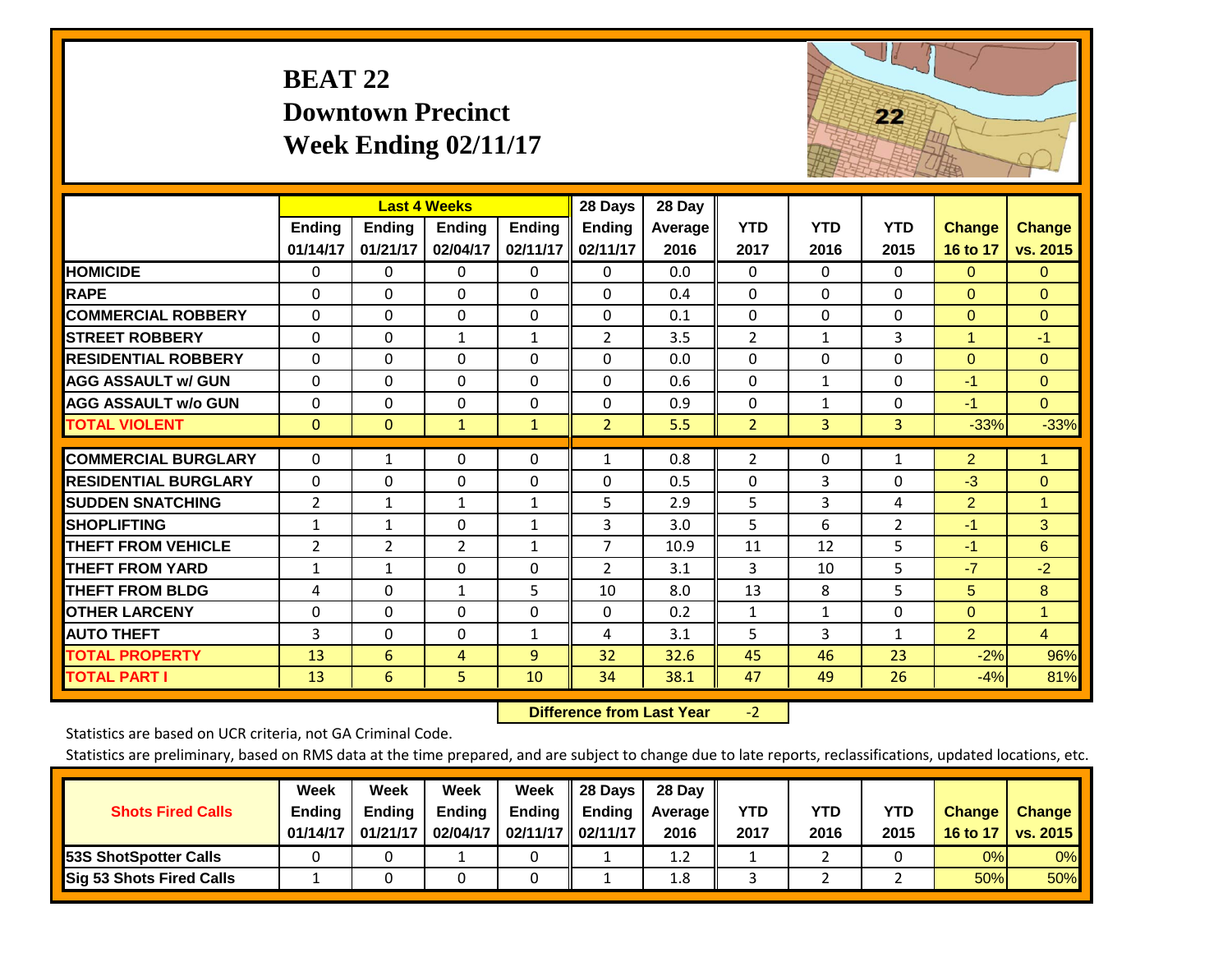#### **BEAT 23 Downtown Precinct Week Ending 02/11/17**



|                             |              | <b>Last 4 Weeks</b> |                |               | 28 Days        | 28 Day         |                |                |                |                |                |
|-----------------------------|--------------|---------------------|----------------|---------------|----------------|----------------|----------------|----------------|----------------|----------------|----------------|
|                             | Ending       | Ending              | <b>Endina</b>  | <b>Ending</b> | <b>Ending</b>  | <b>Average</b> | <b>YTD</b>     | <b>YTD</b>     | <b>YTD</b>     | <b>Change</b>  | <b>Change</b>  |
|                             | 01/14/17     | 01/21/17            | 02/04/17       | 02/11/17      | 02/11/17       | 2016           | 2017           | 2016           | 2015           | 16 to 17       | vs. 2015       |
| <b>HOMICIDE</b>             | 0            | 0                   | 0              | $\Omega$      | 0              | 0.0            | $\Omega$       | $\Omega$       | 0              | $\Omega$       | $\mathbf{0}$   |
| <b>RAPE</b>                 | $\Omega$     | 0                   | $\mathbf{0}$   | $\Omega$      | $\Omega$       | 0.1            | 0              | 1              | $\Omega$       | $-1$           | $\Omega$       |
| <b>COMMERCIAL ROBBERY</b>   | $\Omega$     | $\Omega$            | 0              | $\Omega$      | $\Omega$       | 0.0            | 0              | 0              | $\Omega$       | $\Omega$       | $\Omega$       |
| <b>STREET ROBBERY</b>       | 0            | $\Omega$            | $\mathbf{1}$   | 0             | $\mathbf{1}$   | 1.7            | $\overline{2}$ | $\mathbf{1}$   | 3              | $\overline{1}$ | $-1$           |
| <b>RESIDENTIAL ROBBERY</b>  | $\Omega$     | $\Omega$            | $\mathbf 0$    | $\Omega$      | $\Omega$       | 0.2            | $\mathbf{0}$   | 0              | $\Omega$       | $\Omega$       | $\Omega$       |
| <b>AGG ASSAULT w/ GUN</b>   | 0            | 0                   | 0              | $\Omega$      | $\Omega$       | 0.6            | $\Omega$       | 1              | 0              | $-1$           | $\Omega$       |
| <b>AGG ASSAULT w/o GUN</b>  | $\mathbf{1}$ | 0                   | $\mathbf 0$    | $\Omega$      | 1              | 0.8            | 3              | 1              | $\Omega$       | $\overline{2}$ | 3              |
| <b>TOTAL VIOLENT</b>        | $\mathbf{1}$ | $\overline{0}$      | $\mathbf{1}$   | $\mathbf{0}$  | $\overline{2}$ | 3.3            | 5              | 4              | 3              | 25%            | 67%            |
| <b>COMMERCIAL BURGLARY</b>  | 0            | 0                   | $\mathbf 0$    | 0             | $\Omega$       | 0.1            | 0              | 0              | 0              | $\mathbf{0}$   | $\overline{0}$ |
|                             |              |                     |                |               |                |                |                |                |                |                |                |
| <b>RESIDENTIAL BURGLARY</b> | $\Omega$     | 0                   | $\mathbf{0}$   | $\Omega$      | $\Omega$       | 1.3            | $\mathbf{0}$   | $\overline{2}$ | $\overline{2}$ | $-2$           | $-2$           |
| <b>ISUDDEN SNATCHING</b>    | $\Omega$     | $\Omega$            | $\Omega$       | $\Omega$      | $\Omega$       | 0.4            | $\mathbf{0}$   | $\mathbf{1}$   | $\Omega$       | $-1$           | $\Omega$       |
| <b>SHOPLIFTING</b>          | $\Omega$     | 0                   | $\mathbf{1}$   | 1             | $\overline{2}$ | 2.0            | $\overline{2}$ | 4              | 4              | $-2$           | $-2$           |
| <b>THEFT FROM VEHICLE</b>   | 3            | $\Omega$            | $\overline{2}$ | 3             | 8              | 4.4            | 9              | $\overline{7}$ | 4              | $\overline{2}$ | 5              |
| <b>THEFT FROM YARD</b>      | 0            | $\Omega$            | 1              | $\Omega$      | $\mathbf{1}$   | 1.7            | $\mathbf{1}$   | 2              | $\Omega$       | $-1$           | 1              |
| <b>THEFT FROM BLDG</b>      | 0            | $\mathbf{1}$        | $\overline{2}$ | $\mathbf{1}$  | 4              | 3.1            | 4              | 4              | 4              | $\Omega$       | $\Omega$       |
| <b>OTHER LARCENY</b>        | $\Omega$     | 0                   | $\mathbf{0}$   | $\Omega$      | $\Omega$       | 0.3            | 0              | 0              | $\Omega$       | $\Omega$       | $\Omega$       |
| <b>AUTO THEFT</b>           | 0            | $\Omega$            | 0              | $\mathbf{1}$  | $\mathbf{1}$   | 2.0            | $\mathbf{1}$   | $\overline{2}$ | $\Omega$       | $-1$           | $\mathbf{1}$   |
| <b>TOTAL PROPERTY</b>       | 3            | $\mathbf{1}$        | 6              | 6             | 16             | 15.3           | 17             | 22             | 14             | $-23%$         | 21%            |
| <b>TOTAL PART I</b>         | 4            | $\mathbf{1}$        | $\overline{7}$ | 6             | 18             | 18.6           | 22             | 26             | 17             | $-15%$         | 29%            |

 **Difference from Last Year**‐4

Statistics are based on UCR criteria, not GA Criminal Code.

| <b>Shots Fired Calls</b>        | Week                      | Week                      | Week                      | Week                           | 28 Days       | 28 Day                    | YTD  | YTD  | <b>YTD</b> |                           |                                  |
|---------------------------------|---------------------------|---------------------------|---------------------------|--------------------------------|---------------|---------------------------|------|------|------------|---------------------------|----------------------------------|
|                                 | <b>Ending</b><br>01/14/17 | <b>Ending</b><br>01/21/17 | <b>Ending</b><br>02/04/17 | Ending<br>02/11/17    02/11/17 | <b>Ending</b> | <b>Average</b> II<br>2016 | 2017 | 2016 | 2015       | <b>Change</b><br>16 to 17 | <b>Change</b><br><b>vs. 2015</b> |
| <b>53S ShotSpotter Calls</b>    |                           |                           |                           |                                |               | 3.5                       |      |      |            | 0%                        | 0%                               |
| <b>Sig 53 Shots Fired Calls</b> |                           |                           |                           |                                |               | 3.5                       |      |      |            | $-50%$                    | $-25%$                           |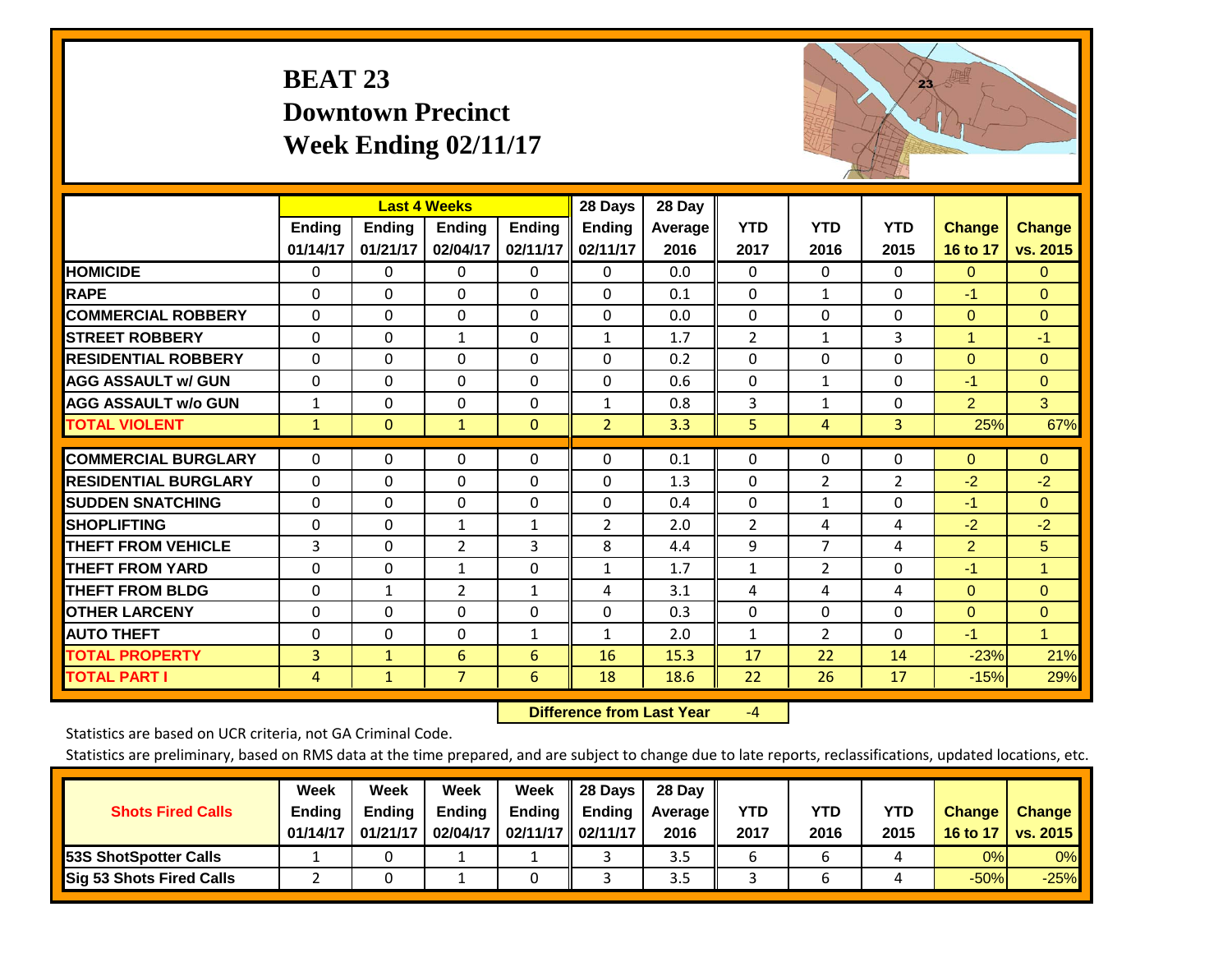#### **BEAT 24 Downtown Precinct Week Ending 02/11/17**



|                             |                |                | <b>Last 4 Weeks</b> |                | 28 Days      | 28 Day  |              |                |                |               |                |
|-----------------------------|----------------|----------------|---------------------|----------------|--------------|---------|--------------|----------------|----------------|---------------|----------------|
|                             | <b>Ending</b>  | <b>Ending</b>  | Ending              | <b>Ending</b>  | Ending       | Average | <b>YTD</b>   | <b>YTD</b>     | <b>YTD</b>     | <b>Change</b> | <b>Change</b>  |
|                             | 01/14/17       | 01/21/17       | 02/04/17            | 02/11/17       | 02/11/17     | 2016    | 2017         | 2016           | 2015           | 16 to 17      | vs. 2015       |
| <b>HOMICIDE</b>             | $\mathbf{0}$   | $\mathbf{0}$   | $\Omega$            | $\Omega$       | 0            | 0.1     | $\Omega$     | 0              | $\Omega$       | $\Omega$      | $\mathbf{0}$   |
| <b>RAPE</b>                 | $\Omega$       | $\Omega$       | $\Omega$            | $\Omega$       | $\Omega$     | 0.2     | $\Omega$     | $\Omega$       | $\mathbf{1}$   | $\mathbf{0}$  | $-1$           |
| <b>COMMERCIAL ROBBERY</b>   | $\Omega$       | $\Omega$       | $\Omega$            | $\mathbf{0}$   | $\Omega$     | 0.1     | $\mathbf{0}$ | $\Omega$       | $\mathbf{1}$   | $\mathbf{0}$  | $-1$           |
| <b>STREET ROBBERY</b>       | $\mathbf{1}$   | $\mathbf{1}$   | 1                   | $\Omega$       | 3            | 3.1     | 5            | 3              | 1              | 2             | $\overline{4}$ |
| <b>RESIDENTIAL ROBBERY</b>  | $\Omega$       | 0              | $\Omega$            | $\Omega$       | $\Omega$     | 0.2     | $\Omega$     | $\Omega$       | 0              | $\Omega$      | $\Omega$       |
| <b>AGG ASSAULT w/ GUN</b>   | 0              | 0              | $\Omega$            | $\Omega$       | 0            | 0.1     | $\Omega$     | 0              | $\mathbf{1}$   | $\mathbf{0}$  | $-1$           |
| <b>AGG ASSAULT w/o GUN</b>  | $\Omega$       | $\Omega$       | $\mathbf 0$         | $\Omega$       | $\Omega$     | 0.5     | $\mathbf{1}$ | $\mathbf{1}$   | 0              | $\mathbf{0}$  | $\mathbf{1}$   |
| <b>TOTAL VIOLENT</b>        | $\mathbf{1}$   | $\mathbf{1}$   | $\mathbf{1}$        | $\Omega$       | 3            | 4.1     | 6            | 4              | 4              | 50%           | 50%            |
|                             |                |                |                     |                |              |         |              |                |                |               |                |
| <b>COMMERCIAL BURGLARY</b>  | $\Omega$       | $\Omega$       | $\Omega$            | 1              | $\mathbf{1}$ | 0.5     | 1            | $\Omega$       | 1              | 1             | $\overline{0}$ |
| <b>RESIDENTIAL BURGLARY</b> | $\Omega$       | 2              | $\mathbf{1}$        | $\Omega$       | 3            | 1.5     | 3            | 2              | $\overline{2}$ | 4             | 1              |
| <b>ISUDDEN SNATCHING</b>    | 0              | 0              | $\Omega$            | $\Omega$       | 0            | 0.5     | $\Omega$     | $\mathbf{1}$   | $\Omega$       | $-1$          | $\Omega$       |
| <b>SHOPLIFTING</b>          | $\mathbf{1}$   | $\overline{2}$ | $\Omega$            | $\mathbf{1}$   | 4            | 5.0     | 6            | $\overline{7}$ | 11             | $-1$          | $-5$           |
| <b>THEFT FROM VEHICLE</b>   | $\overline{2}$ | $\mathbf{1}$   | 5                   | 4              | 12           | 10.2    | 16           | 16             | 14             | $\mathbf{0}$  | $\overline{2}$ |
| <b>THEFT FROM YARD</b>      | 4              | $\mathbf{1}$   | 2                   | $\mathbf{1}$   | 8            | 5.1     | 14           | 5              | 8              | 9             | 6              |
| <b>THEFT FROM BLDG</b>      | 0              | $\Omega$       | $\mathbf{1}$        | $\Omega$       | $\mathbf{1}$ | 3.7     | $\mathbf{1}$ | 4              | 8              | $-3$          | $-7$           |
| <b>OTHER LARCENY</b>        | 0              | 0              | $\Omega$            | $\Omega$       | 0            | 0.8     | $\Omega$     | $\overline{2}$ | $\mathbf{1}$   | $-2$          | $-1$           |
| <b>AUTO THEFT</b>           | 2              | $\mathbf{1}$   | $\Omega$            | $\Omega$       | 3            | 3.3     | 4            | 3              | 3              | 1             | $\mathbf{1}$   |
| <b>TOTAL PROPERTY</b>       | 9              | $\overline{7}$ | 9                   | $\overline{7}$ | 32           | 30.6    | 45           | 40             | 48             | 13%           | $-6%$          |
| <b>TOTAL PART I</b>         | 10             | 8              | 10                  | 7              | 35           | 34.7    | 51           | 44             | 52             | 16%           | $-2%$          |

 **Difference from Last Year**r 7

Statistics are based on UCR criteria, not GA Criminal Code.

|                                 | Week          | Week          | Week          | Week                | 28 Days               | 28 Day         |      |      |            |               |                 |
|---------------------------------|---------------|---------------|---------------|---------------------|-----------------------|----------------|------|------|------------|---------------|-----------------|
| <b>Shots Fired Calls</b>        | <b>Ending</b> | <b>Ending</b> | <b>Ending</b> | Ending              | $\blacksquare$ Ending | <b>Average</b> | YTD  | YTD  | <b>YTD</b> | <b>Change</b> | <b>Change</b>   |
|                                 | 01/14/17      | 01/21/17      | 02/04/17      | $02/11/17$ 02/11/17 |                       | 2016           | 2017 | 2016 | 2015       | 16 to 17      | <b>vs. 2015</b> |
| <b>153S ShotSpotter Calls</b>   |               |               |               |                     |                       | 3.8            |      |      |            | 0%            | 0%              |
| <b>Sig 53 Shots Fired Calls</b> |               |               |               |                     | 14                    | 8.9            | 19   | 13   |            | 46%           | <b>138%</b>     |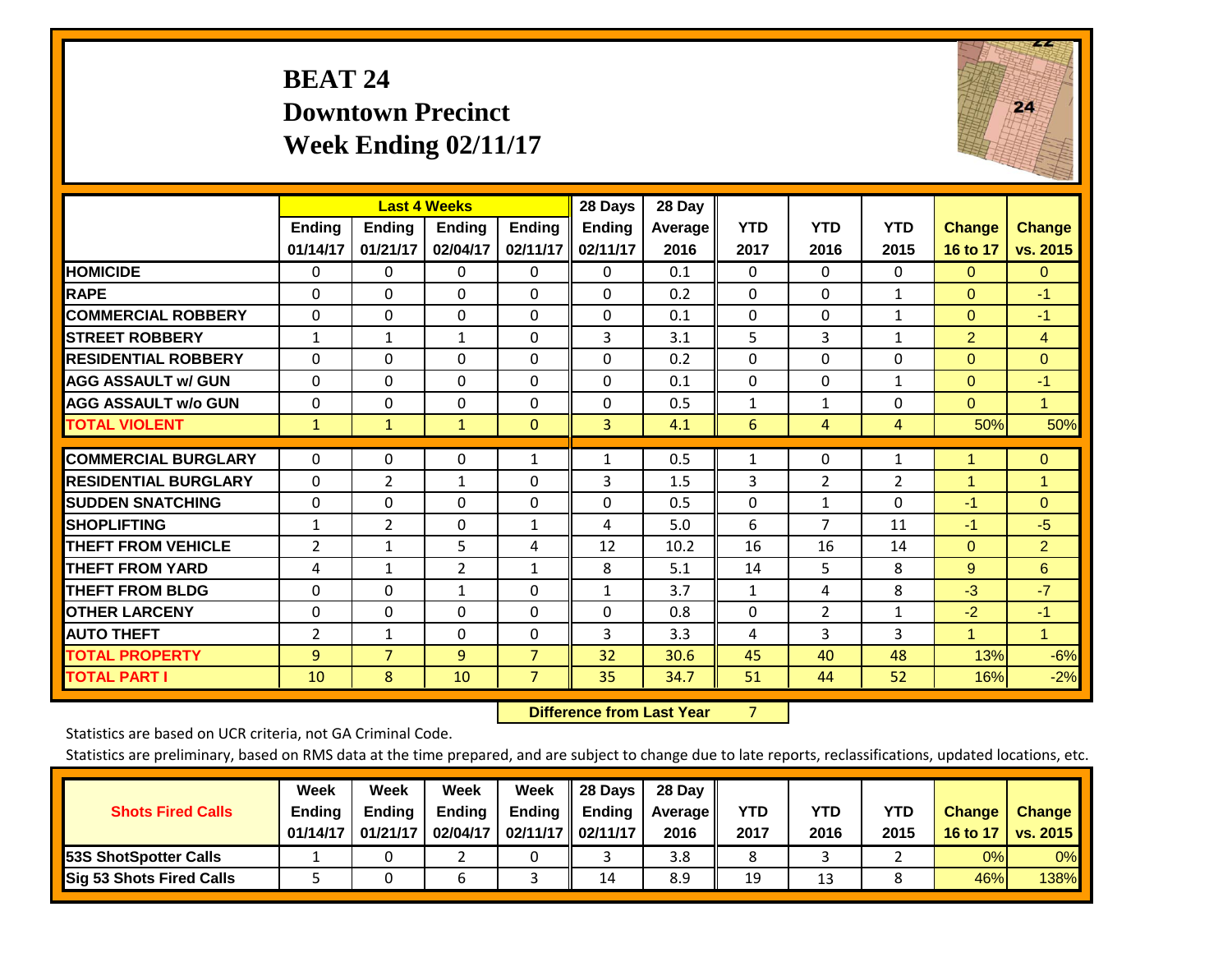#### **BEAT 25 Downtown Precinct Week Ending 02/11/17**



|                             |                | <b>Last 4 Weeks</b> |                |                | 28 Days       | 28 Day  |                |                |                |                |                      |
|-----------------------------|----------------|---------------------|----------------|----------------|---------------|---------|----------------|----------------|----------------|----------------|----------------------|
|                             | <b>Ending</b>  | <b>Ending</b>       | <b>Endina</b>  | <b>Endina</b>  | <b>Endina</b> | Average | <b>YTD</b>     | <b>YTD</b>     | <b>YTD</b>     | <b>Change</b>  | <b>Change</b>        |
|                             | 01/14/17       | 01/21/17            | 02/04/17       | 02/11/17       | 02/11/17      | 2016    | 2017           | 2016           | 2015           | 16 to 17       | vs. 2015             |
| <b>HOMICIDE</b>             | 0              | 0                   | 0              | 0              | 0             | 0.0     | $\mathbf{0}$   | $\Omega$       | 0              | $\mathbf{0}$   | $\Omega$             |
| <b>RAPE</b>                 | 0              | 0                   | $\Omega$       | $\Omega$       | 0             | 0.1     | $\Omega$       | $\Omega$       | 0              | $\Omega$       | $\Omega$             |
| <b>COMMERCIAL ROBBERY</b>   | $\Omega$       | $\Omega$            | $\Omega$       | 0              | $\Omega$      | 0.1     | $\mathbf{0}$   | $\Omega$       | $\mathbf{1}$   | $\Omega$       | $-1$                 |
| <b>STREET ROBBERY</b>       | 1              | 1                   | $\mathbf{1}$   | $\Omega$       | 3             | 2.4     | 5              | $\overline{7}$ | $\overline{2}$ | $-2$           | 3                    |
| <b>RESIDENTIAL ROBBERY</b>  | $\Omega$       | $\Omega$            | $\mathbf{0}$   | $\Omega$       | $\Omega$      | 0.0     | $\Omega$       | $\Omega$       | 0              | $\Omega$       | $\mathbf{0}$         |
| <b>AGG ASSAULT w/ GUN</b>   | $\mathbf{1}$   | $\Omega$            | $\Omega$       | $\Omega$       | $\mathbf{1}$  | 0.9     | $\mathbf{1}$   | $\mathbf{1}$   | $\overline{2}$ | $\Omega$       | $-1$                 |
| <b>AGG ASSAULT w/o GUN</b>  | $\Omega$       | $\Omega$            | $\Omega$       | $\mathbf{1}$   | $\mathbf{1}$  | 0.8     | $\overline{2}$ | 1              | $\Omega$       | 1              | $\overline{2}$       |
| <b>TOTAL VIOLENT</b>        | $\overline{2}$ | $\mathbf{1}$        | $\mathbf{1}$   | 1              | 5             | 4.3     | 8              | 9              | 5              | $-11%$         | 60%                  |
| <b>COMMERCIAL BURGLARY</b>  | $\mathbf 0$    | $\Omega$            | $\mathbf{0}$   | 0              | $\Omega$      | 1.6     |                | $\overline{2}$ | $\Omega$       | $-1$           | $\mathbf{1}$         |
|                             |                |                     |                |                |               |         | 1              |                |                |                |                      |
| <b>RESIDENTIAL BURGLARY</b> | $\Omega$       | $\Omega$            | $\Omega$       | $\Omega$       | $\Omega$      | 1.7     | $\Omega$       | 4              | $\mathbf{1}$   | $-4$           | $-1$                 |
| <b>SUDDEN SNATCHING</b>     | 0              | $\Omega$            | $\mathbf{0}$   | $\Omega$       | 0             | 0.2     | $\mathbf{0}$   | 0              | $\Omega$       | $\mathbf{0}$   | $\Omega$             |
| <b>SHOPLIFTING</b>          | $\Omega$       | 3                   | $\mathbf{1}$   | 2              | 6             | 4.0     | $\overline{7}$ | $\overline{2}$ | $\mathbf{1}$   | 5              | 6                    |
| <b>THEFT FROM VEHICLE</b>   | 3              | 4                   | $\mathbf{1}$   | $\Omega$       | 8             | 9.5     | 11             | 14             | 5              | $-3$           | 6                    |
| <b>THEFT FROM YARD</b>      | 2              | $\Omega$            | $\Omega$       | $\mathbf{1}$   | 3             | 2.3     | 5              | 3              | 0              | $\overline{2}$ | 5                    |
| <b>THEFT FROM BLDG</b>      | 0              | $\mathbf{1}$        | 1              | $\overline{2}$ | 4             | 2.3     | 5              | $\overline{2}$ | 4              | 3              | $\blacktriangleleft$ |
| <b>OTHER LARCENY</b>        | 0              | $\Omega$            | $\Omega$       | $\Omega$       | 0             | 0.3     | $\mathbf{0}$   | $\overline{2}$ | 0              | $-2$           | $\mathbf{0}$         |
| <b>AUTO THEFT</b>           | $\mathbf{1}$   | 1                   | $\mathbf{1}$   | 3              | 6             | 3.2     | $\overline{7}$ | 1              | 5              | 6              | $\overline{2}$       |
| <b>TOTAL PROPERTY</b>       | 6              | 9                   | $\overline{4}$ | 8              | 27            | 25.0    | 36             | 30             | 16             | 20%            | 125%                 |
| <b>TOTAL PART I</b>         | 8              | 10                  | 5              | 9              | 32            | 29.3    | 44             | 39             | 21             | 13%            | 110%                 |

 **Difference from Last Year**r 5

Statistics are based on UCR criteria, not GA Criminal Code.

|                                 | Week          | Week     | Week     | Week                 | 28 Days       | 28 Day            |      |      |            |               |               |
|---------------------------------|---------------|----------|----------|----------------------|---------------|-------------------|------|------|------------|---------------|---------------|
| <b>Shots Fired Calls</b>        | <b>Ending</b> | Ending   | Ending   | Ending               | <b>Ending</b> | <b>Average</b> II | YTD  | YTD  | <b>YTD</b> | <b>Change</b> | <b>Change</b> |
|                                 | 01/14/17      | 01/21/17 | 02/04/17 | 02/11/17    02/11/17 |               | 2016              | 2017 | 2016 | 2015       | 16 to 17      | vs. 2015      |
| <b>153S ShotSpotter Calls</b>   |               |          |          |                      |               | 6.3               |      | 12   |            | 0%            | 0%            |
| <b>Sig 53 Shots Fired Calls</b> |               |          |          |                      |               | 6.4               | 12   | 11   |            | 9%            | 9%            |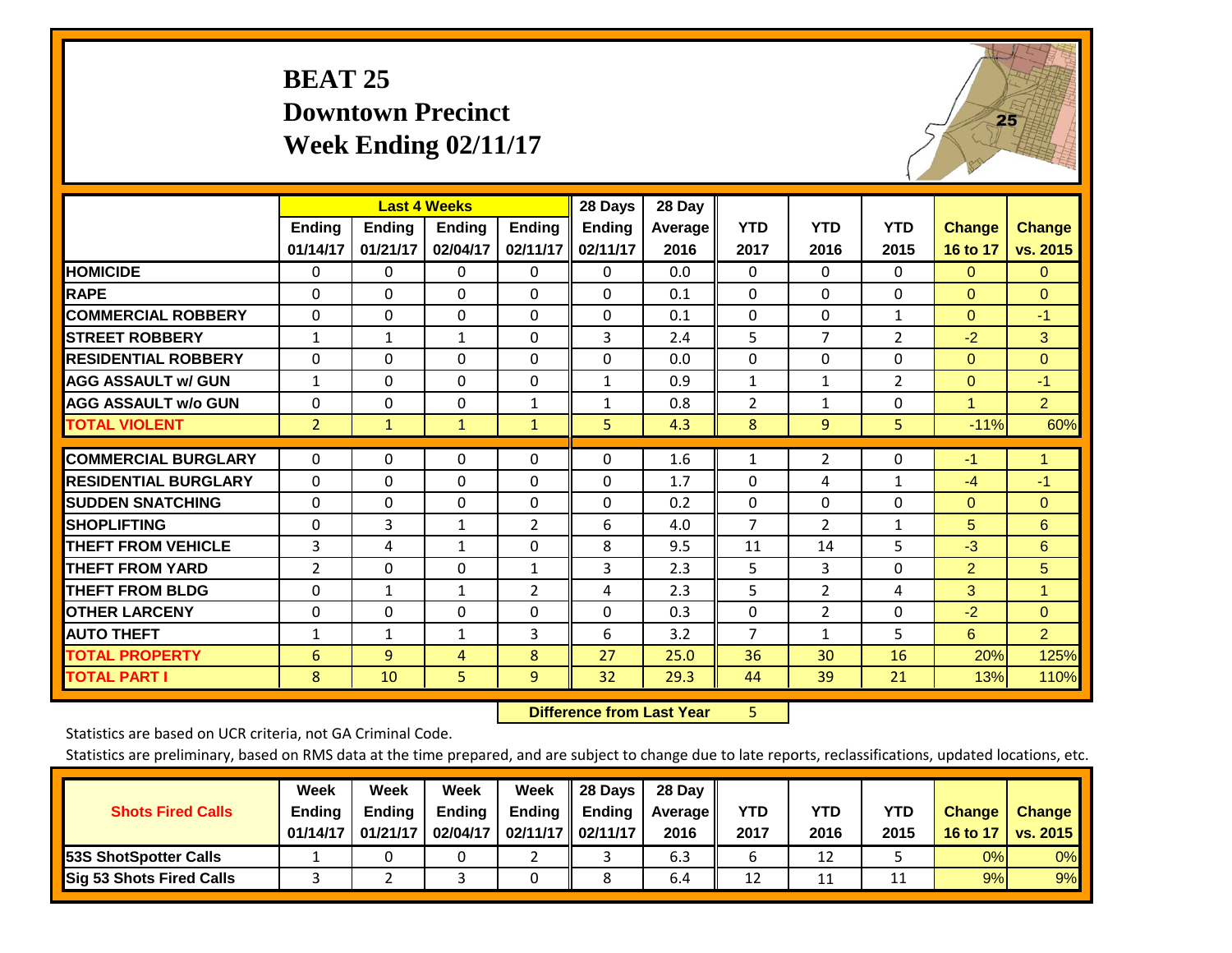#### **BEAT 26 Downtown Precinct Week Ending 02/11/17**



|                             |                | <b>Last 4 Weeks</b> |                |                | 28 Days       | 28 Day  |                |                |                |                |                |
|-----------------------------|----------------|---------------------|----------------|----------------|---------------|---------|----------------|----------------|----------------|----------------|----------------|
|                             | Ending         | Ending              | <b>Ending</b>  | <b>Ending</b>  | <b>Ending</b> | Average | <b>YTD</b>     | <b>YTD</b>     | <b>YTD</b>     | <b>Change</b>  | <b>Change</b>  |
|                             | 01/14/17       | 01/21/17            | 02/04/17       | 02/11/17       | 02/11/17      | 2016    | 2017           | 2016           | 2015           | 16 to 17       | vs. 2015       |
| <b>HOMICIDE</b>             | 0              | 0                   | 0              | $\Omega$       | $\Omega$      | 0.2     | 1              | $\mathbf{1}$   | 0              | $\Omega$       | 1.             |
| <b>RAPE</b>                 | 0              | $\Omega$            | $\Omega$       | $\Omega$       | $\Omega$      | 0.1     | $\Omega$       | $\Omega$       | $\Omega$       | $\Omega$       | $\Omega$       |
| <b>COMMERCIAL ROBBERY</b>   | $\Omega$       | $\Omega$            | $\mathbf{0}$   | $\Omega$       | $\Omega$      | 0.0     | $\mathbf{0}$   | $\Omega$       | $\Omega$       | $\mathbf{0}$   | $\Omega$       |
| <b>ISTREET ROBBERY</b>      | $\Omega$       | $\Omega$            | 3              | $\mathbf{1}$   | 4             | 1.6     | 4              | 3              | 3              | $\blacksquare$ | $\mathbf{1}$   |
| <b>RESIDENTIAL ROBBERY</b>  | $\Omega$       | $\Omega$            | $\mathbf{1}$   | $\Omega$       | $\mathbf{1}$  | 0.1     | $\mathbf{1}$   | $\Omega$       | $\Omega$       | $\mathbf{1}$   | $\mathbf{1}$   |
| <b>AGG ASSAULT w/ GUN</b>   | $\Omega$       | $\Omega$            | $\Omega$       | $\mathbf{1}$   | $\mathbf{1}$  | 2.4     | 1              | 3              | 1              | $-2$           | $\Omega$       |
| <b>AGG ASSAULT w/o GUN</b>  | $\Omega$       | $\mathbf{1}$        | $\mathbf{0}$   | $\overline{2}$ | 3             | 1.1     | 5              | 0              | $\mathbf{1}$   | 5              | $\overline{4}$ |
| <b>TOTAL VIOLENT</b>        | $\mathbf{0}$   | $\mathbf{1}$        | 4              | 4              | 9             | 5.4     | 12             | $\overline{7}$ | 5              | 71%            | 140%           |
| <b>COMMERCIAL BURGLARY</b>  | 0              | 0                   |                | 0              | $\mathbf{1}$  | 1.3     | 1              | $\overline{2}$ | 0              | $-1$           | 1              |
|                             |                |                     | 1              |                |               |         |                |                |                |                |                |
| <b>RESIDENTIAL BURGLARY</b> | 3              | $\mathbf{1}$        | $\Omega$       | $\mathbf{1}$   | 5             | 4.1     | 6              | 9              | 7              | $-3$           | $-1$           |
| <b>SUDDEN SNATCHING</b>     | $\Omega$       | $\Omega$            | $\mathbf{1}$   | 0              | $\mathbf{1}$  | 0.0     | $\mathbf{1}$   | $\Omega$       | $\mathbf{1}$   | 1              | $\Omega$       |
| <b>SHOPLIFTING</b>          | 0              | $\Omega$            | $\mathbf{0}$   | 0              | $\Omega$      | 2.4     | 3              | $\overline{7}$ | $\overline{2}$ | $-4$           | $\mathbf{1}$   |
| <b>THEFT FROM VEHICLE</b>   | $\overline{2}$ | 5                   | $\mathbf{1}$   | 4              | 12            | 4.6     | 13             | 6              | 4              | $\overline{7}$ | 9              |
| <b>THEFT FROM YARD</b>      | 0              | $\Omega$            | $\mathbf{0}$   | $\Omega$       | $\Omega$      | 1.7     | $\mathbf{0}$   | 3              | $\overline{2}$ | $-3$           | $-2$           |
| <b>THEFT FROM BLDG</b>      | 0              | 0                   | $\Omega$       | 1              | $\mathbf{1}$  | 1.9     | $\mathbf{1}$   | 5              | 0              | $-4$           | $\mathbf{1}$   |
| <b>OTHER LARCENY</b>        | $\Omega$       | $\Omega$            | $\mathbf{0}$   | 0              | $\Omega$      | 0.5     | $\Omega$       | $\Omega$       | 0              | $\mathbf{0}$   | $\Omega$       |
| <b>AUTO THEFT</b>           | 0              | $\mathbf{1}$        | 0              | 0              | $\mathbf{1}$  | 2.1     | $\overline{2}$ | 3              | 6              | $-1$           | $-4$           |
| <b>TOTAL PROPERTY</b>       | 5              | $\overline{7}$      | 3              | 6              | 21            | 18.7    | 27             | 35             | 22             | $-23%$         | 23%            |
| <b>TOTAL PART I</b>         | 5              | 8                   | $\overline{7}$ | 10             | 30            | 24.1    | 39             | 42             | 27             | $-7%$          | 44%            |

 **Difference from Last Year**r -3

Statistics are based on UCR criteria, not GA Criminal Code.

|                                 | Week          | Week          | Week     | Week                 | 28 Days       | 28 Day     |      |      |            |               |               |
|---------------------------------|---------------|---------------|----------|----------------------|---------------|------------|------|------|------------|---------------|---------------|
| <b>Shots Fired Calls</b>        | <b>Ending</b> | <b>Endina</b> | Ending   | Ending               | <b>Ending</b> | Average II | YTD  | YTD  | <b>YTD</b> | <b>Change</b> | <b>Change</b> |
|                                 | 01/14/17      | 01/21/17      | 02/04/17 | 02/11/17    02/11/17 |               | 2016       | 2017 | 2016 | 2015       | 16 to 17      | vs. 2015      |
| <b>153S ShotSpotter Calls</b>   |               |               |          |                      | 8             | 15.5       | 18   | 18   |            | 0%            | 0%            |
| <b>Sig 53 Shots Fired Calls</b> |               |               |          |                      | 11            | 13.3       | 22   | 21   |            | 5%            | 100%          |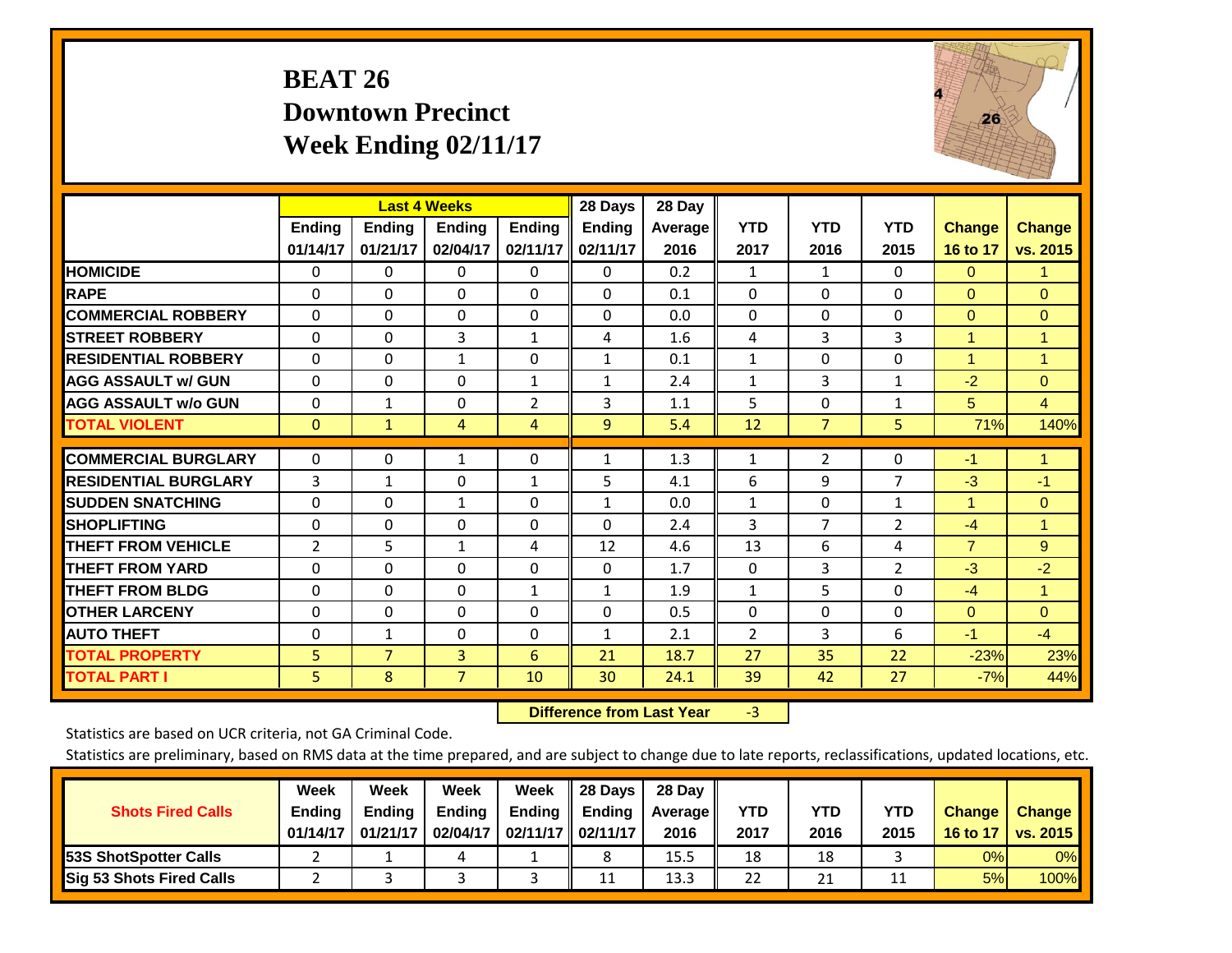

#### **COMPSTATCENTRAL PRECINCTWeek Ending 02/11/17**

**PRECINCT COMMANDER:**

**CAPT. BEN HERRON**



|                             | Week<br><b>Endina</b><br>02/11/17 | Week<br><b>Ending</b><br>02/04/17 | Weekly<br>Avg<br>2016 | 28-Day<br><b>Ending</b><br>02/11/17 | 28-Day<br><b>Ending</b><br>1/15/17 | Avg<br>$28$ -Day<br>2016 | <b>YTD</b><br>2017 | <b>YTD</b><br>2016 | <b>YTD</b><br>2015 | <b>Change</b><br>16 to 17 | <b>Change</b><br>vs. 2015 |
|-----------------------------|-----------------------------------|-----------------------------------|-----------------------|-------------------------------------|------------------------------------|--------------------------|--------------------|--------------------|--------------------|---------------------------|---------------------------|
| <b>HOMICIDE</b>             | 0                                 | 0                                 | $\Omega$              | $\bf{0}$                            | 0                                  | 2                        | $\bf{0}$           | $\overline{2}$     |                    | $-2$                      | $-1$                      |
| <b>RAPE</b>                 | $\bf{0}$                          | $\Omega$                          | $\Omega$              |                                     |                                    |                          |                    | 2                  |                    | $-1$                      | $\Omega$                  |
| <b>COMMERCIAL ROBBERY</b>   | $\bf{0}$                          | $\Omega$                          | $\Omega$              | 0                                   | $\Omega$                           |                          | $\bf{0}$           | $\Omega$           | $\overline{2}$     | $\Omega$                  | $-2$                      |
| <b>STREET ROBBERY</b>       | $\bf{0}$                          | 2                                 | 2                     | $\overline{2}$                      | $\overline{2}$                     | 8                        | 4                  | 9                  | 10                 | $-5$                      | $-6$                      |
| <b>RESIDENTIAL ROBBERY</b>  | $\bf{0}$                          | $\Omega$                          | $\Omega$              |                                     |                                    |                          | $\mathbf 1$        |                    | $\Omega$           | $\Omega$                  | 1                         |
| <b>AGG ASSAULT w/ GUN</b>   | $\overline{2}$                    |                                   |                       | 5                                   | 5                                  | 5                        | $\overline{7}$     | 5                  | 12                 | $\overline{2}$            | $-5$                      |
| <b>AGG ASSAULT w/o GUN</b>  | $\overline{2}$                    |                                   |                       | 4                                   | 4                                  | 4                        | 7                  | 6                  | 4                  |                           | 3                         |
| <b>TOTAL VIOLENT</b>        | 4                                 | 4                                 | 5                     | 13                                  | 13                                 | 21                       | 20                 | 25                 | 30                 | $-20%$                    | $-33%$                    |
|                             |                                   |                                   |                       |                                     |                                    |                          |                    |                    |                    |                           |                           |
| <b>COMMERCIAL BURGLARY</b>  | $\bf{0}$                          | 0                                 | $\overline{2}$        |                                     |                                    | 8                        | $\mathbf{2}$       | 14                 | 8                  | $-12$                     | $-6$                      |
| <b>RESIDENTIAL BURGLARY</b> | $\bf{0}$                          |                                   | $\overline{7}$        | 10                                  | 10                                 | 30                       | 19                 | 32                 | 42                 | $-13$                     | $-23$                     |
| <b>SUDDEN SNATCHING</b>     | $\overline{2}$                    | $\Omega$                          | $\Omega$              | 3                                   | 3                                  |                          | 3                  |                    |                    | $\overline{2}$            | $\overline{2}$            |
| <b>SHOPLIFTING</b>          | 3                                 | 4                                 | 3                     | 16                                  | 16                                 | 13                       | 29                 | 20                 | 6                  | 9                         | 23                        |
| <b>THEFT FROM VEHICLE</b>   | 11                                | 5                                 | 9                     | 34                                  | 34                                 | 35                       | 54                 | 53                 | 73                 | 4                         | $-19$                     |
| <b>THEFT FROM YARD</b>      | 3                                 | 3                                 | 4                     | 19                                  | 19                                 | 17                       | 24                 | 16                 | 22                 | 8                         | $\overline{2}$            |
| <b>THEFT FROM BLDG</b>      | 4                                 |                                   | 6                     | 10                                  | 10                                 | 22                       | 15                 | 30                 | 31                 | $-15$                     | $-16$                     |
| <b>OTHER LARCENY</b>        | $\bf{0}$                          | 2                                 | $\Omega$              | 3                                   | 3                                  | $\overline{2}$           | 4                  | $\Omega$           | 8                  | 4                         | $-4$                      |
| <b>AUTO THEFT</b>           | 5                                 | 3                                 | 4                     | 15                                  | 15                                 | 18                       | 19                 | 32                 | 32                 | $-13$                     | $-13$                     |
| <b>TOTAL PROPERTY</b>       | 28                                | 19                                | 37                    | 111                                 | 111                                | 146                      | 169                | 198                | 223                | $-15%$                    | $-24%$                    |
| <b>TOTAL PART I</b>         | 32                                | 23                                | 42                    | 124                                 | 124                                | 167                      | 189                | 223                | 253                | $-15%$                    | $-25%$                    |

Statistics are based on UCR criteria, not GA Criminal Code. **Difference from Last Year** -34

Statistics are preliminary, based on RMS data at the time prepared, and are subject to change due to late reports, reclassifications, updated locations, etc. Cell Shading: white is within 0.6 standard deviation of the mean; red is above; green is below.

| <b>Citizen Initiated Calls</b>  | Week<br><b>Ending</b><br>02/11/17 | <b>Week</b><br><b>Ending</b><br>02/04/17 | Weekly<br>Avg<br>2015 | $28-Dav$<br><b>Ending</b><br>02/11/17 | 28-Dav<br>Ending<br>1/15/17 | Avg<br>28-Dav<br>2016 | YTD<br>2017 | <b>YTD</b><br>2016 | YTD<br>2015 | <b>Change</b><br>16 to 17 | <b>Change</b><br>vs. 2015 |
|---------------------------------|-----------------------------------|------------------------------------------|-----------------------|---------------------------------------|-----------------------------|-----------------------|-------------|--------------------|-------------|---------------------------|---------------------------|
| <b>Midnight Shift</b>           | 98                                | 80                                       | 126                   | 376                                   | 356                         | 503                   | 613         | 700                | 677         | $-87$                     | $-64$                     |
| Day Shift                       | 207                               | 246                                      | 271                   | 916                                   | 942                         | 1085                  | 1387        | 1487               | 1556        | $-100$                    | $-169$                    |
| <b>Afternoon Shift</b>          | 241                               | 260                                      | 294                   | 1001                                  | 960                         | 1176                  | 1432        | 1556               | 1545        | $-124$                    | $-113$                    |
| <b>TOTAL CITIZEN CFS</b>        | 546                               | 586                                      | 691                   | 2293                                  | 2258                        | 2764                  | 3432        | 3743               | 3777        | $-8.3%$                   | $-9.1%$                   |
| <b>53S ShotSpotter Calls</b>    |                                   | 19                                       | 10                    | 39                                    | 47                          | 42                    | 106         | 97                 | 14          |                           | 92                        |
| <b>Sig 53 Shots Fired Calls</b> | 20                                | 18                                       | 18                    | 62                                    | 63                          | 74                    | 111         | 116                | 125         | -5                        | -14                       |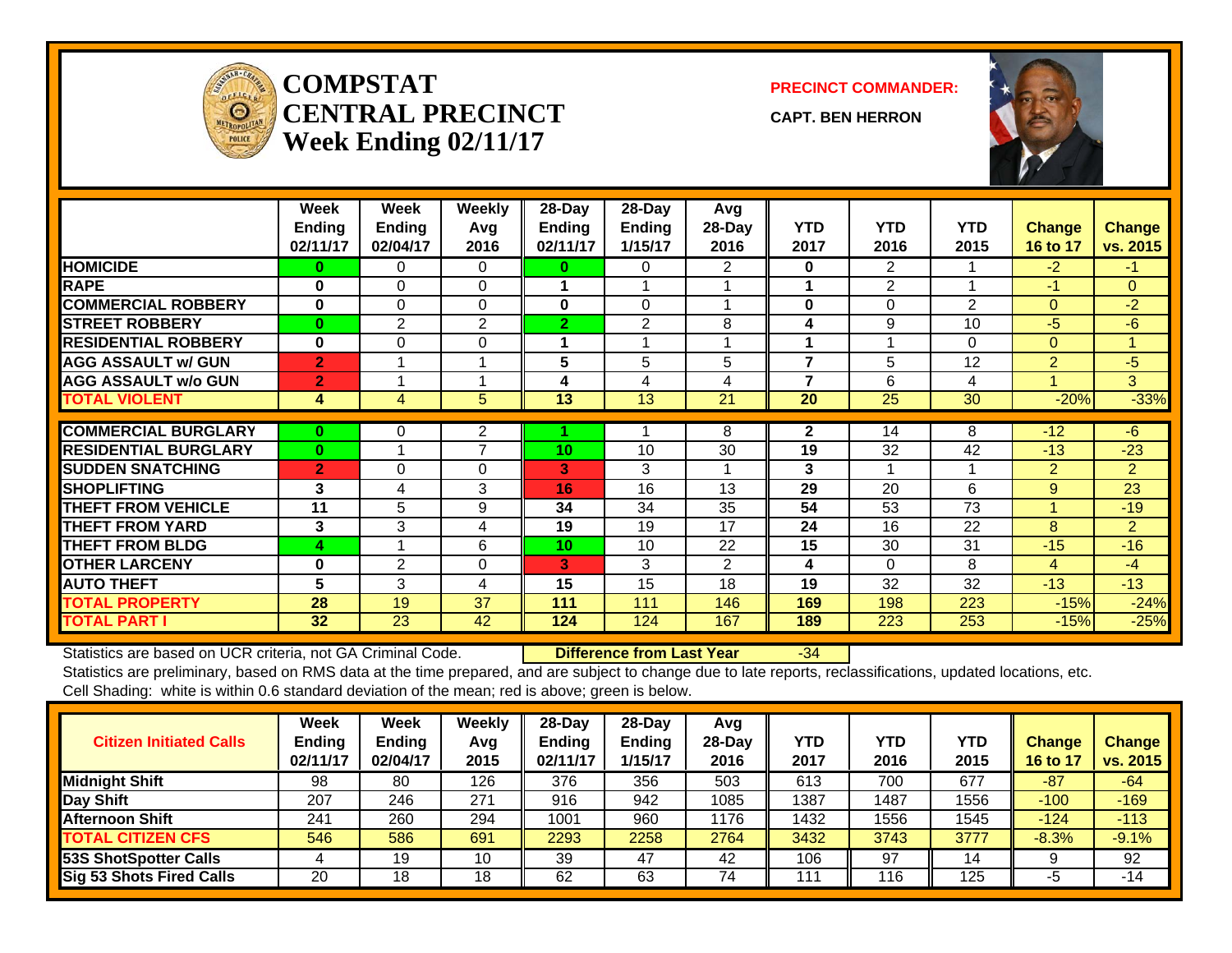#### **BEAT 31 Central Precinct Week Ending 02/11/17**



|                             |                |                | <b>Last 4 Weeks</b> |                | 28 Days        | 28 Day  |                |                |                |                |                      |
|-----------------------------|----------------|----------------|---------------------|----------------|----------------|---------|----------------|----------------|----------------|----------------|----------------------|
|                             | Ending         | <b>Ending</b>  | Ending              | <b>Ending</b>  | <b>Ending</b>  | Average | <b>YTD</b>     | <b>YTD</b>     | <b>YTD</b>     | <b>Change</b>  | <b>Change</b>        |
|                             | 01/14/17       | 01/21/17       | 02/04/17            | 02/11/17       | 02/11/17       | 2016    | 2017           | 2016           | 2015           | 16 to 17       | vs. 2015             |
| <b>HOMICIDE</b>             | 0              | $\Omega$       | 0                   | $\Omega$       | $\mathbf{0}$   | 0.2     | $\Omega$       | $\Omega$       | 0              | $\Omega$       | $\Omega$             |
| <b>RAPE</b>                 | $\Omega$       | $\Omega$       | $\Omega$            | $\Omega$       | $\Omega$       | 0.0     | $\Omega$       | $\Omega$       | $\Omega$       | $\Omega$       | $\Omega$             |
| <b>COMMERCIAL ROBBERY</b>   | $\Omega$       | $\Omega$       | $\Omega$            | $\mathbf{0}$   | $\Omega$       | 0.1     | $\Omega$       | $\Omega$       | 0              | $\Omega$       | $\Omega$             |
| <b>STREET ROBBERY</b>       | $\Omega$       | $\Omega$       | $\Omega$            | $\Omega$       | $\Omega$       | 0.8     | $\mathbf{1}$   | $\mathbf{1}$   | 2              | $\Omega$       | $-1$                 |
| <b>RESIDENTIAL ROBBERY</b>  | $\Omega$       | $\Omega$       | $\Omega$            | $\Omega$       | $\Omega$       | 0.2     | $\Omega$       | $\mathbf{1}$   | $\Omega$       | $-1$           | $\Omega$             |
| <b>AGG ASSAULT w/ GUN</b>   | $\Omega$       | $\mathbf{0}$   | $\mathbf{1}$        | 2              | 3              | 1.5     | 4              | $\overline{2}$ | 3              | $\overline{2}$ | $\overline{1}$       |
| <b>AGG ASSAULT w/o GUN</b>  | $\Omega$       | 1              | $\Omega$            | $\mathbf{0}$   | $\mathbf{1}$   | 0.8     | 2              | 1              | 1              | 1              | $\blacktriangleleft$ |
| <b>TOTAL VIOLENT</b>        | $\mathbf 0$    | $\mathbf{1}$   | $\mathbf{1}$        | $\overline{2}$ | 4              | 3.7     | $\overline{7}$ | 5              | 6              | 40%            | 17%                  |
|                             |                |                |                     |                |                |         |                |                |                |                |                      |
| <b>COMMERCIAL BURGLARY</b>  | $\Omega$       | 0              | 0                   | $\mathbf{0}$   | $\Omega$       | 0.5     | 0              | $\Omega$       | 2              | $\mathbf{0}$   | $-2$                 |
| <b>RESIDENTIAL BURGLARY</b> | 3              | $\overline{2}$ | $\Omega$            | $\mathbf{0}$   | 5              | 6.0     | 9              | 5              | 7              | 4              | $\overline{2}$       |
| <b>SUDDEN SNATCHING</b>     | $\Omega$       | $\mathbf{1}$   | 0                   | $\mathbf{0}$   | $\mathbf{1}$   | 0.3     | $\mathbf{1}$   | $\Omega$       | 1              | 1              | $\Omega$             |
| <b>SHOPLIFTING</b>          | $\Omega$       | $\Omega$       | $\Omega$            | $\Omega$       | $\Omega$       | 0.5     | $\Omega$       | $\mathbf{1}$   | $\Omega$       | $-1$           | $\Omega$             |
| <b>THEFT FROM VEHICLE</b>   | $\mathbf{1}$   | $\overline{2}$ | $\overline{2}$      | $\mathbf{1}$   | 6              | 2.8     | $\overline{7}$ | 3              | $\overline{7}$ | $\overline{4}$ | $\Omega$             |
| <b>THEFT FROM YARD</b>      | $\mathbf{1}$   | $\Omega$       | $\Omega$            | $\Omega$       | $\mathbf{1}$   | 1.8     | $\mathbf{1}$   | $\mathbf{1}$   | $\mathbf{1}$   | $\Omega$       | $\Omega$             |
| <b>THEFT FROM BLDG</b>      | $\mathbf{1}$   | 0              | 0                   | $\mathbf{0}$   | $\mathbf{1}$   | 2.4     | $\mathbf{1}$   | $\overline{2}$ | 5              | $-1$           | $-4$                 |
| <b>OTHER LARCENY</b>        | $\Omega$       | $\Omega$       | $\Omega$            | $\mathbf{0}$   | $\Omega$       | 0.3     | $\Omega$       | $\Omega$       | $\mathbf{1}$   | $\Omega$       | $-1$                 |
| <b>AUTO THEFT</b>           | $\mathbf{1}$   | $\Omega$       | $\Omega$            | 1              | $\overline{2}$ | 3.0     | 4              | $\overline{2}$ | $\overline{2}$ | $\overline{2}$ | $\overline{2}$       |
| <b>TOTAL PROPERTY</b>       | $\overline{7}$ | 5              | $\overline{2}$      | $\overline{2}$ | 16             | 17.6    | 23             | 14             | 26             | 64%            | $-12%$               |
| <b>TOTAL PART I</b>         | $\overline{7}$ | 6              | $\overline{3}$      | 4              | 20             | 21.3    | 30             | 19             | 32             | 58%            | $-6%$                |

 **Difference from Last Year**r 11

Statistics are based on UCR criteria, not GA Criminal Code.

|                                 | Week          | Week          | Week          | Week     | 28 Days       | 28 Dav     |      |      |            |               |                 |
|---------------------------------|---------------|---------------|---------------|----------|---------------|------------|------|------|------------|---------------|-----------------|
| <b>Shots Fired Calls</b>        | <b>Ending</b> | <b>Ending</b> | <b>Ending</b> | Ending   | <b>Ending</b> | Average II | YTD  | YTD  | <b>YTD</b> | <b>Change</b> | <b>Change</b>   |
|                                 | 01/14/17      | 01/21/17      | 02/04/17      | 02/11/17 | 02/11/17      | 2016       | 2017 | 2016 | 2015       | 16 to 17      | <b>vs. 2015</b> |
| 53S ShotSpotter Calls           |               |               | O             |          | 13            | 16.7       | 38   | 38   |            | 0%            | $0\%$           |
| <b>Sig 53 Shots Fired Calls</b> |               |               |               |          | 16            | 13.7       | 26   | 20   | 26         | 30%           | 0%              |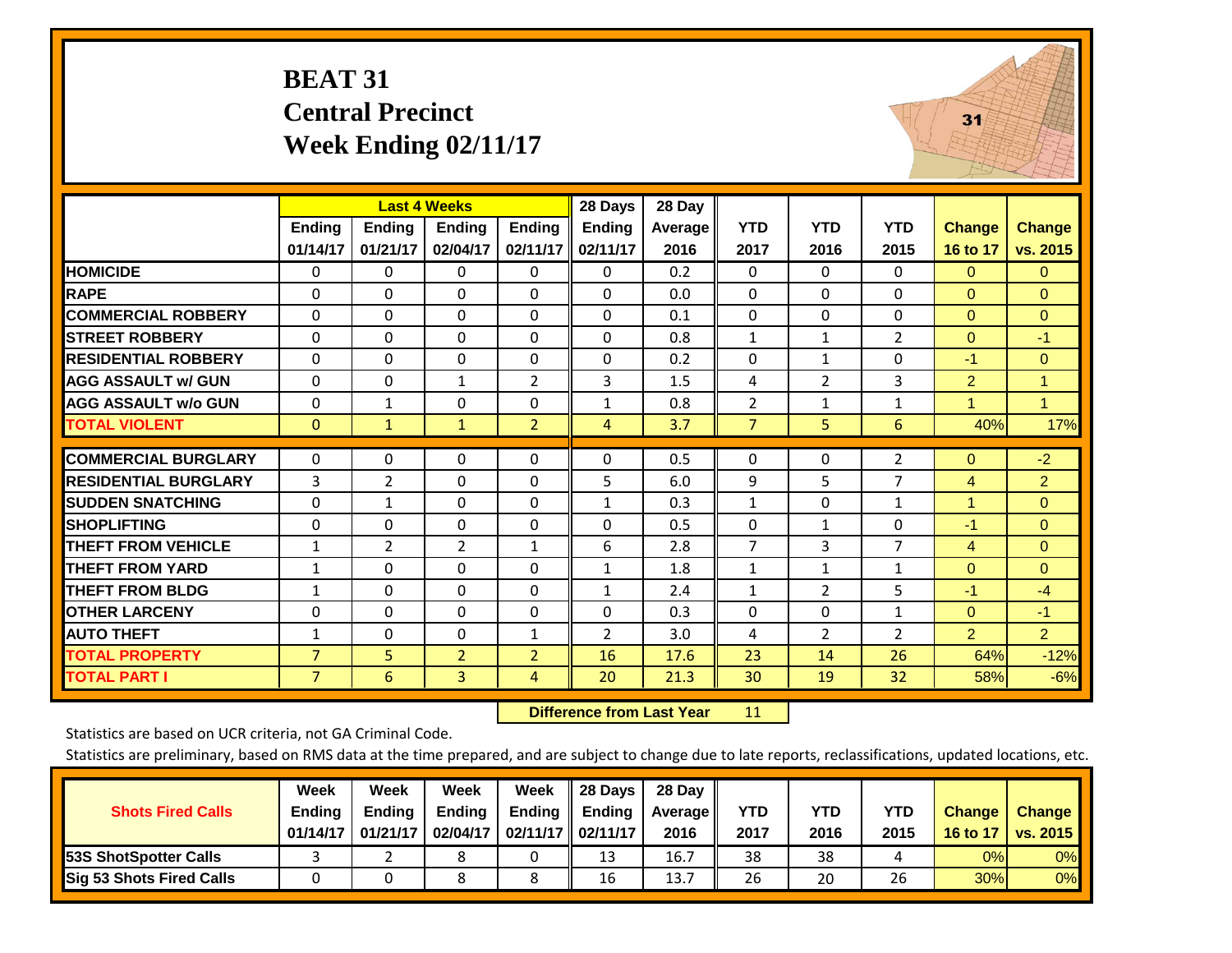#### **BEAT 32 Central Precinct Week Ending 02/11/17**



|                             |              |                | <b>Last 4 Weeks</b> |                | 28 Days        | 28 Day  |                |                |                |                |                |
|-----------------------------|--------------|----------------|---------------------|----------------|----------------|---------|----------------|----------------|----------------|----------------|----------------|
|                             | Ending       | <b>Ending</b>  | <b>Endina</b>       | <b>Ending</b>  | Ending         | Average | <b>YTD</b>     | <b>YTD</b>     | <b>YTD</b>     | <b>Change</b>  | Change         |
|                             | 01/14/17     | 01/21/17       | 02/04/17            | 02/11/17       | 02/11/17       | 2016    | 2017           | 2016           | 2015           | 16 to 17       | vs. 2015       |
| <b>HOMICIDE</b>             | 0            | $\Omega$       | $\Omega$            | $\mathbf{0}$   | $\Omega$       | 0.3     | $\mathbf{0}$   | $\mathbf{1}$   | $\Omega$       | $-1$           | $\Omega$       |
| <b>RAPE</b>                 | 0            | $\Omega$       | $\Omega$            | $\Omega$       | $\Omega$       | 0.1     | $\Omega$       | $\Omega$       | $\Omega$       | $\Omega$       | $\Omega$       |
| <b>COMMERCIAL ROBBERY</b>   | $\Omega$     | $\Omega$       | $\Omega$            | $\mathbf{0}$   | $\Omega$       | 0.4     | $\Omega$       | 0              | $\Omega$       | $\Omega$       | $\mathbf{0}$   |
| <b>STREET ROBBERY</b>       | 0            | $\Omega$       | $\Omega$            | $\mathbf{0}$   | $\Omega$       | 1.1     | $\mathbf{0}$   | $\overline{2}$ | $\Omega$       | $-2$           | $\Omega$       |
| <b>RESIDENTIAL ROBBERY</b>  | $\Omega$     | $\Omega$       | $\Omega$            | $\Omega$       | $\Omega$       | 0.0     | $\Omega$       | $\Omega$       | $\Omega$       | $\Omega$       | $\Omega$       |
| <b>AGG ASSAULT w/ GUN</b>   | $\mathbf{1}$ | $\Omega$       | $\Omega$            | $\Omega$       | $\mathbf{1}$   | 1.0     | $\mathbf{1}$   | $\mathbf{1}$   | $\mathbf{1}$   | $\Omega$       | $\Omega$       |
| <b>AGG ASSAULT w/o GUN</b>  | 0            | $\Omega$       | $\Omega$            | $\Omega$       | $\Omega$       | 0.5     | $\Omega$       | $\Omega$       | $\mathbf{1}$   | $\Omega$       | $-1$           |
| <b>TOTAL VIOLENT</b>        | $\mathbf{1}$ | $\Omega$       | $\mathbf{0}$        | $\mathbf{0}$   | $\mathbf{1}$   | 3.3     | $\mathbf{1}$   | 4              | $\overline{2}$ | $-75%$         | $-50%$         |
| <b>COMMERCIAL BURGLARY</b>  | $\mathbf{1}$ | 0              | 0                   | 0              | $\mathbf{1}$   | 1.8     | 1              | $\overline{2}$ | 1              | $-1$           | $\overline{0}$ |
| <b>RESIDENTIAL BURGLARY</b> | $\Omega$     |                | $\Omega$            | $\Omega$       |                |         | $\overline{2}$ | 7              | 6              | $-5$           |                |
|                             |              | $\mathbf{1}$   |                     |                | $\mathbf{1}$   | 4.5     |                |                |                |                | $-4$           |
| <b>SUDDEN SNATCHING</b>     | 0            | $\Omega$       | $\Omega$            | $\Omega$       | $\Omega$       | 0.2     | $\Omega$       | $\mathbf{1}$   | $\Omega$       | $-1$           | $\mathbf{0}$   |
| <b>SHOPLIFTING</b>          | $\mathbf{1}$ | $\mathbf{1}$   | $\Omega$            | $\Omega$       | $\overline{2}$ | 2.1     | $\overline{7}$ | 3              | $\overline{2}$ | $\overline{4}$ | 5              |
| <b>THEFT FROM VEHICLE</b>   | $\Omega$     | $\Omega$       | $\mathbf{0}$        | $\mathbf{0}$   | $\Omega$       | 4.3     | $\mathbf{1}$   | $\overline{7}$ | 3              | $-6$           | $-2$           |
| <b>THEFT FROM YARD</b>      | 2            | $\Omega$       | $\Omega$            | $\Omega$       | $\overline{2}$ | 1.8     | $\overline{2}$ | 4              | 2              | $-2$           | $\mathbf{0}$   |
| <b>THEFT FROM BLDG</b>      | 0            | $\Omega$       | $\Omega$            | $\overline{2}$ | $\overline{2}$ | 2.7     | 4              | $\overline{7}$ | 5              | $-3$           | $-1$           |
| <b>OTHER LARCENY</b>        | 0            | 0              | $\mathbf{1}$        | 0              | $\mathbf{1}$   | 0.1     | $\mathbf{1}$   | 0              | $\mathbf{1}$   | $\mathbf{1}$   | $\mathbf{0}$   |
| <b>AUTO THEFT</b>           | 0            | $\Omega$       | $\overline{2}$      | $\Omega$       | $\overline{2}$ | 2.8     | 3              | 4              | 6              | $-1$           | $-3$           |
| <b>TOTAL PROPERTY</b>       | 4            | $\overline{2}$ | 3                   | $\overline{2}$ | 11             | 20.2    | 21             | 35             | 26             | $-40%$         | $-19%$         |
| <b>TOTAL PART I</b>         | 5.           | $\overline{2}$ | 3                   | $\overline{2}$ | 12             | 23.5    | 22             | 39             | 28             | $-44%$         | $-21%$         |

 **Difference from Last Year**r -17

Statistics are based on UCR criteria, not GA Criminal Code.

|                                 | Week          | Week          | Week     | Week                | 28 Days       | 28 Day     |      |      |            |               |                 |
|---------------------------------|---------------|---------------|----------|---------------------|---------------|------------|------|------|------------|---------------|-----------------|
| <b>Shots Fired Calls</b>        | <b>Ending</b> | <b>Ending</b> | Ending   | Ending              | <b>Ending</b> | Average II | YTD  | YTD  | <b>YTD</b> | <b>Change</b> | <b>Change</b>   |
|                                 | 01/14/17      | 01/21/17      | 02/04/17 | $02/11/17$ 02/11/17 |               | 2016       | 2017 | 2016 | 2015       | 16 to 17      | <b>VS. 2015</b> |
| <b>153S ShotSpotter Calls</b>   |               |               |          |                     |               | 0.1        |      |      |            | 0%            | 0%              |
| <b>Sig 53 Shots Fired Calls</b> |               |               |          |                     |               | 9.3        | 11   | 10   |            | 10%           | 22%             |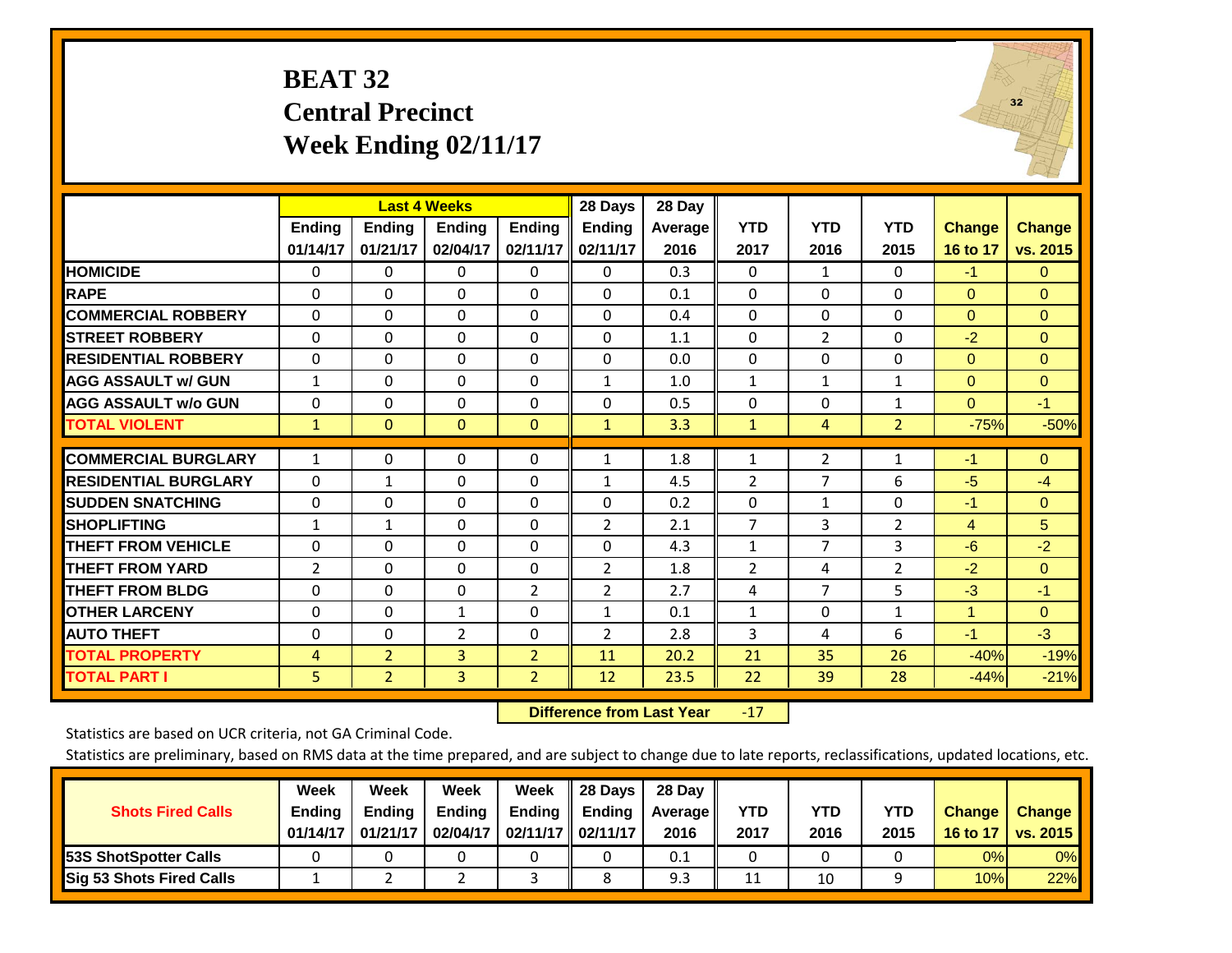#### **BEAT 33 Central Precinct Week Ending 02/11/17**



|                             |               |               | <b>Last 4 Weeks</b> |                | 28 Days        | 28 Day  |                |                |              |                |               |
|-----------------------------|---------------|---------------|---------------------|----------------|----------------|---------|----------------|----------------|--------------|----------------|---------------|
|                             | <b>Ending</b> | <b>Ending</b> | <b>Ending</b>       | <b>Endina</b>  | <b>Ending</b>  | Average | <b>YTD</b>     | <b>YTD</b>     | <b>YTD</b>   | <b>Change</b>  | <b>Change</b> |
|                             | 01/14/17      | 01/21/17      | 02/04/17            | 02/11/17       | 02/11/17       | 2016    | 2017           | 2016           | 2015         | 16 to 17       | vs. 2015      |
| <b>HOMICIDE</b>             | 0             | $\Omega$      | 0                   | $\Omega$       | $\Omega$       | 0.8     | $\mathbf{0}$   | $\mathbf{1}$   | $\mathbf{1}$ | $-1$           | $-1$          |
| <b>RAPE</b>                 | 0             | $\Omega$      | $\Omega$            | $\Omega$       | $\Omega$       | 0.4     | $\mathbf{0}$   | $\Omega$       | 1            | $\mathbf{0}$   | $-1$          |
| <b>COMMERCIAL ROBBERY</b>   | $\Omega$      | $\Omega$      | $\mathbf{0}$        | $\Omega$       | $\Omega$       | 0.2     | $\Omega$       | 0              | 0            | $\mathbf{0}$   | $\mathbf{0}$  |
| <b>STREET ROBBERY</b>       | $\Omega$      | $\Omega$      | 1                   | $\Omega$       | $\mathbf{1}$   | 2.1     | $\overline{2}$ | $\overline{2}$ | 3            | $\mathbf{0}$   | $-1$          |
| <b>RESIDENTIAL ROBBERY</b>  | $\Omega$      | $\Omega$      | $\Omega$            | $\Omega$       | $\Omega$       | 0.1     | $\mathbf{0}$   | 0              | 0            | $\mathbf{0}$   | $\mathbf{0}$  |
| <b>AGG ASSAULT w/ GUN</b>   | $\Omega$      | $\Omega$      | $\Omega$            | $\Omega$       | 0              | 0.4     | $\Omega$       | $\mathbf{1}$   | 3            | $-1$           | $-3$          |
| <b>AGG ASSAULT w/o GUN</b>  | $\Omega$      | $\Omega$      | $\mathbf{0}$        | $\mathbf{1}$   | $\mathbf{1}$   | 0.8     | 3              | $\mathbf{1}$   | 0            | $\overline{2}$ | 3             |
| <b>TOTAL VIOLENT</b>        | $\mathbf{0}$  | $\mathbf{0}$  | $\mathbf{1}$        | $\mathbf{1}$   | $\overline{2}$ | 4.8     | 5              | 5              | 8            | 0%             | $-38%$        |
| <b>COMMERCIAL BURGLARY</b>  | $\Omega$      | $\Omega$      | $\Omega$            | $\Omega$       | 0              | 2.4     | 1              | 7              | 3            | $-6$           | $-2$          |
|                             |               |               |                     |                |                |         |                |                |              |                |               |
| <b>RESIDENTIAL BURGLARY</b> | 1             | $\Omega$      | $\Omega$            | $\Omega$       | 1              | 3.9     | 3              | 4              | 2            | $-1$           | 1             |
| <b>SUDDEN SNATCHING</b>     | $\Omega$      | 0             | $\Omega$            | $\mathbf{1}$   | $\mathbf{1}$   | 0.5     | $\mathbf{1}$   | 0              | $\Omega$     | 1              | 1             |
| <b>SHOPLIFTING</b>          | $\Omega$      | $\Omega$      | $\mathbf{0}$        | $\Omega$       | 0              | 2.1     | 3              | 3              | 3            | $\mathbf{0}$   | $\mathbf{0}$  |
| <b>THEFT FROM VEHICLE</b>   | 3             | 3             | 1                   | 5              | 12             | 8.1     | 20             | 15             | 12           | 5              | 8             |
| <b>THEFT FROM YARD</b>      | 3             | 3             | $\mathbf{0}$        | $\mathbf{1}$   | 7              | 6.0     | 10             | 7              | 9            | 3              | $\mathbf{1}$  |
| <b>THEFT FROM BLDG</b>      | 0             | $\mathbf{1}$  | $\Omega$            | $\mathbf{1}$   | 2              | 4.7     | 3              | $\overline{7}$ | 4            | $-4$           | $-1$          |
| <b>OTHER LARCENY</b>        | $\Omega$      | $\Omega$      | $\Omega$            | 0              | $\Omega$       | 0.5     | $\Omega$       | $\Omega$       | 2            | $\mathbf{0}$   | $-2$          |
| <b>AUTO THEFT</b>           | 1             | $\mathbf{1}$  | $\Omega$            | $\overline{2}$ | 4              | 3.4     | 5              | 9              | 6            | $-4$           | $-1$          |
| <b>TOTAL PROPERTY</b>       | 8             | 8             | $\mathbf{1}$        | 10             | 27             | 31.7    | 46             | 52             | 41           | $-12%$         | 12%           |
| <b>TOTAL PART I</b>         | 8             | 8             | $\overline{2}$      | 11             | 29             | 36.5    | 51             | 57             | 49           | $-11%$         | 4%            |

 **Difference from Last Year**‐6

Statistics are based on UCR criteria, not GA Criminal Code.

|                                 | Week          | Week          | Week          | Week              | 28 Days                   | 28 Dav  |            |            |            |               |                 |
|---------------------------------|---------------|---------------|---------------|-------------------|---------------------------|---------|------------|------------|------------|---------------|-----------------|
| <b>Shots Fired Calls</b>        | <b>Ending</b> | <b>Endina</b> | <b>Ending</b> |                   | Ending $\parallel$ Ending | Average | <b>YTD</b> | <b>YTD</b> | <b>YTD</b> | <b>Change</b> | <b>Change</b>   |
|                                 | 01/14/17      | 01/21/17      | 02/04/17      | 02/11/17 02/11/17 |                           | 2016    | 2017       | 2016       | 2015       | 16 to 17      | <b>vs. 2015</b> |
| <b>153S ShotSpotter Calls</b>   |               |               |               |                   |                           | 5.4     |            | 12         |            | 0%            | $0\%$           |
| <b>Sig 53 Shots Fired Calls</b> |               |               |               |                   | 11                        | 12.7    | 22         | 22         | 25         | 0%            | $-12%$          |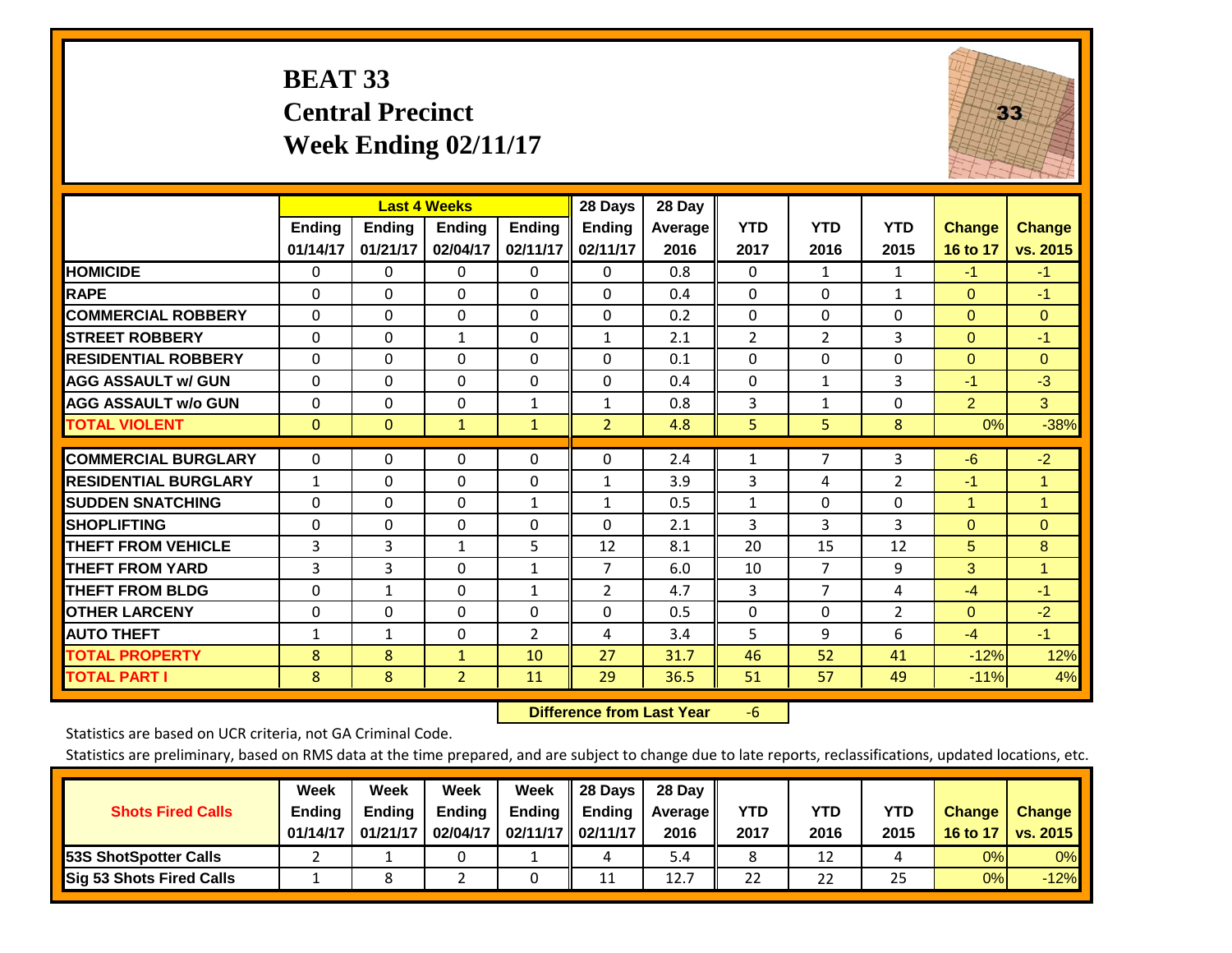#### **BEAT 34 Central Precinct Week Ending 02/11/17**



|                             |              |                | <b>Last 4 Weeks</b> |                 | 28 Days       | 28 Day  |                |                |              |               |               |
|-----------------------------|--------------|----------------|---------------------|-----------------|---------------|---------|----------------|----------------|--------------|---------------|---------------|
|                             | Ending       | <b>Ending</b>  | Ending              | <b>Ending</b>   | <b>Ending</b> | Average | <b>YTD</b>     | <b>YTD</b>     | <b>YTD</b>   | <b>Change</b> | <b>Change</b> |
|                             | 01/14/17     | 01/21/17       | 02/04/17            | 02/11/17        | 02/11/17      | 2016    | 2017           | 2016           | 2015         | 16 to 17      | vs. 2015      |
| <b>HOMICIDE</b>             | 0            | 0              | 0                   | $\Omega$        | 0             | 0.0     | $\Omega$       | $\Omega$       | 0            | $\Omega$      | $\mathbf{0}$  |
| <b>RAPE</b>                 | 0            | $\Omega$       | $\Omega$            | $\Omega$        | $\Omega$      | 0.1     | $\Omega$       | $\Omega$       | 0            | $\Omega$      | $\Omega$      |
| <b>COMMERCIAL ROBBERY</b>   | $\Omega$     | $\Omega$       | $\Omega$            | $\mathbf{0}$    | $\Omega$      | 0.2     | $\mathbf{0}$   | $\Omega$       | 1            | $\Omega$      | $-1$          |
| <b>ISTREET ROBBERY</b>      | $\Omega$     | $\Omega$       | $\Omega$            | $\Omega$        | $\Omega$      | 0.8     | $\mathbf{0}$   | $\Omega$       | 2            | $\Omega$      | $-2$          |
| <b>RESIDENTIAL ROBBERY</b>  | $\Omega$     | 0              | 0                   | $\Omega$        | $\Omega$      | 0.2     | $\mathbf{0}$   | $\Omega$       | 0            | $\Omega$      | $\Omega$      |
| <b>AGG ASSAULT w/ GUN</b>   | $\Omega$     | 0              | 0                   | $\mathbf{0}$    | 0             | 0.5     | 0              | $\mathbf{1}$   | 3            | $-1$          | $-3$          |
| <b>AGG ASSAULT w/o GUN</b>  | $\Omega$     | $\Omega$       | $\Omega$            | $\mathbf{0}$    | $\Omega$      | 0.5     | $\Omega$       | 3              | 0            | $-3$          | $\Omega$      |
| <b>TOTAL VIOLENT</b>        | $\mathbf{0}$ | $\overline{0}$ | $\mathbf{0}$        | $\mathbf{0}$    | $\mathbf{0}$  | 2.1     | $\mathbf{0}$   | 4              | 6            | $-100%$       | $-100%$       |
| <b>COMMERCIAL BURGLARY</b>  | $\Omega$     | 0              | 0                   | $\mathbf 0$     | $\Omega$      | 1.4     | 0              | $\overline{2}$ | 2            | $-2$          | $-2$          |
|                             |              |                |                     |                 |               |         |                |                |              |               |               |
| <b>RESIDENTIAL BURGLARY</b> | $\Omega$     | 0              | $\Omega$            | $\Omega$        | $\Omega$      | 4.4     | 1              | $\overline{2}$ | 7            | $-1$          | $-6$          |
| <b>SUDDEN SNATCHING</b>     | $\Omega$     | 0              | $\Omega$            | $\mathbf{1}$    | 1             | 0.1     | $\mathbf{1}$   | $\Omega$       | 0            | 1             | 1             |
| <b>SHOPLIFTING</b>          | 2            | 3              | 4                   | 3               | 12            | 4.4     | 15             | 9              | $\Omega$     | 6             | 15            |
| <b>THEFT FROM VEHICLE</b>   | $\mathbf{1}$ | 1              | $\Omega$            | $\mathbf{1}$    | 3             | 7.0     | $\overline{7}$ | 10             | 13           | $-3$          | $-6$          |
| <b>THEFT FROM YARD</b>      | $\mathbf{1}$ | 1              | $\overline{2}$      | $\Omega$        | 4             | 2.6     | 4              | $\mathbf{1}$   | 4            | 3             | $\Omega$      |
| <b>THEFT FROM BLDG</b>      | $\Omega$     | 0              | $\mathbf{1}$        | $\mathbf{0}$    | 1             | 5.3     | $\overline{2}$ | 8              | 6            | $-6$          | $-4$          |
| <b>OTHER LARCENY</b>        | $\mathbf{1}$ | 0              | $\Omega$            | $\Omega$        | $\mathbf{1}$  | 0.3     | $\mathbf{1}$   | $\Omega$       | $\mathbf{1}$ | 1             | $\Omega$      |
| <b>AUTO THEFT</b>           | $\Omega$     | 0              | $\Omega$            | 1               | $\mathbf{1}$  | 3.4     | 1              | 9              | 5            | $-8$          | $-4$          |
| <b>TOTAL PROPERTY</b>       | 5            | 5              | $\overline{7}$      | $6\phantom{1}6$ | 23            | 28.8    | 32             | 41             | 38           | $-22%$        | $-16%$        |
| <b>TOTAL PART I</b>         | 5            | 5.             | $\overline{7}$      | 6               | 23            | 30.9    | 32             | 45             | 44           | $-29%$        | $-27%$        |

 **Difference from Last Year**r -13

Statistics are based on UCR criteria, not GA Criminal Code.

|                                 | Week          | Week          | Week          | Week              | 28 Days                   | 28 Dav     |            |            |            |               |                 |
|---------------------------------|---------------|---------------|---------------|-------------------|---------------------------|------------|------------|------------|------------|---------------|-----------------|
| <b>Shots Fired Calls</b>        | <b>Ending</b> | <b>Endina</b> | <b>Ending</b> |                   | Ending $\parallel$ Ending | Average II | <b>YTD</b> | <b>YTD</b> | <b>YTD</b> | <b>Change</b> | <b>Change</b>   |
|                                 | 01/14/17      | 01/21/17      | 02/04/17      | 02/11/17 02/11/17 |                           | 2016       | 2017       | 2016       | 2015       | 16 to 17      | <b>vs. 2015</b> |
| <b>153S ShotSpotter Calls</b>   |               |               |               |                   |                           | 0.2        |            |            |            | 0%            | $0\%$           |
| <b>Sig 53 Shots Fired Calls</b> |               |               |               |                   |                           | 7.4        |            |            |            | $-44%$        | $-71%$          |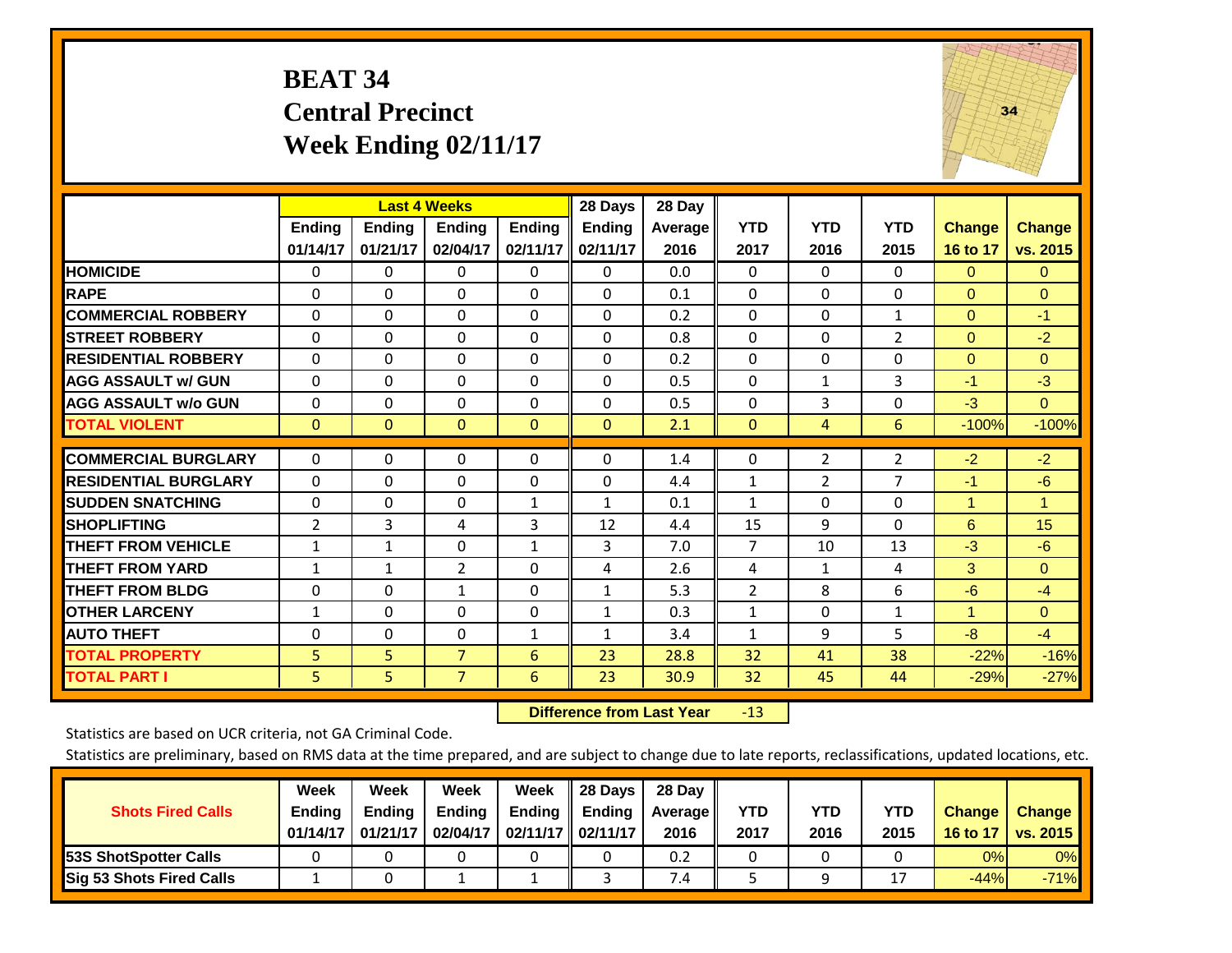#### **BEAT 35 Central Precinct Week Ending 02/11/17**



|                             |                | <b>Last 4 Weeks</b> |                |                | 28 Days        | 28 Day  |                |              |                |                      |                |
|-----------------------------|----------------|---------------------|----------------|----------------|----------------|---------|----------------|--------------|----------------|----------------------|----------------|
|                             | <b>Ending</b>  | <b>Ending</b>       | <b>Endina</b>  | <b>Ending</b>  | <b>Ending</b>  | Average | <b>YTD</b>     | <b>YTD</b>   | <b>YTD</b>     | <b>Change</b>        | <b>Change</b>  |
|                             | 01/14/17       | 01/21/17            | 02/04/17       | 02/11/17       | 02/11/17       | 2016    | 2017           | 2016         | 2015           | 16 to 17             | vs. 2015       |
| <b>HOMICIDE</b>             | 0              | $\mathbf{0}$        | 0              | 0              | 0              | 0.5     | 0              | $\Omega$     | 0              | $\mathbf{0}$         | $\overline{0}$ |
| <b>RAPE</b>                 | 1              | 0                   | $\Omega$       | $\mathbf{0}$   | $\mathbf{1}$   | 0.2     | $\mathbf{1}$   | 1            | 0              | $\Omega$             | 1              |
| <b>COMMERCIAL ROBBERY</b>   | $\Omega$       | 0                   | $\Omega$       | $\Omega$       | $\Omega$       | 0.1     | $\Omega$       | $\Omega$     | 0              | $\mathbf{0}$         | $\Omega$       |
| <b>STREET ROBBERY</b>       | 0              | 0                   | $\Omega$       | 0              | $\Omega$       | 1.5     | 0              | $\mathbf{1}$ | $\overline{2}$ | $-1$                 | $-2$           |
| <b>RESIDENTIAL ROBBERY</b>  | 1              | $\Omega$            | $\Omega$       | 0              | 1              | 0.4     | $\mathbf{1}$   | $\Omega$     | 0              | $\blacktriangleleft$ | 1              |
| <b>AGG ASSAULT w/ GUN</b>   | $\mathbf{1}$   | $\Omega$            | $\Omega$       | $\mathbf 0$    | $\mathbf{1}$   | 1.2     | $\overline{2}$ | $\Omega$     | 2              | $\overline{2}$       | $\overline{0}$ |
| <b>AGG ASSAULT w/o GUN</b>  | 0              | $\Omega$            | $\Omega$       | 1              | 1              | 1.1     | $\mathbf{1}$   | 1            | 1              | $\Omega$             | $\Omega$       |
| <b>TOTAL VIOLENT</b>        | 3              | $\mathbf{0}$        | $\overline{0}$ | $\mathbf{1}$   | 4              | 5.0     | 5              | 3            | 5              | 67%                  | 0%             |
| <b>COMMERCIAL BURGLARY</b>  |                |                     |                |                | $\Omega$       |         |                |              | 0              | $-1$                 | $\mathbf{0}$   |
|                             | $\mathbf 0$    | 0                   | 0              | 0              |                | 1.0     | 0              | 1            |                |                      |                |
| <b>RESIDENTIAL BURGLARY</b> | $\mathbf{1}$   | 0                   | $\mathbf{1}$   | $\Omega$       | $\overline{2}$ | 8.0     | 3              | 10           | 16             | $-7$                 | $-13$          |
| <b>ISUDDEN SNATCHING</b>    | $\Omega$       | 0                   | $\Omega$       | $\mathbf{0}$   | $\Omega$       | 0.2     | $\Omega$       | $\Omega$     | $\Omega$       | $\Omega$             | $\Omega$       |
| <b>SHOPLIFTING</b>          | 1              | 0                   | $\Omega$       | $\Omega$       | 1              | 0.3     | 1              | $\mathbf{1}$ | $\Omega$       | $\Omega$             | 1              |
| <b>THEFT FROM VEHICLE</b>   | $\overline{2}$ | $\overline{2}$      | $\Omega$       | $\overline{2}$ | 6              | 5.0     | 8              | 6            | 10             | $\overline{2}$       | $-2$           |
| <b>THEFT FROM YARD</b>      | $\mathbf{1}$   | $\mathbf{1}$        | $\Omega$       | $\mathbf{1}$   | 3              | 2.1     | 5              | $\mathbf{1}$ | 0              | $\overline{4}$       | 5 <sup>5</sup> |
| <b>THEFT FROM BLDG</b>      | $\Omega$       | 1                   | $\Omega$       | $\mathbf{1}$   | $\overline{2}$ | 4.9     | 3              | 4            | 3              | $-1$                 | $\Omega$       |
| <b>OTHER LARCENY</b>        | 0              | 0                   | 1              | $\Omega$       | 1              | 0.3     | $\mathbf{1}$   | $\Omega$     | 1              | $\blacktriangleleft$ | $\mathbf{0}$   |
| <b>AUTO THEFT</b>           | $\mathbf{1}$   | $\mathbf{1}$        | $\mathbf{1}$   | 1              | 4              | 3.9     | 4              | 6            | 8              | $-2$                 | $-4$           |
| <b>TOTAL PROPERTY</b>       | 6              | 5 <sup>1</sup>      | 3              | 5              | 19             | 25.6    | 25             | 29           | 38             | $-14%$               | $-34%$         |
| <b>TOTAL PART I</b>         | 9              | 5                   | $\overline{3}$ | 6              | 23             | 30.6    | 30             | 32           | 43             | $-6%$                | $-30%$         |

 **Difference from Last Year**r -2

Statistics are based on UCR criteria, not GA Criminal Code.

|                                 | Week          | Week          | Week          | Week     | 28 Days       | 28 Dav     |      |      |            |               |                 |
|---------------------------------|---------------|---------------|---------------|----------|---------------|------------|------|------|------------|---------------|-----------------|
| <b>Shots Fired Calls</b>        | <b>Ending</b> | <b>Ending</b> | <b>Ending</b> | Ending   | <b>Ending</b> | Average II | YTD  | YTD  | <b>YTD</b> | <b>Change</b> | <b>Change</b>   |
|                                 | 01/14/17      | 01/21/17      | 02/04/17      | 02/11/17 | 02/11/17      | 2016       | 2017 | 2016 | 2015       | 16 to 17      | <b>vs. 2015</b> |
| 53S ShotSpotter Calls           |               |               | 10            |          | 18            | 15.7       | 53   | 39   |            | 0%            | $0\%$           |
| <b>Sig 53 Shots Fired Calls</b> |               |               |               |          | 12            | 18.2       | 27   | 33   | 29         | $-18%$        | $-7%$           |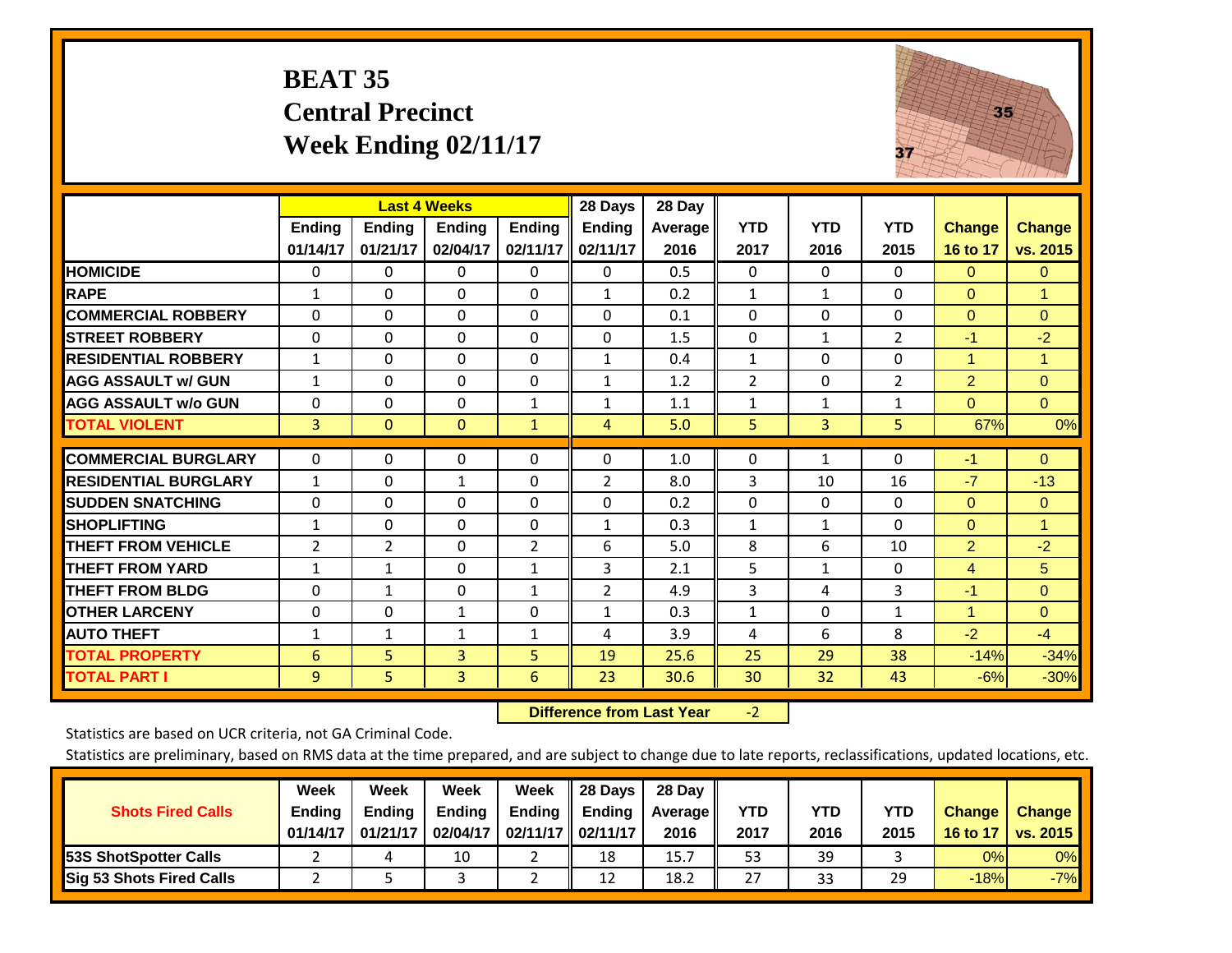|                                              | <b>BEAT 37</b>                   | <b>Central Precinct</b>          | Week Ending $02/11/17$                    |                           |                                      |                           |                    | 37                 |                    |                           |                           |  |
|----------------------------------------------|----------------------------------|----------------------------------|-------------------------------------------|---------------------------|--------------------------------------|---------------------------|--------------------|--------------------|--------------------|---------------------------|---------------------------|--|
|                                              | Ending<br>01/14/17               | Ending<br>01/21/17               | <b>Last 4 Weeks</b><br>Ending<br>02/04/17 | <b>Ending</b><br>02/11/17 | 28 Days<br><b>Ending</b><br>02/11/17 | 28 Day<br>Average<br>2016 | <b>YTD</b><br>2017 | <b>YTD</b><br>2016 | <b>YTD</b><br>2015 | <b>Change</b><br>16 to 17 | <b>Change</b><br>vs. 2015 |  |
| <b>HOMICIDE</b>                              | 0                                | 0                                | $\mathbf 0$                               | 0                         | 0                                    | 0.1                       | $\Omega$           | 0                  | $\mathbf{0}$       | $\mathbf{0}$              | $\overline{0}$            |  |
| <b>RAPE</b>                                  | 0                                | 0                                | $\mathbf 0$                               | $\Omega$                  | $\Omega$                             | 0.1                       | $\Omega$           | $\mathbf{1}$       | $\Omega$           | $-1$                      | $\Omega$                  |  |
| <b>COMMERCIAL ROBBERY</b>                    | 0                                | $\Omega$                         | $\mathbf 0$                               | $\Omega$                  | $\Omega$                             | 0.1                       | $\Omega$           | $\Omega$           | $\mathbf{1}$       | $\Omega$                  | $-1$                      |  |
| <b>STREET ROBBERY</b>                        | $\Omega$                         | $\Omega$                         | $\mathbf{1}$                              | $\Omega$                  | $\mathbf{1}$                         | 1.5                       | $\mathbf{1}$       | 3                  | $\mathbf{1}$       | $-2$                      | $\overline{0}$            |  |
| <b>RESIDENTIAL ROBBERY</b>                   | $\Omega$                         | $\Omega$                         | $\Omega$                                  | $\Omega$                  | $\Omega$                             | 0.0                       | $\mathbf{0}$       | $\Omega$           | $\Omega$           | $\mathbf{0}$              | $\overline{0}$            |  |
| <b>AGG ASSAULT w/ GUN</b>                    | $\Omega$                         | 0                                | $\Omega$                                  | $\Omega$                  | 0                                    | 0.5                       | 0                  | 0                  | $\Omega$           | $\Omega$                  | $\overline{0}$            |  |
| <b>AGG ASSAULT w/o GUN</b>                   | 0                                | $\Omega$                         | $\mathbf{1}$                              | 0                         | $\mathbf{1}$                         | 0.2                       | $\mathbf{1}$       | $\Omega$           | $\mathbf{1}$       | $\mathbf{1}$              | $\overline{0}$            |  |
| <b>TOTAL VIOLENT</b>                         | $\Omega$                         | $\overline{0}$                   | $\overline{2}$                            | $\Omega$                  | $\overline{2}$                       | 2.4                       | $\overline{2}$     | $\overline{4}$     | $\overline{3}$     | $-50%$                    | $-33%$                    |  |
| <b>COMMERCIAL BURGLARY</b>                   | $\Omega$                         | 0                                | $\mathbf{0}$                              | 0                         | 0                                    | 1.3                       | 0                  | $\overline{2}$     | $\Omega$           | $-2$                      | $\Omega$                  |  |
| <b>RESIDENTIAL BURGLARY</b>                  | $\Omega$                         | $\mathbf{1}$                     | $\Omega$                                  | $\Omega$                  | $\mathbf{1}$                         | 3.1                       | $\mathbf{1}$       | 4                  | 4                  | $-3$                      | $-3$                      |  |
| <b>SUDDEN SNATCHING</b>                      | 0                                | 0                                | $\mathbf{0}$                              | 0                         | 0                                    | 0.2                       | $\mathbf{0}$       | 0                  | $\mathbf{0}$       | $\mathbf{0}$              | $\overline{0}$            |  |
| <b>SHOPLIFTING</b>                           | $\mathbf{1}$                     | 0                                | $\mathbf 0$                               | 0                         | $\mathbf{1}$                         | 3.3                       | 3                  | 3                  | $\mathbf{1}$       | $\overline{0}$            | $\overline{2}$            |  |
| <b>THEFT FROM VEHICLE</b>                    | 0                                | 3                                | $\overline{2}$                            | $\overline{2}$            | $\overline{7}$                       | 7.3                       | 11                 | 12                 | 28                 | $-1$                      | $-17$                     |  |
| <b>THEFT FROM YARD</b>                       | 0                                | 0                                | $\mathbf{1}$                              | $\mathbf{1}$              | $\overline{2}$                       | 3.1                       | $\overline{2}$     | $\overline{2}$     | 6                  | $\Omega$                  | $-4$                      |  |
| <b>THEFT FROM BLDG</b>                       | 0                                | $\overline{2}$                   | $\mathbf 0$                               | $\Omega$                  | $\overline{2}$                       | 2.4                       | $\overline{2}$     | $\overline{2}$     | 8                  | $\Omega$                  | $-6$                      |  |
| <b>OTHER LARCENY</b>                         | 0                                | 0                                | 0                                         | 0                         | 0                                    | 0.2                       | 1                  | 0                  | $\overline{2}$     | $\mathbf{1}$              | $-1$                      |  |
| <b>AUTO THEFT</b>                            | $\mathbf{1}$                     | $\mathbf{1}$                     | 0                                         | 0                         | $\overline{2}$                       | 1.4                       | $\overline{2}$     | $\overline{2}$     | 5                  | $\Omega$                  | $-3$                      |  |
| <b>TOTAL PROPERTY</b><br><b>TOTAL PART I</b> | $\overline{2}$<br>$\overline{2}$ | $\overline{7}$<br>$\overline{7}$ | 3<br>5                                    | 3<br>3                    | 15<br>17                             | 22.2<br>24.6              | 22<br>24           | 27<br>31           | 54<br>57           | $-19%$<br>$-23%$          | $-59%$<br>$-58%$          |  |

and the state of the state of the state of

 **Difference from Last Year**‐7

Statistics are based on UCR criteria, not GA Criminal Code.

| <b>Shots Fired Calls</b>        | Week<br><b>Ending</b><br>01/14/17 | Week<br>Ending<br>01/21/17 | Week<br>Ending<br>02/04/17 | Week<br>Ending<br>02/11/17    02/11/17 | 28 Days<br><b>Ending</b> | 28 Day<br><b>Average</b> II<br>2016 | YTD<br>2017 | YTD<br>2016 | <b>YTD</b><br>2015 | <b>Change</b><br>16 to 17 | <b>Change</b><br>vs. 2015 |
|---------------------------------|-----------------------------------|----------------------------|----------------------------|----------------------------------------|--------------------------|-------------------------------------|-------------|-------------|--------------------|---------------------------|---------------------------|
| <b>153S ShotSpotter Calls</b>   |                                   |                            |                            |                                        | 4                        | 3.5                                 |             |             |                    | 0%                        | 0%                        |
| <b>Sig 53 Shots Fired Calls</b> |                                   |                            |                            |                                        | 12                       | 12.7                                | 20          | 22          | 19                 | $-9%$                     | 5%                        |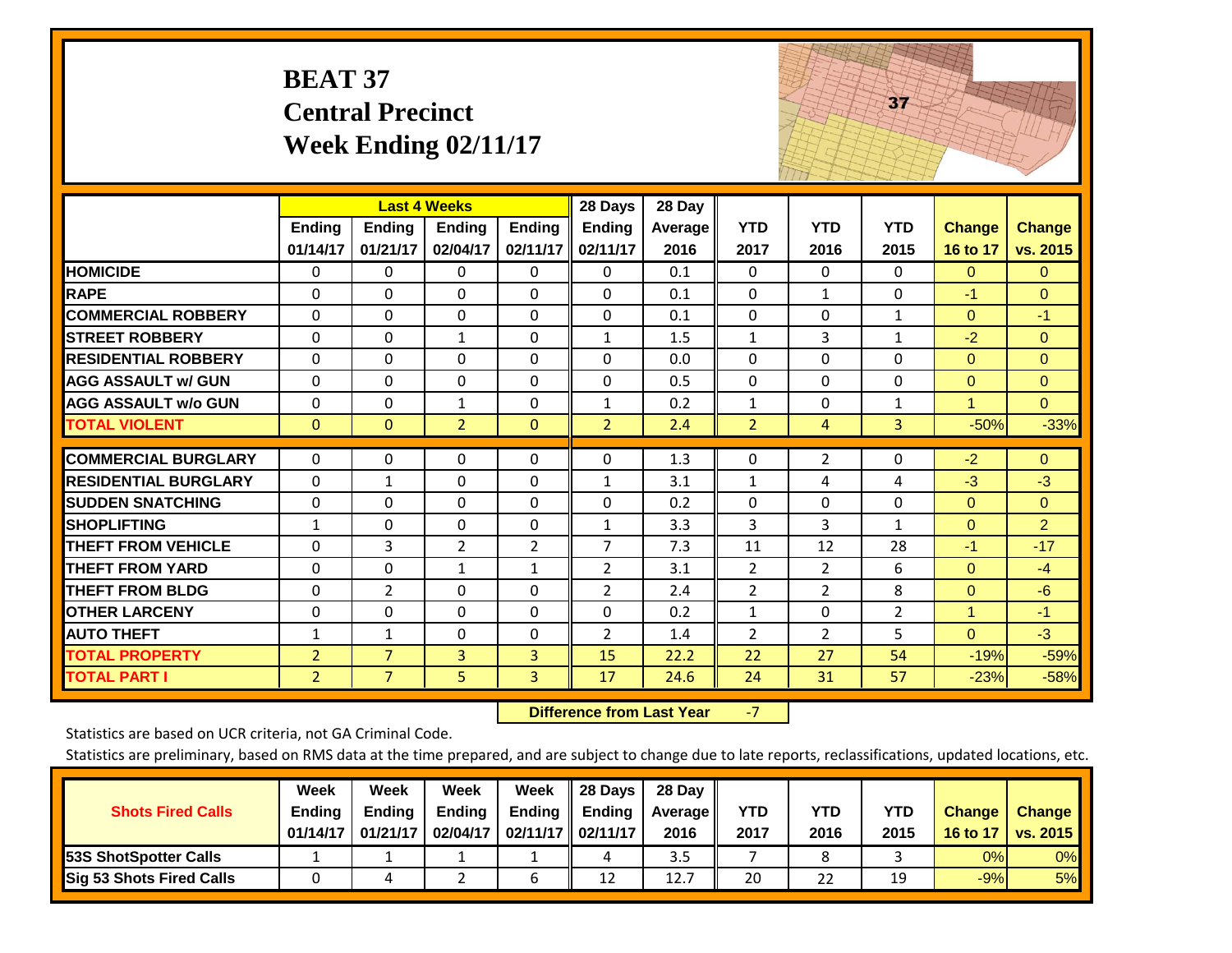

#### **COMPSTATSOUTHSIDE PRECINCT** CAPT. ASHLEY BROWN **Week Ending 02/11/17**

**PRECINCT COMMANDER:**



|                             | Week<br><b>Ending</b><br>02/11/17 | Week<br>Ending<br>02/04/17 | <b>Weekly</b><br>Avg<br>2016 | $28$ -Day<br><b>Ending</b><br>02/11/17 | $28-Day$<br>Ending<br>1/15/17 | Avg<br>28-Day<br>2016 | <b>YTD</b><br>2017 | <b>YTD</b><br>2016 | <b>YTD</b><br>2015 | <b>Change</b><br>16 to 17 | <b>Change</b><br>vs. 2015 |
|-----------------------------|-----------------------------------|----------------------------|------------------------------|----------------------------------------|-------------------------------|-----------------------|--------------------|--------------------|--------------------|---------------------------|---------------------------|
| <b>HOMICIDE</b>             | 0                                 | 0                          | 0                            | 2                                      | 2                             | 0                     | $\mathbf{2}$       |                    | 0                  |                           | $\overline{2}$            |
| <b>RAPE</b>                 | $\bf{0}$                          | $\Omega$                   | 0                            | 0                                      | 0                             |                       | $\bf{0}$           | 3                  | $\Omega$           | $-3$                      | $\mathbf{0}$              |
| <b>COMMERCIAL ROBBERY</b>   | 1                                 | 1                          | и                            | 3                                      | 3                             | 2                     | 4                  | 3                  | 0                  |                           | 4                         |
| <b>STREET ROBBERY</b>       | $\overline{2}$                    |                            |                              | 3                                      | 3                             | 3                     | 3                  | 6                  | 5                  | $-3$                      | $-2$                      |
| <b>RESIDENTIAL ROBBERY</b>  | $\bf{0}$                          | $\Omega$                   | $\Omega$                     | 0                                      | $\Omega$                      | 0                     | $\bf{0}$           | 0                  | $\Omega$           | $\overline{0}$            | $\mathbf{0}$              |
| <b>AGG ASSAULT w/ GUN</b>   | $\bf{0}$                          | 0                          | 0                            | $\mathbf{2}$                           | 2                             | $\overline{2}$        | 3                  | и                  | 3                  | $\overline{2}$            | $\overline{0}$            |
| <b>AGG ASSAULT w/o GUN</b>  | 1                                 | $\Omega$                   |                              |                                        |                               | 3                     |                    | 3                  | 3                  | $-2$                      | $-2$                      |
| <b>TOTAL VIOLENT</b>        | 4                                 | $\overline{2}$             | 3                            | 11                                     | 11                            | 11                    | 13                 | 17                 | 11                 | $-24%$                    | 18%                       |
|                             |                                   |                            |                              |                                        |                               |                       |                    |                    |                    |                           |                           |
| <b>COMMERCIAL BURGLARY</b>  |                                   | 0                          |                              | $\mathbf{2}$                           | 2                             | 5                     | 3                  | 2                  | 12                 |                           | $-9$                      |
| <b>RESIDENTIAL BURGLARY</b> | $\overline{2}$                    | 3                          | 4                            | 9                                      | 9                             | 17                    | 20                 | 25                 | 35                 | $-5$                      | $-15$                     |
| <b>SUDDEN SNATCHING</b>     | $\bf{0}$                          | $\Omega$                   | 0                            | 0                                      | 0                             |                       | $\bf{0}$           | 0                  | $\Omega$           | 0                         | $\mathbf{0}$              |
| <b>SHOPLIFTING</b>          | 18                                | 14                         | 12                           | 55                                     | 56                            | 49                    | 79                 | 88                 | 73                 | $-9$                      | 6                         |
| <b>THEFT FROM VEHICLE</b>   | 10                                | 6                          | 6                            | 39                                     | 39                            | 24                    | 59                 | 31                 | 40                 | 28                        | 19                        |
| <b>THEFT FROM YARD</b>      | $\mathbf{2}$                      | 3                          | 3                            | 12                                     | 12                            | 11                    | 16                 | 12                 | 13                 | 4                         | 3                         |
| <b>THEFT FROM BLDG</b>      | 3                                 | 6                          | 4                            | 16                                     | 16                            | 15                    | 27                 | 13                 | 18                 | 14                        | 9                         |
| <b>OTHER LARCENY</b>        | 1                                 | 0                          | и                            | 4                                      | 4                             | $\overline{2}$        | 6                  | $\overline{2}$     | 3                  | 4                         | 3                         |
| <b>AUTO THEFT</b>           | 6                                 | 4                          | $\overline{2}$               | 15                                     | 15                            | 9                     | 21                 | 20                 | 21                 |                           | $\Omega$                  |
| <b>TOTAL PROPERTY</b>       | 43                                | 36                         | 33                           | 152                                    | 153                           | 133                   | 231                | 193                | 215                | 20%                       | 7%                        |
| <b>TOTAL PART I</b>         | 47                                | 38                         | 36                           | 163                                    | 164                           | 145                   | 244                | 210                | 226                | 16%                       | 8%                        |

Statistics are based on UCR criteria, not GA Criminal Code. **Difference from Last Year** 34

Statistics are preliminary, based on RMS data at the time prepared, and are subject to change due to late reports, reclassifications, updated locations, etc. Cell Shading: white is within 0.6 standard deviation of the mean; red is above; green is below

| <b>Citizen Initiated Calls</b>  | Week<br><b>Ending</b><br>02/11/17 | Week<br>Ending<br>02/04/17 | Weekly<br>Avg<br>2016 | $28$ -Day<br><b>Endina</b><br>02/11/17 | $28-Day$<br><b>Ending</b><br>1/15/17 | Avg<br>$28$ -Day<br>2016 | YTD<br>2017 | <b>YTD</b><br>2016 | YTD<br>2015 | <b>Change</b><br>16 to 17 | <b>Change</b><br>vs. 2015 |
|---------------------------------|-----------------------------------|----------------------------|-----------------------|----------------------------------------|--------------------------------------|--------------------------|-------------|--------------------|-------------|---------------------------|---------------------------|
| <b>Midnight Shift</b>           | 89                                | 94                         | 100                   | 362                                    | 372                                  | 399                      | 579         | 520                | 562         | 59                        | 17                        |
| Day Shift                       | 228                               | 236                        | 273                   | 977                                    | 1029                                 | 1090                     | 1509        | 1540               | 1556        | $-31$                     | $-47$                     |
| <b>Afternoon Shift</b>          | 250                               | 240                        | 269                   | 996                                    | 979                                  | 1077                     | 1483        | 1379               | 1474        | 104                       | 9                         |
| <b>TOTAL CITIZEN CFS</b>        | 567                               | 570                        | 641                   | 2335                                   | 2380                                 | 2566                     | 3571        | 3439               | 3592        | 3.8%                      | $-0.6%$                   |
| 53S ShotSpotter Calls           | 12                                |                            |                       | 12                                     |                                      |                          |             |                    |             |                           |                           |
| <b>Sig 53 Shots Fired Calls</b> |                                   |                            |                       | 37                                     | 37                                   | 37                       | 62          | 50                 | 67          |                           | -5                        |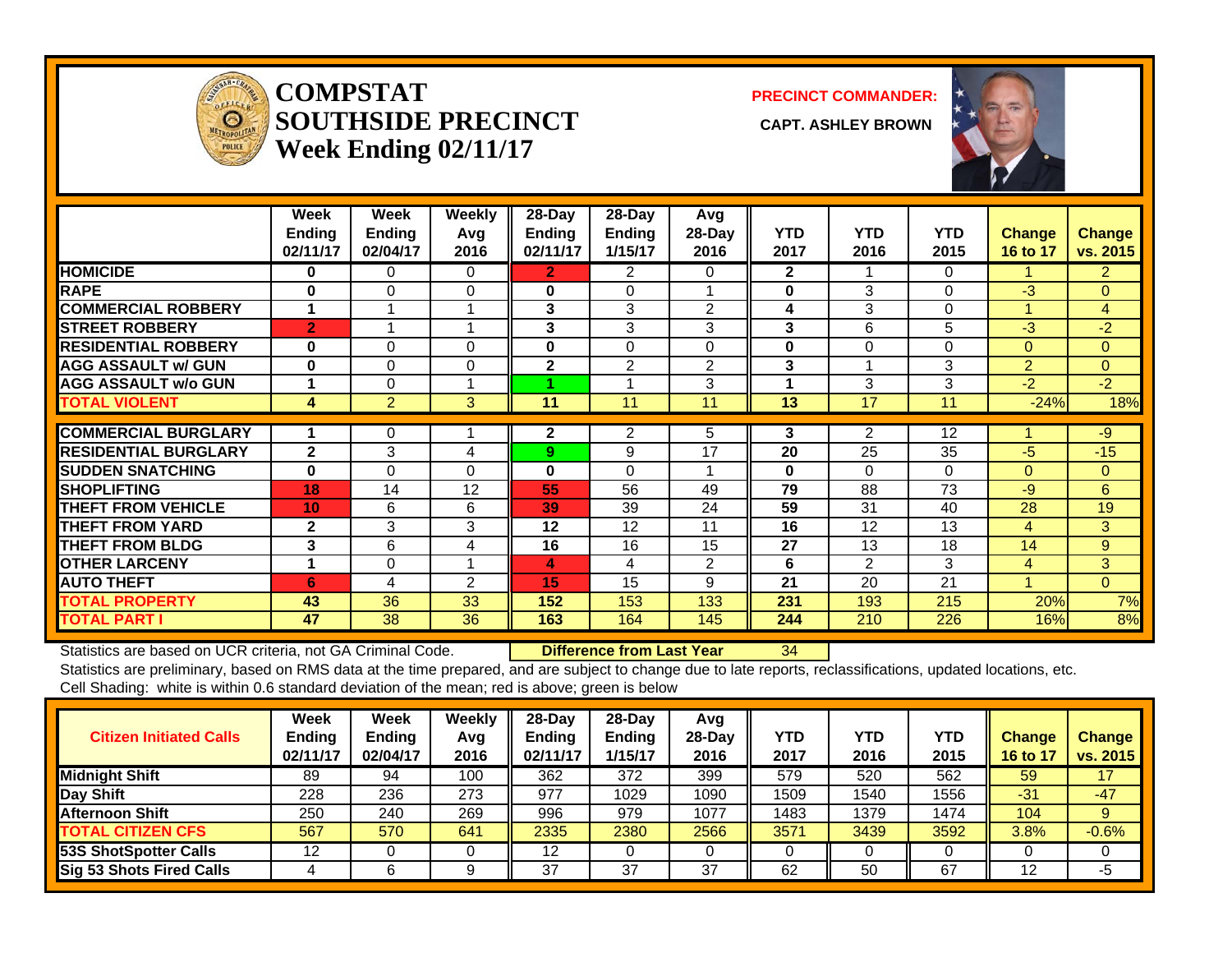## **BEAT 41 Southside Precinct Week Ending 02/11/17**



|                             |               |               | <b>Last 4 Weeks</b> |               | 28 Days        | 28 Day  |                |                |                |                |               |
|-----------------------------|---------------|---------------|---------------------|---------------|----------------|---------|----------------|----------------|----------------|----------------|---------------|
|                             | <b>Ending</b> | <b>Ending</b> | <b>Ending</b>       | <b>Endina</b> | <b>Ending</b>  | Average | <b>YTD</b>     | <b>YTD</b>     | <b>YTD</b>     | <b>Change</b>  | <b>Change</b> |
|                             | 01/14/17      | 01/21/17      | 02/04/17            | 02/11/17      | 02/11/17       | 2016    | 2017           | 2016           | 2015           | 16 to 17       | vs. 2015      |
| <b>HOMICIDE</b>             | 0             | $\Omega$      | 0                   | $\Omega$      | $\Omega$       | 0.0     | $\mathbf{0}$   | $\mathbf{0}$   | 0              | $\Omega$       | $\mathbf{0}$  |
| <b>RAPE</b>                 | 0             | $\Omega$      | $\Omega$            | $\Omega$      | $\Omega$       | 0.2     | $\mathbf{0}$   | $\overline{2}$ | 0              | $-2$           | $\Omega$      |
| <b>COMMERCIAL ROBBERY</b>   | $\Omega$      | $\Omega$      | $\mathbf{0}$        | $\Omega$      | $\Omega$       | 0.4     | $\mathbf{1}$   | $\overline{2}$ | 0              | $-1$           | $\mathbf{1}$  |
| <b>STREET ROBBERY</b>       | $\Omega$      | $\Omega$      | $\Omega$            | $\Omega$      | 0              | 0.3     | $\mathbf{0}$   | $\Omega$       | $\Omega$       | $\mathbf{0}$   | $\Omega$      |
| <b>RESIDENTIAL ROBBERY</b>  | $\Omega$      | $\Omega$      | $\mathbf{0}$        | $\Omega$      | $\Omega$       | 0.1     | $\mathbf{0}$   | 0              | 0              | $\mathbf{0}$   | $\Omega$      |
| <b>AGG ASSAULT w/ GUN</b>   | $\Omega$      | $\Omega$      | $\Omega$            | $\Omega$      | 0              | 0.3     | $\mathbf{0}$   | $\Omega$       | $\Omega$       | $\mathbf{0}$   | $\Omega$      |
| <b>AGG ASSAULT w/o GUN</b>  | $\Omega$      | $\Omega$      | $\mathbf{0}$        | $\Omega$      | $\Omega$       | 0.5     | $\Omega$       | $\mathbf{1}$   | 0              | $-1$           | $\Omega$      |
| <b>TOTAL VIOLENT</b>        | $\mathbf{0}$  | $\mathbf{0}$  | $\mathbf{0}$        | $\mathbf{0}$  | $\overline{0}$ | 1.8     | 1              | 5              | $\mathbf{0}$   | $-80%$         | #DIV/0!       |
| <b>COMMERCIAL BURGLARY</b>  | $\Omega$      | 1             | $\Omega$            | $\mathbf{1}$  | 2              | 1.8     | 2              | $\overline{2}$ |                | $\Omega$       | 1             |
|                             |               |               |                     |               |                |         |                |                | 1              |                |               |
| <b>RESIDENTIAL BURGLARY</b> | $\Omega$      | $\Omega$      | $\Omega$            | $\Omega$      | 0              | 1.1     | 1              | 4              | 0              | $-3$           | 1             |
| <b>SUDDEN SNATCHING</b>     | $\Omega$      | 0             | $\Omega$            | $\Omega$      | 0              | 0.0     | $\Omega$       | 0              | $\Omega$       | $\mathbf{0}$   | $\Omega$      |
| <b>SHOPLIFTING</b>          | $\Omega$      | $\mathbf{1}$  | $\mathbf{1}$        | $\mathbf{1}$  | 3              | 2.4     | 6              | $\overline{2}$ | $\mathbf{1}$   | $\overline{4}$ | 5             |
| <b>THEFT FROM VEHICLE</b>   | 3             | $\mathbf{1}$  | $\Omega$            | 3             | $\overline{7}$ | 4.6     | $\overline{7}$ | 6              | 13             | $\mathbf{1}$   | $-6$          |
| <b>THEFT FROM YARD</b>      | $\Omega$      | $\mathbf{1}$  | $\mathbf{1}$        | $\Omega$      | 2              | 1.7     | 3              | $\mathbf{1}$   | 2              | $\overline{2}$ | $\mathbf{1}$  |
| <b>THEFT FROM BLDG</b>      | 0             | 1             | 1                   | 0             | 2              | 2.3     | 4              | 3              | 5              | 1              | $-1$          |
| <b>OTHER LARCENY</b>        | $\mathbf{1}$  | $\Omega$      | $\mathbf{0}$        | 0             | $\mathbf{1}$   | 0.2     | $\mathbf{1}$   | 0              | $\mathbf{1}$   | 1              | $\Omega$      |
| <b>AUTO THEFT</b>           | 1             | $\Omega$      | $\Omega$            | $\Omega$      | $\mathbf{1}$   | 1.5     | $\mathbf{1}$   | $\overline{2}$ | $\overline{7}$ | $-1$           | $-6$          |
| <b>TOTAL PROPERTY</b>       | 5             | 5             | 3                   | 5             | 18             | 15.5    | 25             | 20             | 30             | 25%            | $-17%$        |
| <b>TOTAL PART I</b>         | 5             | 5.            | 3                   | 5.            | 18             | 17.2    | 26             | 25             | 30             | 4%             | $-13%$        |

 **Difference from Last Year**r <u>1</u>

Statistics are based on UCR criteria, not GA Criminal Code.

| <b>Shots Fired Calls</b>        | Week<br><b>Ending</b><br>01/14/17 | Week<br><b>Endina</b><br>01/21/17 | <b>Week</b><br>Ending<br>02/04/17 | Week<br>Ending | 28 Days<br><b>Ending</b><br>02/11/17    02/11/17 | 28 Day<br><b>Average II</b><br>2016 | YTD<br>2017 | YTD<br>2016 | <b>YTD</b><br>2015 | <b>Change</b><br>16 to 17 | <b>Change</b><br>vs. 2015 |
|---------------------------------|-----------------------------------|-----------------------------------|-----------------------------------|----------------|--------------------------------------------------|-------------------------------------|-------------|-------------|--------------------|---------------------------|---------------------------|
| <b>53S ShotSpotter Calls</b>    |                                   |                                   |                                   |                |                                                  | 0.1                                 |             |             |                    | 0%                        | 0%                        |
| <b>Sig 53 Shots Fired Calls</b> |                                   |                                   |                                   |                |                                                  | 1.8                                 |             |             |                    | 0%                        | $-25%$                    |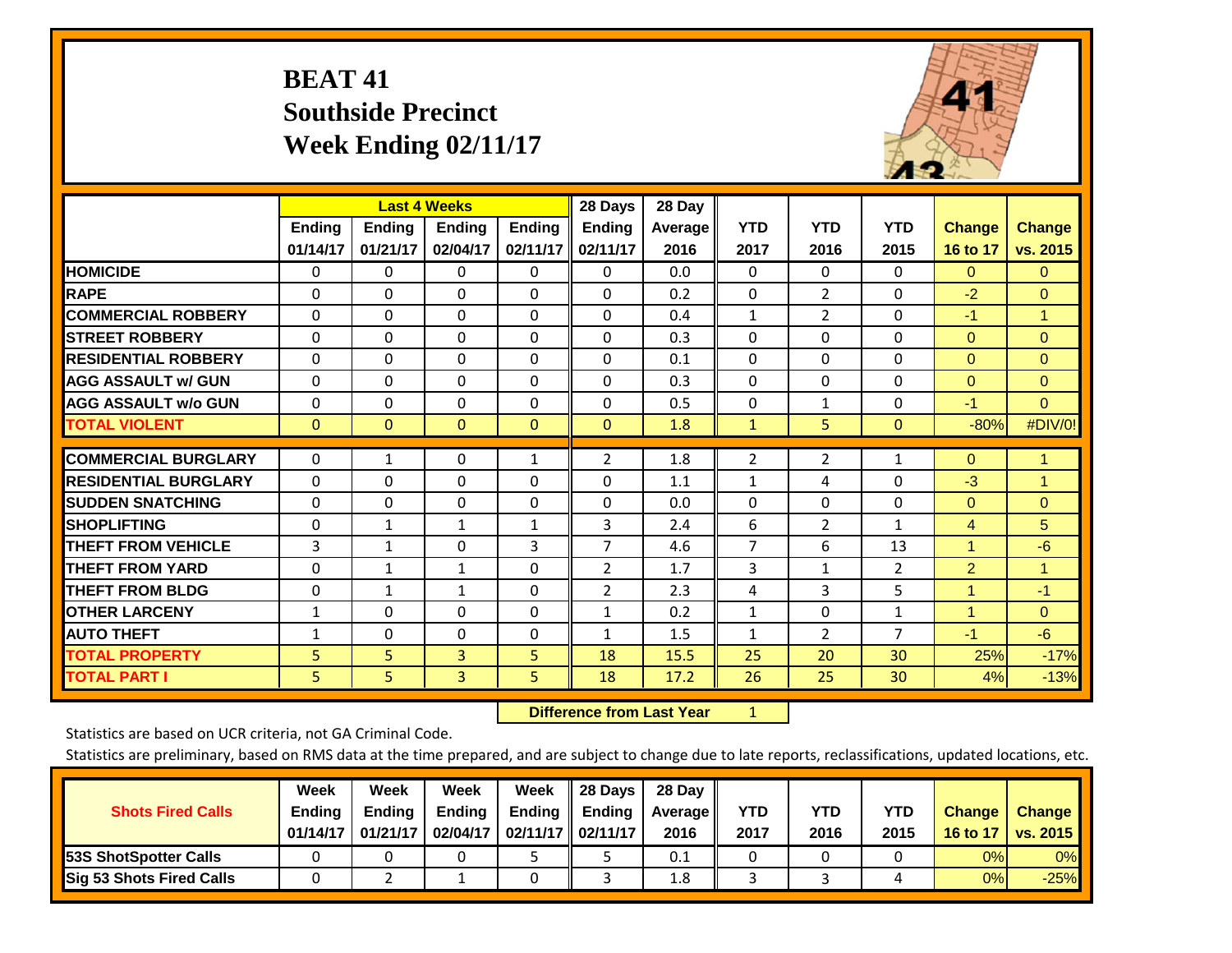# **BEAT 42 Southside Precinct Week Ending 02/11/17**



|                             |              | <b>Last 4 Weeks</b> |                |               | 28 Days        | 28 Day  |                |                |                |                |                      |
|-----------------------------|--------------|---------------------|----------------|---------------|----------------|---------|----------------|----------------|----------------|----------------|----------------------|
|                             | Ending       | <b>Ending</b>       | <b>Ending</b>  | <b>Ending</b> | <b>Ending</b>  | Average | <b>YTD</b>     | <b>YTD</b>     | <b>YTD</b>     | <b>Change</b>  | <b>Change</b>        |
|                             | 01/14/17     | 01/21/17            | 02/04/17       | 02/11/17      | 02/11/17       | 2016    | 2017           | 2016           | 2015           | 16 to 17       | vs. 2015             |
| <b>HOMICIDE</b>             | $\mathbf{0}$ | 0                   | 0              | 0             | $\Omega$       | 0.1     | $\Omega$       | 0              | $\Omega$       | $\Omega$       | $\Omega$             |
| <b>RAPE</b>                 | $\Omega$     | $\Omega$            | $\Omega$       | 0             | $\Omega$       | 0.2     | $\Omega$       | $\Omega$       | 0              | $\Omega$       | $\Omega$             |
| <b>COMMERCIAL ROBBERY</b>   | $\Omega$     | $\Omega$            | $\Omega$       | $\mathbf{1}$  | $\mathbf{1}$   | 0.6     | $\mathbf{1}$   | $\Omega$       | $\Omega$       | $\overline{1}$ | 1                    |
| <b>STREET ROBBERY</b>       | $\Omega$     | $\Omega$            | $\mathbf{1}$   | $\mathbf{1}$  | $\overline{2}$ | 0.9     | 2              | $\Omega$       | $\mathbf{1}$   | $\overline{2}$ | $\blacktriangleleft$ |
| <b>RESIDENTIAL ROBBERY</b>  | 0            | $\Omega$            | $\Omega$       | $\Omega$      | $\Omega$       | 0.2     | $\mathbf{0}$   | $\Omega$       | 0              | $\Omega$       | $\overline{0}$       |
| <b>AGG ASSAULT w/ GUN</b>   | $\mathbf{1}$ | $\Omega$            | $\Omega$       | $\Omega$      | $\mathbf{1}$   | 0.5     | 1              | 0              | 0              | 1              | 1                    |
| <b>AGG ASSAULT w/o GUN</b>  | $\Omega$     | $\Omega$            | $\Omega$       | $\mathbf{1}$  | $\mathbf{1}$   | 0.7     | $\mathbf{1}$   | $\Omega$       | $\mathbf{1}$   | $\overline{1}$ | $\Omega$             |
| <b>TOTAL VIOLENT</b>        | 1            | $\mathbf{0}$        | $\mathbf{1}$   | 3             | 5              | 3.3     | 5              | $\overline{0}$ | $\overline{2}$ | #DIV/0!        | 150%                 |
|                             |              |                     |                |               |                |         |                |                |                |                |                      |
| <b>COMMERCIAL BURGLARY</b>  | $\mathbf 0$  | $\Omega$            | 0              | 0             | $\Omega$       | 1.4     | 0              | $\Omega$       | 2              | $\mathbf{0}$   | $-2$                 |
| <b>RESIDENTIAL BURGLARY</b> | $\Omega$     | $\Omega$            | $\Omega$       | $\Omega$      | $\Omega$       | 4.5     | $\mathbf{1}$   | 12             | 10             | $-11$          | $-9$                 |
| <b>ISUDDEN SNATCHING</b>    | $\Omega$     | $\Omega$            | $\Omega$       | $\Omega$      | $\Omega$       | 0.1     | $\Omega$       | 0              | 0              | $\Omega$       | $\Omega$             |
| <b>SHOPLIFTING</b>          | 4            | 2                   | $\overline{2}$ | 3             | 11             | 9.0     | 16             | 14             | 15             | $\overline{2}$ | 1                    |
| <b>THEFT FROM VEHICLE</b>   | 5            | $\overline{2}$      | 1              | $\Omega$      | 8              | 5.7     | 12             | 6              | 8              | 6              | 4                    |
| <b>THEFT FROM YARD</b>      | $\mathbf{1}$ | $\Omega$            | $\Omega$       | $\mathbf{1}$  | $\overline{2}$ | 2.3     | 3              | 6              | $\overline{2}$ | $-3$           | $\blacktriangleleft$ |
| <b>THEFT FROM BLDG</b>      | $\mathbf{1}$ | $\mathbf{1}$        | $\overline{2}$ | $\Omega$      | 4              | 3.0     | $\overline{7}$ | 0              | 5              | $\overline{7}$ | $\overline{2}$       |
| <b>OTHER LARCENY</b>        | 0            | $\Omega$            | $\Omega$       | $\mathbf{1}$  | $\mathbf{1}$   | 0.5     | $\mathbf{1}$   | $\mathbf{1}$   | $\mathbf{1}$   | $\Omega$       | $\mathbf{0}$         |
| <b>AUTO THEFT</b>           | $\mathbf{1}$ | 1                   | 2              | 3             | $\overline{7}$ | 2.3     | 11             | 7              | 4              | $\overline{4}$ | $\overline{7}$       |
| <b>TOTAL PROPERTY</b>       | 12           | 6                   | $\overline{7}$ | 8             | 33             | 28.7    | 51             | 46             | 47             | 11%            | 9%                   |
| <b>TOTAL PART I</b>         | 13           | 6                   | 8              | 11            | 38             | 32.0    | 56             | 46             | 49             | 22%            | 14%                  |

 **Difference from Last Year**r 10

Statistics are based on UCR criteria, not GA Criminal Code.

| <b>Shots Fired Calls</b>        | Week<br><b>Ending</b> | Week<br>Ending | Week<br><b>Ending</b> | Week<br>Ending | 28 Days<br><b>Ending</b> | 28 Day<br><b>Average</b> II | YTD  | YTD  | <b>YTD</b> | <b>Change</b> | <b>Change</b>   |
|---------------------------------|-----------------------|----------------|-----------------------|----------------|--------------------------|-----------------------------|------|------|------------|---------------|-----------------|
|                                 | 01/14/17              | 01/21/17       | 02/04/17              |                | 02/11/17    02/11/17     | 2016                        | 2017 | 2016 | 2015       | 16 to 17      | <b>VS. 2015</b> |
| <b>153S ShotSpotter Calls</b>   |                       |                |                       |                |                          | 0.0                         |      |      |            | 0%            | 0%              |
| <b>Sig 53 Shots Fired Calls</b> |                       |                |                       |                |                          | /.5                         |      |      | 16         | 40%           | $-56%$          |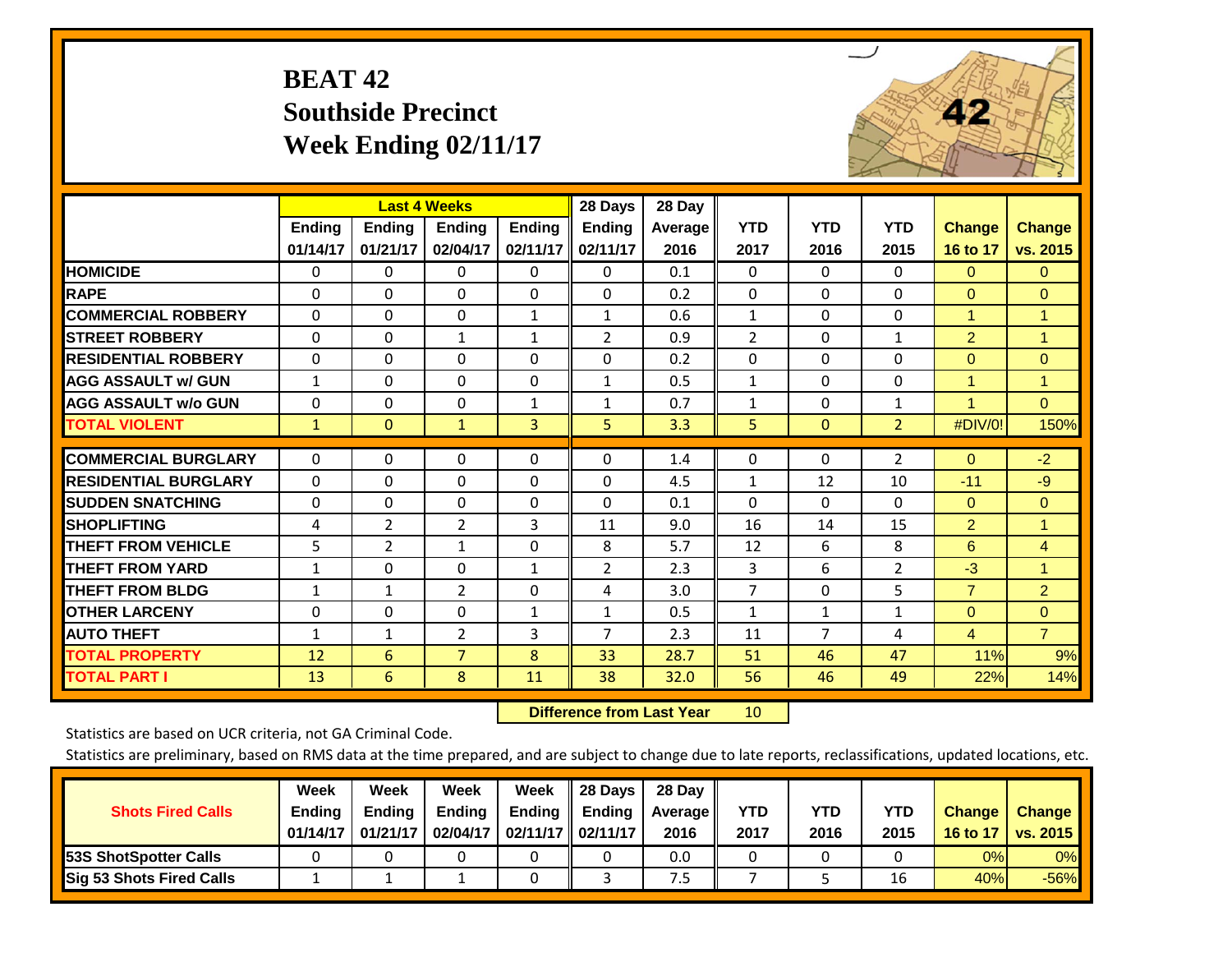## **BEAT 43 Southside Precinct Week Ending 02/11/17**



|                             |              |                | <b>Last 4 Weeks</b> |                | 28 Days        | 28 Day  |                |                |                |                |                      |
|-----------------------------|--------------|----------------|---------------------|----------------|----------------|---------|----------------|----------------|----------------|----------------|----------------------|
|                             | Ending       | Ending         | <b>Ending</b>       | <b>Ending</b>  | <b>Ending</b>  | Average | <b>YTD</b>     | <b>YTD</b>     | <b>YTD</b>     | <b>Change</b>  | <b>Change</b>        |
|                             | 01/14/17     | 01/21/17       | 02/04/17            | 02/11/17       | 02/11/17       | 2016    | 2017           | 2016           | 2015           | 16 to 17       | vs. 2015             |
| <b>HOMICIDE</b>             | $\Omega$     | 0              | $\Omega$            | $\Omega$       | 0              | 0.2     | $\Omega$       | $\Omega$       | 0              | $\Omega$       | $\overline{0}$       |
| <b>RAPE</b>                 | 0            | 0              | $\Omega$            | 0              | 0              | 0.1     | $\Omega$       | $\Omega$       | 0              | $\Omega$       | $\mathbf{0}$         |
| <b>COMMERCIAL ROBBERY</b>   | $\Omega$     | $\mathbf{1}$   | $\Omega$            | $\Omega$       | $\mathbf{1}$   | 0.8     | 1              | 1              | 0              | $\Omega$       | $\blacktriangleleft$ |
| <b>ISTREET ROBBERY</b>      | $\Omega$     | $\Omega$       | $\Omega$            | $\mathbf{1}$   | $\mathbf{1}$   | 0.5     | $\mathbf{1}$   | 3              | 4              | $-2$           | $-3$                 |
| <b>RESIDENTIAL ROBBERY</b>  | 0            | $\Omega$       | $\mathbf 0$         | 0              | $\Omega$       | 0.1     | $\mathbf{0}$   | $\mathbf{0}$   | 0              | $\Omega$       | $\Omega$             |
| <b>AGG ASSAULT w/ GUN</b>   | $\Omega$     | $\Omega$       | $\Omega$            | $\Omega$       | $\Omega$       | 0.1     | $\mathbf{0}$   | $\Omega$       | 1              | $\Omega$       | $-1$                 |
| <b>AGG ASSAULT w/o GUN</b>  | $\Omega$     | $\Omega$       | $\Omega$            | $\Omega$       | $\Omega$       | 0.6     | $\Omega$       | $\Omega$       | 0              | $\Omega$       | $\Omega$             |
| <b>TOTAL VIOLENT</b>        | $\mathbf{0}$ | $\mathbf{1}$   | $\mathbf{0}$        | $\mathbf{1}$   | $\overline{2}$ | 2.4     | $\overline{2}$ | 4              | 5              | $-50%$         | $-60%$               |
|                             |              |                |                     |                |                |         |                |                |                |                |                      |
| <b>COMMERCIAL BURGLARY</b>  | $\Omega$     | $\Omega$       | $\Omega$            | 0              | 0              | 1.5     | $\mathbf 0$    | $\Omega$       | 7              | $\mathbf{0}$   | $-7$                 |
| <b>RESIDENTIAL BURGLARY</b> | $\Omega$     | $\Omega$       | $\mathbf{1}$        | $\Omega$       | $\mathbf{1}$   | 2.2     | $\mathbf{1}$   | 3              | $\mathbf{1}$   | $-2$           | $\Omega$             |
| <b>ISUDDEN SNATCHING</b>    | $\Omega$     | $\Omega$       | $\Omega$            | $\Omega$       | $\Omega$       | 0.3     | $\Omega$       | $\Omega$       | $\Omega$       | $\Omega$       | $\Omega$             |
| <b>ISHOPLIFTING</b>         | 4            | 4              | 4                   | 6              | 18             | 25.6    | 31             | 51             | 40             | $-20$          | $-9$                 |
| <b>THEFT FROM VEHICLE</b>   | 3            | $\overline{2}$ | $\mathbf{1}$        | $\overline{2}$ | 8              | 2.8     | 13             | 2              | $\overline{2}$ | 11             | 11                   |
| <b>THEFT FROM YARD</b>      | 1            | $\mathbf{1}$   | $\mathbf{1}$        | 1              | 4              | 1.4     | 4              | 3              | $\overline{2}$ | $\mathbf{1}$   | $\overline{2}$       |
| <b>THEFT FROM BLDG</b>      | 2            | $\mathbf{1}$   | $\mathbf{1}$        | $\overline{2}$ | 6              | 3.1     | 8              | $\overline{2}$ | 5              | 6              | 3                    |
| <b>OTHER LARCENY</b>        | 0            | $\Omega$       | $\Omega$            | $\Omega$       | 0              | 0.3     | $\mathbf{1}$   | $\Omega$       | 0              | 1              | $\mathbf{1}$         |
| <b>AUTO THEFT</b>           | $\mathbf{1}$ | $\Omega$       | $\mathbf{1}$        | 1              | 3              | 1.3     | $\overline{3}$ | $\mathbf{1}$   | $\mathbf{1}$   | $\overline{2}$ | $\overline{2}$       |
| <b>TOTAL PROPERTY</b>       | 11           | 8              | 9                   | 12             | 40             | 38.4    | 61             | 62             | 58             | $-2%$          | 5%                   |
| <b>TOTAL PART I</b>         | 11           | 9              | 9                   | 13             | 42             | 40.9    | 63             | 66             | 63             | $-5%$          | 0%                   |

 **Difference from Last Year**r -3

Statistics are based on UCR criteria, not GA Criminal Code.

|                                 | Week          | Week     | Week          | Week                 | 28 Days       | 28 Day            |      |      |            |               |               |
|---------------------------------|---------------|----------|---------------|----------------------|---------------|-------------------|------|------|------------|---------------|---------------|
| <b>Shots Fired Calls</b>        | <b>Ending</b> | Ending   | <b>Ending</b> | Ending               | <b>Ending</b> | <b>Average</b> II | YTD  | YTD  | <b>YTD</b> | <b>Change</b> | <b>Change</b> |
|                                 | 01/14/17      | 01/21/17 | 02/04/17      | 02/11/17    02/11/17 |               | 2016              | 2017 | 2016 | 2015       | 16 to 17      | vs. 2015      |
| <b>153S ShotSpotter Calls</b>   |               |          |               |                      |               | 0.0               |      |      |            | 0%            | 0%            |
| <b>Sig 53 Shots Fired Calls</b> |               |          |               |                      |               | 5.4               | 13   |      |            | 63%           | 18%           |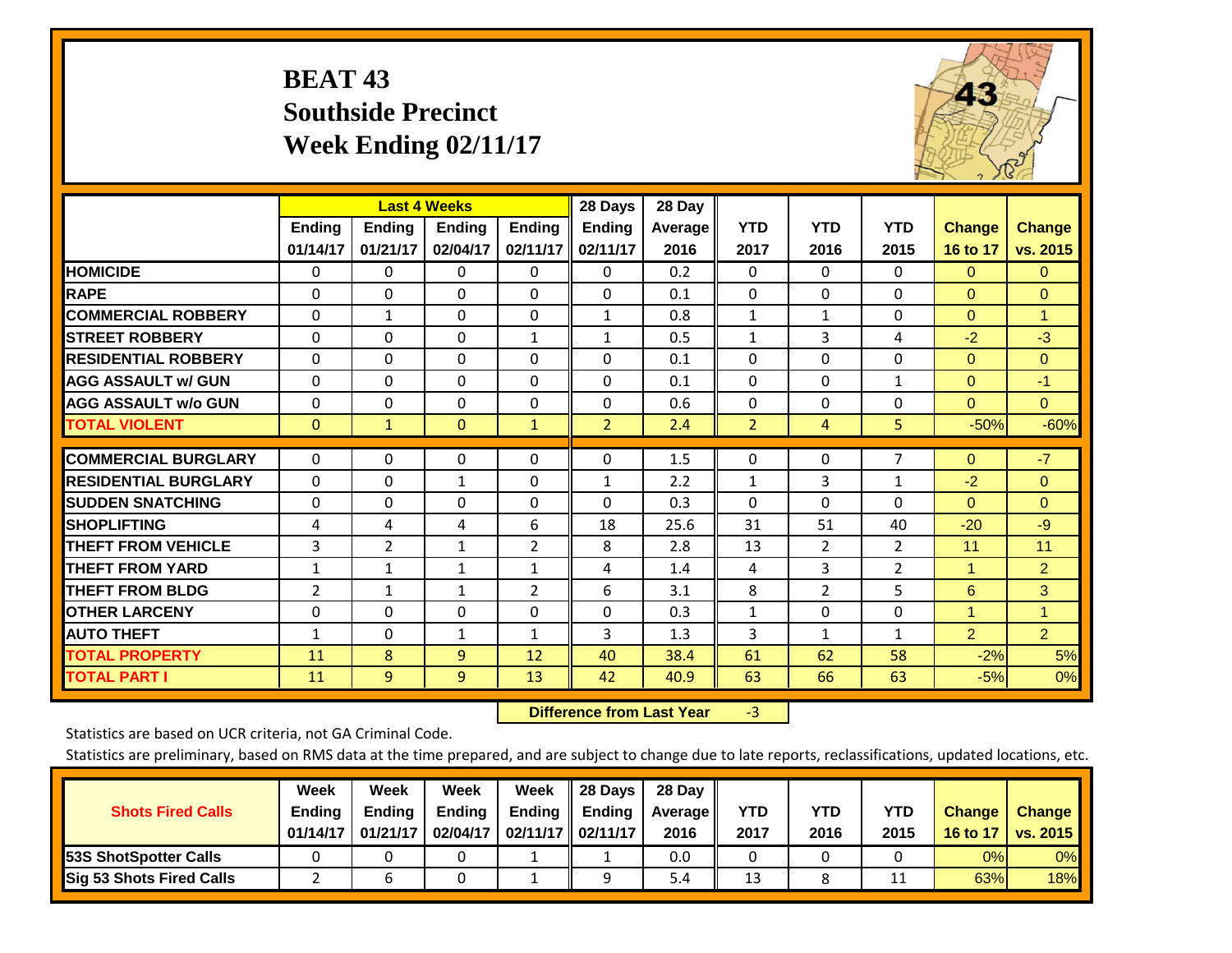### **BEAT 44 Southside Precinct Week Ending 02/11/17**



|                             |               |                | <b>Last 4 Weeks</b> |                | 28 Days        | 28 Day  |                |                |                |                |                |
|-----------------------------|---------------|----------------|---------------------|----------------|----------------|---------|----------------|----------------|----------------|----------------|----------------|
|                             | <b>Ending</b> | <b>Ending</b>  | <b>Endina</b>       | <b>Ending</b>  | <b>Ending</b>  | Average | <b>YTD</b>     | <b>YTD</b>     | <b>YTD</b>     | <b>Change</b>  | <b>Change</b>  |
|                             | 01/14/17      | 01/21/17       | 02/04/17            | 02/11/17       | 02/11/17       | 2016    | 2017           | 2016           | 2015           | 16 to 17       | vs. 2015       |
| <b>HOMICIDE</b>             | 0             | 1              | $\Omega$            | 0              | 1              | 0.1     | 1              | $\Omega$       | 0              | 1.             | $\mathbf{1}$   |
| <b>RAPE</b>                 | 0             | $\Omega$       | $\Omega$            | $\Omega$       | $\Omega$       | 0.2     | $\Omega$       | $\Omega$       | $\Omega$       | $\Omega$       | $\Omega$       |
| <b>COMMERCIAL ROBBERY</b>   | $\Omega$      | 0              | 1                   | $\mathbf 0$    | $\mathbf{1}$   | 0.2     | $\mathbf{1}$   | $\Omega$       | $\Omega$       | $\mathbf{1}$   | 1              |
| <b>STREET ROBBERY</b>       | $\Omega$      | $\Omega$       | $\Omega$            | $\Omega$       | $\Omega$       | 0.2     | $\Omega$       | $\mathbf{1}$   | $\Omega$       | $-1$           | $\Omega$       |
| <b>RESIDENTIAL ROBBERY</b>  | $\Omega$      | $\Omega$       | $\Omega$            | $\mathbf{0}$   | $\Omega$       | 0.1     | $\Omega$       | $\Omega$       | $\Omega$       | $\mathbf{0}$   | $\Omega$       |
| <b>AGG ASSAULT w/ GUN</b>   | $\Omega$      | 1              | $\Omega$            | $\Omega$       | $\mathbf{1}$   | 0.5     | $\overline{2}$ | $\mathbf{1}$   | $\Omega$       | $\mathbf{1}$   | $\overline{2}$ |
| <b>AGG ASSAULT w/o GUN</b>  | $\Omega$      | $\Omega$       | $\Omega$            | $\Omega$       | $\Omega$       | 0.6     | $\Omega$       | 1              | 1              | $-1$           | $-1$           |
| <b>TOTAL VIOLENT</b>        | $\mathbf{0}$  | $\overline{2}$ | $\mathbf{1}$        | $\mathbf{0}$   | 3              | 2.0     | $\overline{4}$ | 3              | $\mathbf{1}$   | 33%            | 300%           |
|                             |               |                |                     |                |                |         |                |                |                |                |                |
| <b>COMMERCIAL BURGLARY</b>  | $\Omega$      | 0              | $\Omega$            | $\mathbf{0}$   | $\Omega$       | 0.2     | $\Omega$       | $\Omega$       | 0              | $\mathbf{0}$   | $\mathbf{0}$   |
| <b>RESIDENTIAL BURGLARY</b> | 0             | 2              | 2                   | 2              | 6              | 3.7     | 10             | 3              | 9              | $\overline{7}$ | 1              |
| <b>SUDDEN SNATCHING</b>     | $\Omega$      | $\Omega$       | $\Omega$            | $\Omega$       | $\Omega$       | 0.2     | $\Omega$       | $\Omega$       | $\Omega$       | $\mathbf{0}$   | $\Omega$       |
| <b>SHOPLIFTING</b>          | $\Omega$      | $\Omega$       | $\overline{2}$      | 1              | 3              | 1.1     | 3              | 2              | $\mathbf{1}$   | 1              | $\overline{2}$ |
| <b>THEFT FROM VEHICLE</b>   | $\Omega$      | 3              | $\mathbf{1}$        | $\overline{2}$ | 6              | 4.1     | 9              | 6              | 8              | 3              | 1              |
| <b>THEFT FROM YARD</b>      | 2             | $\Omega$       | $\Omega$            | $\mathbf{0}$   | $\overline{2}$ | 1.6     | 4              | $\Omega$       | $\overline{2}$ | $\overline{4}$ | $\overline{2}$ |
| <b>THEFT FROM BLDG</b>      | 0             | $\Omega$       | $\Omega$            | 1              | $\mathbf{1}$   | 2.8     | 3              | $\overline{2}$ | $\overline{2}$ | 1              | 1              |
| <b>OTHER LARCENY</b>        | 0             | $\mathbf{1}$   | $\Omega$            | $\Omega$       | $\mathbf{1}$   | 0.2     | 2              | 0              | $\mathbf{1}$   | $\overline{2}$ | $\mathbf{1}$   |
| <b>AUTO THEFT</b>           | $\mathbf{1}$  | 0              | 1                   | 1              | 3              | 2.1     | 5              | 5              | 6              | $\mathbf{0}$   | $-1$           |
| <b>TOTAL PROPERTY</b>       | 3             | 6              | 6                   | $\overline{7}$ | 22             | 16.1    | 36             | 18             | 29             | 100%           | 24%            |
| <b>TOTAL PART I</b>         | 3             | 8              | $\overline{7}$      | $\overline{7}$ | 25             | 18.1    | 40             | 21             | 30             | 90%            | 33%            |

 **Difference from Last Year**r 19

Statistics are based on UCR criteria, not GA Criminal Code.

|                                 | Week          | Week     | Week          | Week                 | 28 Days       | 28 Day            |      |      |            |               |               |
|---------------------------------|---------------|----------|---------------|----------------------|---------------|-------------------|------|------|------------|---------------|---------------|
| <b>Shots Fired Calls</b>        | <b>Ending</b> | Ending   | <b>Ending</b> | Ending               | <b>Ending</b> | <b>Average</b> II | YTD  | YTD  | <b>YTD</b> | <b>Change</b> | <b>Change</b> |
|                                 | 01/14/17      | 01/21/17 | 02/04/17      | 02/11/17    02/11/17 |               | 2016              | 2017 | 2016 | 2015       | 16 to 17      | vs. 2015      |
| <b>153S ShotSpotter Calls</b>   |               |          |               |                      |               | 0.0               |      |      |            | 0%            | 0%            |
| <b>Sig 53 Shots Fired Calls</b> |               |          |               |                      | 10            | 8.2               | 16   |      |            | 78%           | 45%           |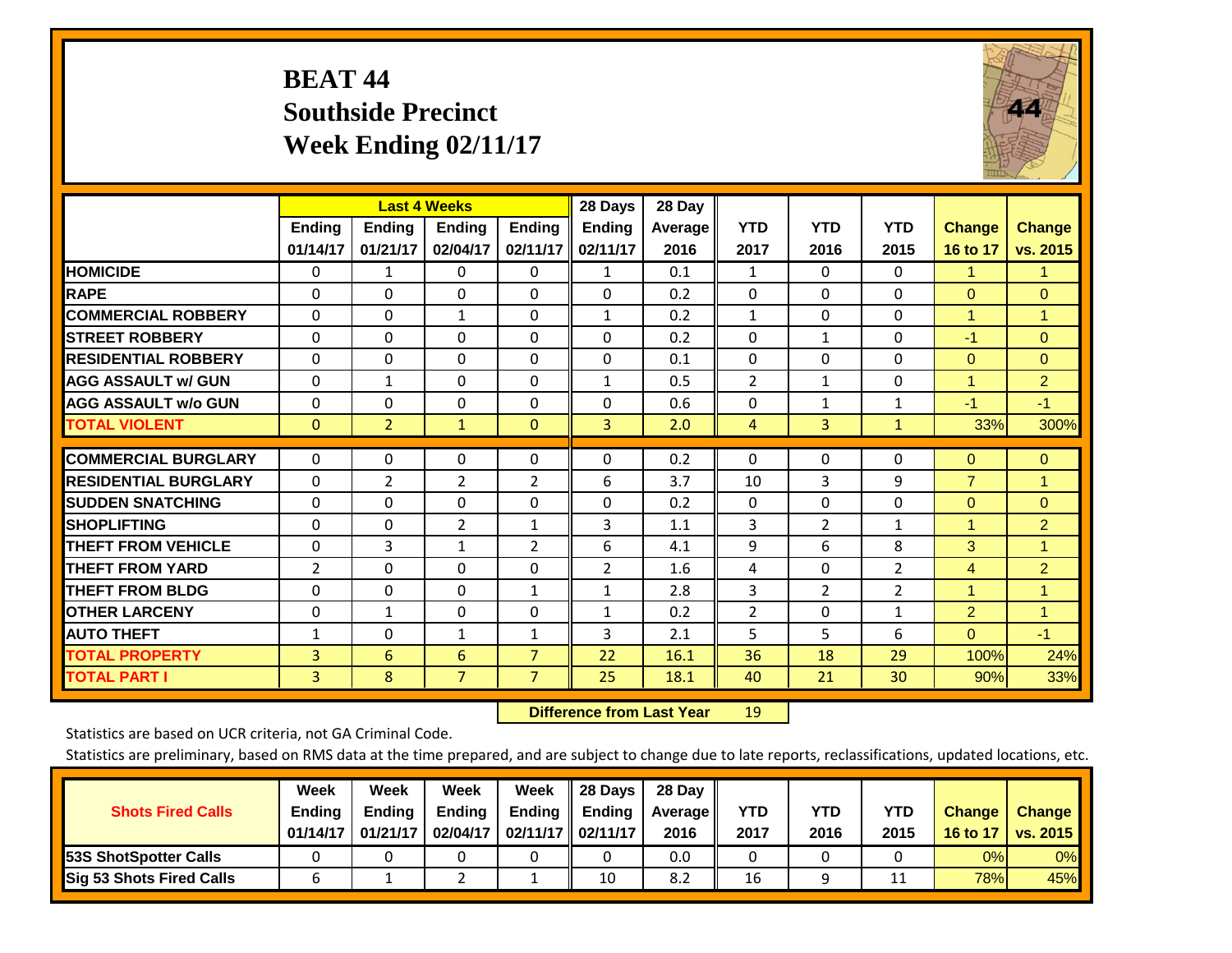# **BEAT 45 Southside Precinct Week Ending 02/11/17**



|                             |              |               | <b>Last 4 Weeks</b> |               | 28 Days        | 28 Day  |                |                |                |                      |                |
|-----------------------------|--------------|---------------|---------------------|---------------|----------------|---------|----------------|----------------|----------------|----------------------|----------------|
|                             | Ending       | <b>Ending</b> | <b>Ending</b>       | <b>Ending</b> | <b>Ending</b>  | Average | <b>YTD</b>     | <b>YTD</b>     | <b>YTD</b>     | <b>Change</b>        | <b>Change</b>  |
|                             | 01/14/17     | 01/21/17      | 02/04/17            | 02/11/17      | 02/11/17       | 2016    | 2017           | 2016           | 2015           | 16 to 17             | vs. 2015       |
| <b>HOMICIDE</b>             | 1            | $\mathbf{0}$  | 0                   | 0             | 1              | 0.1     | 1              | $\mathbf{1}$   | 0              | $\Omega$             | 1.             |
| <b>RAPE</b>                 | 0            | $\Omega$      | $\Omega$            | $\Omega$      | $\Omega$       | 0.0     | $\Omega$       | $\Omega$       | $\Omega$       | $\Omega$             | $\Omega$       |
| <b>COMMERCIAL ROBBERY</b>   | $\Omega$     | $\Omega$      | 0                   | $\Omega$      | $\Omega$       | 0.0     | $\mathbf{0}$   | $\Omega$       | 0              | $\Omega$             | $\mathbf{0}$   |
| <b>STREET ROBBERY</b>       | $\Omega$     | $\Omega$      | $\Omega$            | $\Omega$      | 0              | 0.2     | $\Omega$       | $\Omega$       | $\Omega$       | $\Omega$             | $\overline{0}$ |
| <b>RESIDENTIAL ROBBERY</b>  | $\Omega$     | $\Omega$      | $\Omega$            | $\Omega$      | $\Omega$       | 0.0     | $\Omega$       | $\Omega$       | 0              | $\Omega$             | $\overline{0}$ |
| <b>AGG ASSAULT w/ GUN</b>   | $\Omega$     | $\Omega$      | $\Omega$            | $\Omega$      | 0              | 0.0     | $\Omega$       | $\Omega$       | 0              | $\mathbf{0}$         | $\mathbf{0}$   |
| <b>AGG ASSAULT w/o GUN</b>  | $\Omega$     | $\Omega$      | $\Omega$            | $\Omega$      | $\Omega$       | 0.3     | $\mathbf{0}$   | $\mathbf{1}$   | $\mathbf{1}$   | $-1$                 | $-1$           |
| <b>TOTAL VIOLENT</b>        | $\mathbf{1}$ | $\mathbf{0}$  | $\mathbf{0}$        | $\mathbf{0}$  | $\mathbf{1}$   | 0.6     | $\mathbf{1}$   | $\overline{2}$ | $\mathbf{1}$   | $-50%$               | 0%             |
| <b>COMMERCIAL BURGLARY</b>  |              | $\Omega$      |                     |               | 0              |         |                | $\Omega$       |                |                      | $-2$           |
|                             | $\mathbf 0$  |               | 0                   | 0             |                | 0.2     | 0              |                | $\overline{2}$ | $\mathbf{0}$         |                |
| <b>RESIDENTIAL BURGLARY</b> | $\Omega$     | $\Omega$      | $\Omega$            | 0             | $\Omega$       | 3.7     | 4              | 3              | 12             | $\blacktriangleleft$ | $-8$           |
| <b>ISUDDEN SNATCHING</b>    | $\Omega$     | $\Omega$      | $\Omega$            | $\Omega$      | 0              | 0.2     | $\Omega$       | $\Omega$       | 0              | $\Omega$             | $\mathbf{0}$   |
| <b>SHOPLIFTING</b>          | 0            | $\Omega$      | $\Omega$            | 0             | 0              | 0.5     | $\Omega$       | $\overline{2}$ | 0              | $-2$                 | $\mathbf{0}$   |
| <b>THEFT FROM VEHICLE</b>   | $\Omega$     | $\Omega$      | $\overline{2}$      | $\Omega$      | $\overline{2}$ | 5.0     | $\overline{7}$ | 9              | 4              | $-2$                 | 3              |
| <b>THEFT FROM YARD</b>      | $\mathbf 0$  | $\Omega$      | 1                   | $\Omega$      | $\mathbf{1}$   | 2.1     | $\mathbf{1}$   | 1              | 4              | $\Omega$             | $-3$           |
| <b>THEFT FROM BLDG</b>      | 0            | $\mathbf{1}$  | 1                   | 0             | 2              | 2.1     | 3              | 5              | 1              | $-2$                 | $\overline{2}$ |
| <b>OTHER LARCENY</b>        | $\Omega$     | $\Omega$      | $\Omega$            | 0             | 0              | 0.5     | $\Omega$       | $\mathbf{1}$   | 0              | $-1$                 | $\mathbf{0}$   |
| <b>AUTO THEFT</b>           | $\mathbf 0$  | $\Omega$      | 0                   | $\mathbf{1}$  | $\mathbf{1}$   | 1.1     | $\mathbf{1}$   | 2              | $\Omega$       | $-1$                 | $\mathbf{1}$   |
| <b>TOTAL PROPERTY</b>       | $\mathbf{0}$ | $\mathbf{1}$  | 4                   | $\mathbf{1}$  | 6              | 15.4    | 16             | 23             | 23             | $-30%$               | $-30%$         |
| <b>TOTAL PART I</b>         | $\mathbf{1}$ | $\mathbf{1}$  | 4                   | $\mathbf{1}$  | $\overline{7}$ | 16.0    | 17             | 25             | 24             | $-32%$               | $-29%$         |

 **Difference from Last Year**‐8

Statistics are based on UCR criteria, not GA Criminal Code.

|                                 | Week          | Week          | Week     | Week                 | 28 Days       | 28 Day            |      |      |            |               |               |
|---------------------------------|---------------|---------------|----------|----------------------|---------------|-------------------|------|------|------------|---------------|---------------|
| <b>Shots Fired Calls</b>        | <b>Ending</b> | <b>Endina</b> | Ending   | Ending               | <b>Ending</b> | <b>Average</b> II | YTD  | YTD  | <b>YTD</b> | <b>Change</b> | <b>Change</b> |
|                                 | 01/14/17      | 01/21/17      | 02/04/17 | 02/11/17    02/11/17 |               | 2016              | 2017 | 2016 | 2015       | 16 to 17      | vs. 2015      |
| <b>153S ShotSpotter Calls</b>   |               |               |          | 4                    | 4             | 0.0               |      |      |            | 0%            | 0%            |
| <b>Sig 53 Shots Fired Calls</b> |               |               |          |                      |               | 6.4               | 16   | 11   |            | 45%l          | 100%          |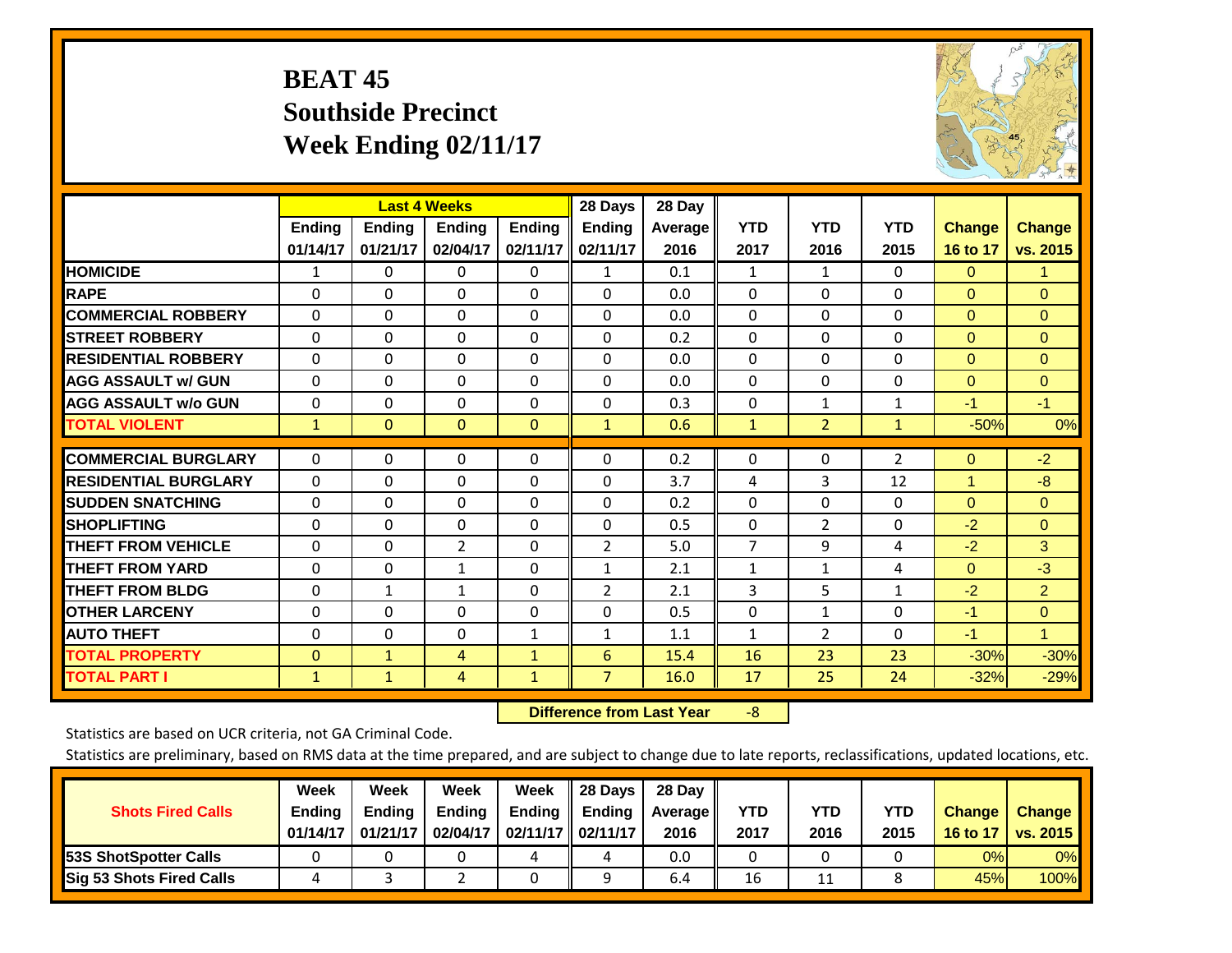# **BEAT 46 Southside Precinct Week Ending 02/11/17**



|                             |                |                | <b>Last 4 Weeks</b> |                | 28 Days       | 28 Day  |              |                |                |                      |                |
|-----------------------------|----------------|----------------|---------------------|----------------|---------------|---------|--------------|----------------|----------------|----------------------|----------------|
|                             | Ending         | <b>Ending</b>  | Ending              | <b>Ending</b>  | <b>Endina</b> | Average | <b>YTD</b>   | <b>YTD</b>     | <b>YTD</b>     | <b>Change</b>        | <b>Change</b>  |
|                             | 01/14/17       | 01/21/17       | 02/04/17            | 02/11/17       | 02/11/17      | 2016    | 2017         | 2016           | 2015           | 16 to 17             | vs. 2015       |
| <b>HOMICIDE</b>             | $\Omega$       | 0              | 0                   | $\Omega$       | 0             | 0.0     | $\Omega$     | 0              | 0              | $\Omega$             | $\mathbf{0}$   |
| <b>RAPE</b>                 | $\Omega$       | $\Omega$       | $\Omega$            | $\Omega$       | $\Omega$      | 0.1     | $\mathbf{0}$ | $\mathbf{1}$   | 0              | $-1$                 | $\overline{0}$ |
| <b>COMMERCIAL ROBBERY</b>   | $\Omega$       | $\Omega$       | $\Omega$            | $\mathbf{0}$   | $\Omega$      | 0.4     | $\mathbf{0}$ | $\Omega$       | 0              | $\Omega$             | $\Omega$       |
| <b>STREET ROBBERY</b>       | $\mathbf{0}$   | $\Omega$       | $\Omega$            | $\mathbf{0}$   | $\Omega$      | 0.3     | $\mathbf{0}$ | $\overline{2}$ | 0              | $-2$                 | $\mathbf{0}$   |
| <b>RESIDENTIAL ROBBERY</b>  | $\Omega$       | 0              | $\Omega$            | $\mathbf{0}$   | $\Omega$      | 0.0     | $\mathbf{0}$ | 0              | 0              | $\Omega$             | $\Omega$       |
| <b>AGG ASSAULT w/ GUN</b>   | $\Omega$       | 0              | $\Omega$            | $\Omega$       | 0             | 0.2     | $\mathbf{0}$ | $\Omega$       | $\overline{2}$ | $\Omega$             | $-2$           |
| <b>AGG ASSAULT w/o GUN</b>  | 0              | $\Omega$       | $\Omega$            | 0              | $\Omega$      | 0.1     | 0            | $\Omega$       | 0              | $\Omega$             | $\mathbf{0}$   |
| <b>TOTAL VIOLENT</b>        | $\mathbf{0}$   | $\mathbf{0}$   | $\mathbf{0}$        | $\mathbf{0}$   | $\mathbf{0}$  | 1.1     | $\mathbf{0}$ | 3              | $\overline{2}$ | $-100%$              | $-100%$        |
|                             |                |                |                     |                |               |         |              |                |                |                      |                |
| <b>COMMERCIAL BURGLARY</b>  | $\Omega$       | $\Omega$       | $\Omega$            | $\mathbf{0}$   | $\Omega$      | 0.0     | $\mathbf{1}$ | $\Omega$       | 0              | $\overline{1}$       | $\mathbf{1}$   |
| <b>RESIDENTIAL BURGLARY</b> | $\overline{2}$ | $\Omega$       | $\Omega$            | $\mathbf{0}$   | 2             | 1.8     | 3            | 0              | 3              | 3                    | $\Omega$       |
| <b>ISUDDEN SNATCHING</b>    | $\Omega$       | $\Omega$       | $\Omega$            | 0              | $\Omega$      | 0.2     | $\mathbf{0}$ | $\Omega$       | 0              | $\Omega$             | $\mathbf{0}$   |
| <b>SHOPLIFTING</b>          | $\mathbf{1}$   | $\overline{7}$ | 5                   | $\overline{7}$ | 20            | 10.9    | 23           | 17             | 16             | 6                    | $\overline{7}$ |
| <b>THEFT FROM VEHICLE</b>   | $\overline{2}$ | $\overline{2}$ | $\mathbf{1}$        | 3              | 8             | 2.0     | 11           | $\overline{2}$ | 5              | 9                    | 6              |
| <b>THEFT FROM YARD</b>      | $\Omega$       | $\mathbf{1}$   | $\Omega$            | $\Omega$       | 1             | 1.5     | $\mathbf{1}$ | 1              | 1              | $\Omega$             | $\Omega$       |
| <b>THEFT FROM BLDG</b>      | 0              | 0              | $\mathbf{1}$        | $\mathbf{0}$   | $\mathbf{1}$  | 1.6     | 2            | $\mathbf{1}$   | 0              | 1                    | $\overline{2}$ |
| <b>IOTHER LARCENY</b>       | $\mathbf{1}$   | 0              | $\Omega$            | $\mathbf{0}$   | 1             | 0.4     | $\mathbf{1}$ | $\Omega$       | 0              | $\blacktriangleleft$ | 1              |
| <b>AUTO THEFT</b>           | $\Omega$       | $\Omega$       | $\Omega$            | $\Omega$       | $\Omega$      | 1.1     | $\Omega$     | 3              | 3              | $-3$                 | $-3$           |
| <b>TOTAL PROPERTY</b>       | 6              | 10             | $\overline{7}$      | 10             | 33            | 19.5    | 42           | 24             | 28             | 75%                  | 50%            |
| <b>TOTAL PART I</b>         | 6              | 10             | $\overline{7}$      | 10             | 33            | 20.6    | 42           | 27             | 30             | 56%                  | 40%            |

 **Difference from Last Year**r 15

Statistics are based on UCR criteria, not GA Criminal Code.

|                                 | Week          | Week     | Week          | Week                 | 28 Days       | 28 Day            |      |      |            |               |               |
|---------------------------------|---------------|----------|---------------|----------------------|---------------|-------------------|------|------|------------|---------------|---------------|
| <b>Shots Fired Calls</b>        | <b>Ending</b> | Ending   | <b>Ending</b> | Ending               | <b>Ending</b> | <b>Average</b> II | YTD  | YTD  | <b>YTD</b> | <b>Change</b> | <b>Change</b> |
|                                 | 01/14/17      | 01/21/17 | 02/04/17      | 02/11/17    02/11/17 |               | 2016              | 2017 | 2016 | 2015       | 16 to 17      | vs. 2015      |
| <b>153S ShotSpotter Calls</b>   |               |          |               |                      |               | 0.0               |      |      |            | 0%            | 0%            |
| <b>Sig 53 Shots Fired Calls</b> |               |          |               |                      |               | 7.8               |      | 14   |            | $-50%$        | $-59%$        |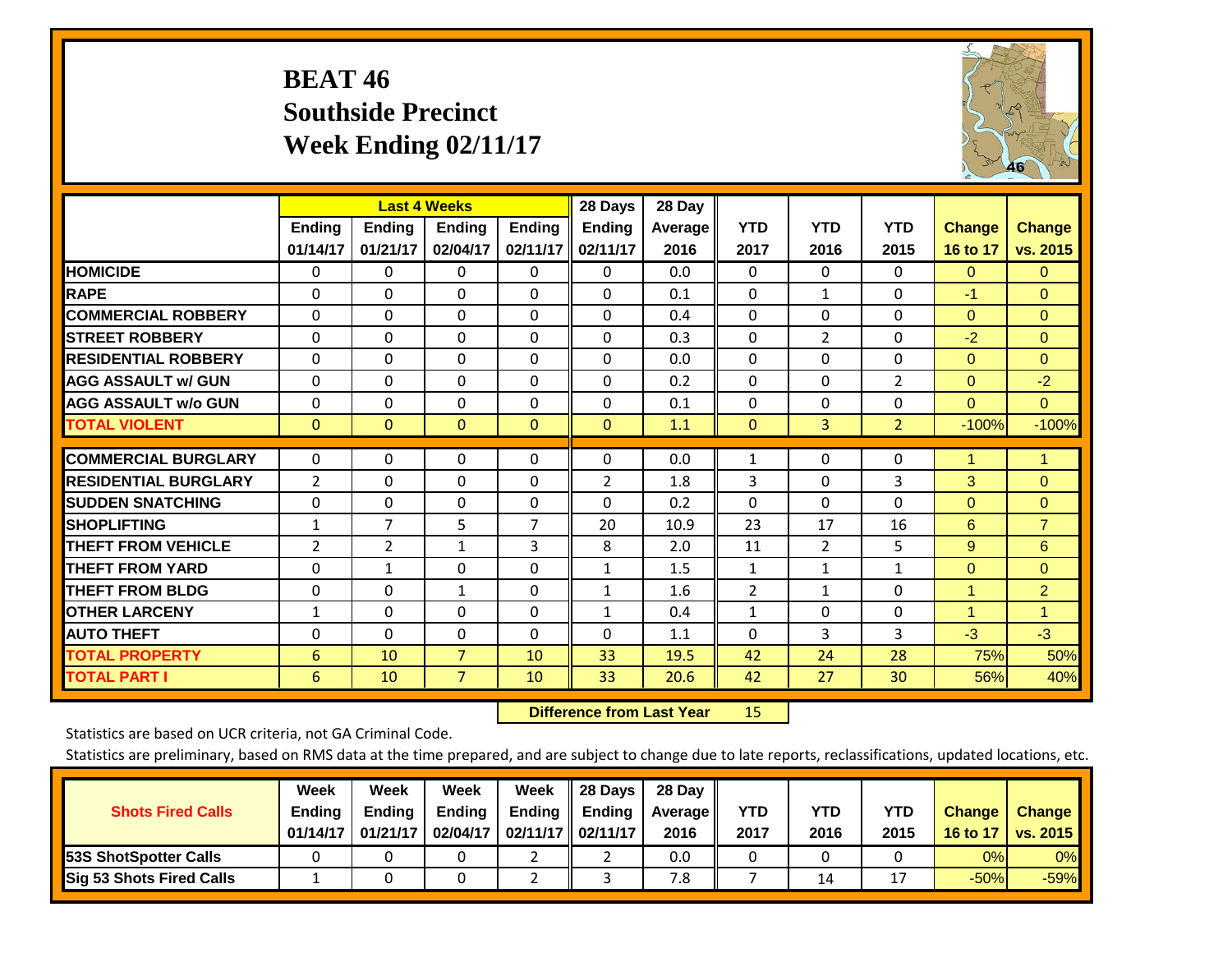

#### **COMPSTATISLANDS PRECINCT** CAPT. CARY HILL **Week Ending 02/11/17**

**PRECINCT COMMANDER:**



|                             | Week<br><b>Ending</b><br>02/11/17 | Week<br><b>Ending</b><br>02/04/17 | Weekly<br>Avg<br>2016 | 28-Day<br><b>Ending</b><br>02/11/17 | $28$ -Day<br><b>Ending</b><br>1/15/17 | Avg<br>28-Day<br>2016 | <b>YTD</b><br>2017 | <b>YTD</b><br>2016 | <b>YTD</b><br>2015 | Change<br>16 to 17 | <b>Change</b><br>vs. 2015 |
|-----------------------------|-----------------------------------|-----------------------------------|-----------------------|-------------------------------------|---------------------------------------|-----------------------|--------------------|--------------------|--------------------|--------------------|---------------------------|
| <b>HOMICIDE</b>             | 0                                 | $\Omega$                          | 0                     | 0                                   | 0                                     |                       | $\bf{0}$           | 0                  | 2                  | 0                  | $-2$                      |
| <b>RAPE</b>                 | $\bf{0}$                          | $\Omega$                          | $\Omega$              | $\bf{0}$                            | $\Omega$                              | $\Omega$              | 0                  | 0                  |                    | $\Omega$           | $-1$                      |
| <b>COMMERCIAL ROBBERY</b>   | $\overline{2}$                    | $\Omega$                          | $\Omega$              | 5                                   | 5                                     | 4                     | 6                  | 1                  |                    | 5                  | 5                         |
| <b>STREET ROBBERY</b>       | $\bf{0}$                          | $\Omega$                          |                       | $\bf{0}$                            | $\Omega$                              | 4                     | $\bf{0}$           | 6                  | 8                  | $-6$               | -8                        |
| <b>RESIDENTIAL ROBBERY</b>  | $\bf{0}$                          | $\Omega$                          | $\Omega$              | $\bf{0}$                            | $\Omega$                              | 1                     | 1                  | $\Omega$           |                    |                    | $\Omega$                  |
| <b>AGG ASSAULT w/ GUN</b>   | 3                                 |                                   |                       | 5                                   | 5                                     | 5                     | $\overline{7}$     | 10                 | 4                  | -3                 | 3                         |
| <b>AGG ASSAULT w/o GUN</b>  | $\mathbf{0}$                      | $\overline{2}$                    |                       | 3                                   | 3                                     | 4                     | 3                  | 6                  | $\Omega$           | $-3$               | 3                         |
| <b>TOTAL VIOLENT</b>        | 5 <sup>5</sup>                    | 3                                 | 4                     | 13                                  | 13                                    | 16                    | 17                 | 23                 | 17                 | $-26%$             | 0%                        |
| <b>COMMERCIAL BURGLARY</b>  | $\bf{0}$                          | $\mathbf 0$                       |                       | $\bf{0}$                            | $\Omega$                              | 3                     | 0                  | 6                  | 3                  | -6                 | $-3$                      |
| <b>RESIDENTIAL BURGLARY</b> | 7                                 | 14                                | 9                     | 32                                  | 32                                    | 35                    | 39                 | 51                 | 36                 | $-12$              | 3                         |
| <b>SUDDEN SNATCHING</b>     | $\bf{0}$                          | $\Omega$                          | $\Omega$              |                                     |                                       |                       | 1                  | $\Omega$           | $\Omega$           |                    | и                         |
| <b>SHOPLIFTING</b>          | 7                                 | 12                                | 8                     | 32                                  | 32                                    | 32                    | 52                 | 53                 | 71                 | $-1$               | $-19$                     |
| <b>THEFT FROM VEHICLE</b>   | 16                                | 6                                 | $\overline{7}$        | 35                                  | 35                                    | 26                    | 52                 | 45                 | 35                 | $\overline{7}$     | 17                        |
| <b>THEFT FROM YARD</b>      |                                   | $\overline{2}$                    | 3                     | 11                                  | 11                                    | 11                    | 14                 | 14                 | 15                 | $\Omega$           | $-1$                      |
| <b>THEFT FROM BLDG</b>      | 6                                 | 3                                 | 5                     | 17                                  | 17                                    | 20                    | 23                 | 25                 | 33                 | $-2$               | $-10$                     |
| <b>OTHER LARCENY</b>        | $\mathbf{0}$                      | 2                                 |                       | 3                                   | 3                                     | 3                     | 4                  | 8                  | 2                  | $-4$               | $\overline{2}$            |
| <b>AUTO THEFT</b>           | 3                                 |                                   | 3                     | 13                                  | 13                                    | 14                    | 25                 | 14                 | 19                 | 11                 | $6^{\circ}$               |
| <b>TOTAL PROPERTY</b>       | 40                                | 40                                | 36                    | 144                                 | 144                                   | 145                   | 210                | 216                | 214                | $-3%$              | $-2%$                     |
| <b>TOTAL PART I</b>         | 45                                | 43                                | 40                    | 157                                 | 157                                   | 161                   | 227                | 239                | 231                | $-5%$              | $-2%$                     |

Statistics are based on UCR criteria, not GA Criminal Code. **Difference from Last Year** -12 Statistics are preliminary, based on RMS data at the time prepared, and are subject to change due to late reports, reclassifications, updated locations, etc. Cell Shading: white is within 0.6 standard deviation of the mean; red is above; green is below.

| <b>Citizen Initiated Calls</b>  | <b>Week</b><br><b>Ending</b><br>02/11/17 | <b>Week</b><br><b>Ending</b><br>02/04/17 | Weekly<br>Avg<br>2016 | $28-Dav$<br><b>Ending</b><br>02/11/17 | 28-Day<br><b>Ending</b><br>1/15/17 | Avg<br>$28-Day$<br>2016 | YTD<br>2017 | <b>YTD</b><br>2016 | YTD<br>2015 | <b>Change</b><br>16 to 17 | <b>Change</b><br>vs. 2015 |
|---------------------------------|------------------------------------------|------------------------------------------|-----------------------|---------------------------------------|------------------------------------|-------------------------|-------------|--------------------|-------------|---------------------------|---------------------------|
| <b>Midnight Shift</b>           | 79                                       | 95                                       | 108                   | 367                                   | 373                                | 432                     | 595         | 564                | 571         | 31                        | 24                        |
| Day Shift                       | 266                                      | 247                                      | 265                   | 991                                   | 944                                | 1060                    | 1448        | 1470               | 1463        | $-22$                     | $-15$                     |
| <b>Afternoon Shift</b>          | 271                                      | 272                                      | 297                   | 1080                                  | 1064                               | 1188                    | 1582        | 1576               | 1591        |                           | -9                        |
| <b>TOTAL CITIZEN CFS</b>        | 616                                      | 614                                      | 670                   | 2438                                  | 2381                               | 2680                    | 3625        | 3610               | 3625        | 0.4%                      | 0.0%                      |
| 53S ShotSpotter Calls           |                                          |                                          |                       |                                       |                                    | 12                      | 21          |                    |             | 10                        | 20                        |
| <b>Sig 53 Shots Fired Calls</b> |                                          | 15                                       | 19                    | 52                                    | 56                                 | 78                      | 113         | 138                | 82          | -25                       | 31                        |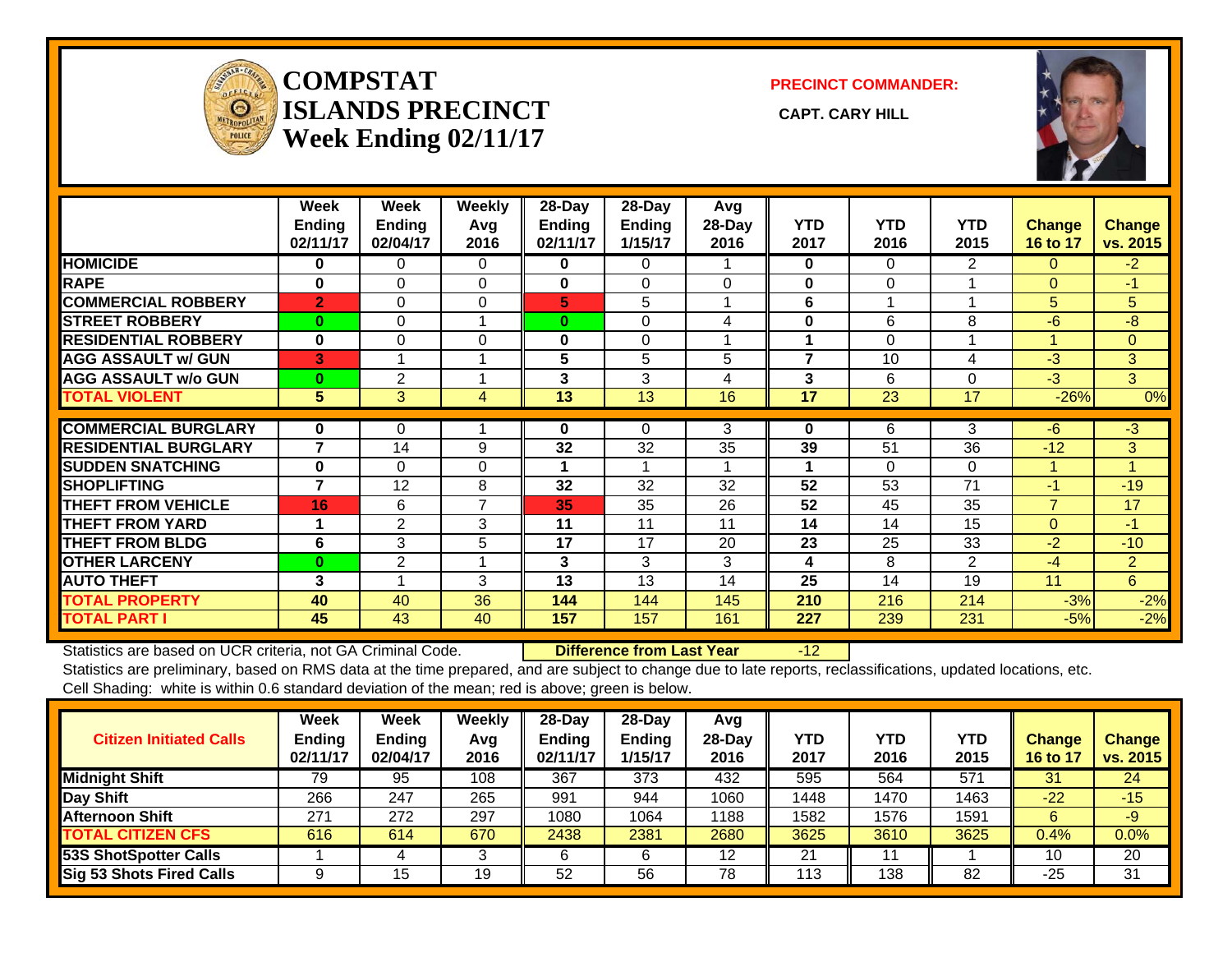# **BEAT 51 Islands Precinct Week Ending 02/11/17**



|                             |                | <b>Last 4 Weeks</b> |              |                | 28 Days        | 28 Day  |                |              |                |                |                |
|-----------------------------|----------------|---------------------|--------------|----------------|----------------|---------|----------------|--------------|----------------|----------------|----------------|
|                             | <b>Ending</b>  | <b>Ending</b>       | Ending       | <b>Ending</b>  | <b>Ending</b>  | Average | <b>YTD</b>     | <b>YTD</b>   | <b>YTD</b>     | <b>Change</b>  | <b>Change</b>  |
|                             | 01/14/17       | 01/21/17            | 02/04/17     | 02/11/17       | 02/11/17       | 2016    | 2017           | 2016         | 2015           | 16 to 17       | vs. 2015       |
| <b>HOMICIDE</b>             | $\mathbf{0}$   | $\Omega$            | $\Omega$     | $\mathbf{0}$   | $\Omega$       | 0.2     | $\mathbf{0}$   | $\Omega$     | 0              | $\Omega$       | $\mathbf{0}$   |
| <b>RAPE</b>                 | 0              | $\Omega$            | $\Omega$     | $\Omega$       | $\Omega$       | 0.2     | $\Omega$       | $\Omega$     | $\Omega$       | $\Omega$       | $\Omega$       |
| <b>COMMERCIAL ROBBERY</b>   | $\Omega$       | 1                   | $\Omega$     | 1              | $\overline{2}$ | 0.4     | 3              | $\Omega$     | 0              | 3              | 3              |
| <b>STREET ROBBERY</b>       | $\Omega$       | $\Omega$            | $\Omega$     | $\Omega$       | $\Omega$       | 1.5     | $\Omega$       | 3            | 3              | $-3$           | $-3$           |
| <b>RESIDENTIAL ROBBERY</b>  | $\Omega$       | $\Omega$            | $\Omega$     | $\Omega$       | $\Omega$       | 0.3     | $\Omega$       | $\Omega$     | $\Omega$       | $\Omega$       | $\Omega$       |
| <b>AGG ASSAULT w/ GUN</b>   | 0              | 0                   | $\mathbf{1}$ | $\overline{2}$ | 3              | 1.6     | 3              | 4            | 1              | $-1$           | $\overline{2}$ |
| <b>AGG ASSAULT w/o GUN</b>  | $\Omega$       | $\Omega$            | $\Omega$     | $\Omega$       | $\Omega$       | 0.7     | $\Omega$       | $\mathbf{1}$ | 0              | $-1$           | $\Omega$       |
| <b>TOTAL VIOLENT</b>        | $\mathbf{0}$   | $\mathbf{1}$        | $\mathbf{1}$ | 3              | 5              | 4.8     | 6              | 8            | 4              | $-25%$         | 50%            |
|                             |                |                     |              |                |                |         |                |              |                |                |                |
| <b>COMMERCIAL BURGLARY</b>  | $\Omega$       | 0                   | 0            | 0              | $\Omega$       | 1.1     | 0              | 3            | 0              | $-3$           | $\mathbf{0}$   |
| <b>RESIDENTIAL BURGLARY</b> | $\mathbf{1}$   | 1                   | 2            | $\mathbf{1}$   | 5              | 6.8     | 5              | 14           | 5              | $-9$           | $\Omega$       |
| <b>ISUDDEN SNATCHING</b>    | $\Omega$       | 0                   | $\Omega$     | $\Omega$       | $\Omega$       | 0.2     | $\Omega$       | $\Omega$     | $\Omega$       | $\mathbf{0}$   | $\Omega$       |
| <b>SHOPLIFTING</b>          | 4              | $\overline{2}$      | 5            | 6              | 17             | 13.7    | 24             | 18           | 31             | 6              | $-7$           |
| <b>THEFT FROM VEHICLE</b>   | 2              | 4                   | 3            | 6              | 15             | 5.7     | 19             | 13           | 9              | 6              | 10             |
| <b>THEFT FROM YARD</b>      | $\Omega$       | $\Omega$            | $\mathbf{1}$ | $\mathbf{1}$   | $\overline{2}$ | 2.1     | $\overline{2}$ | 3            | 4              | $-1$           | $-2$           |
| <b>THEFT FROM BLDG</b>      | $\Omega$       | 1                   | $\Omega$     | $\mathbf{1}$   | $\overline{2}$ | 4.1     | 5              | 4            | 7              | 1              | $-2$           |
| <b>OTHER LARCENY</b>        | $\Omega$       | 0                   | $\Omega$     | $\Omega$       | $\Omega$       | 0.5     | $\Omega$       | $\Omega$     | 0              | $\mathbf{0}$   | $\Omega$       |
| <b>AUTO THEFT</b>           | $\mathbf 0$    | $\mathbf{1}$        | $\Omega$     | $\mathbf{1}$   | $\overline{2}$ | 3.1     | 6              | 5            | $\overline{7}$ | $\overline{1}$ | $-1$           |
| <b>TOTAL PROPERTY</b>       | $\overline{7}$ | 9                   | 11           | 16             | 43             | 37.3    | 61             | 60           | 63             | 2%             | $-3%$          |
| <b>TOTAL PART I</b>         | $\overline{7}$ | 10                  | 12           | 19             | 48             | 42.2    | 67             | 68           | 67             | $-1%$          | 0%             |

 **Difference from Last Year**r -1

Statistics are based on UCR criteria, not GA Criminal Code.

| <b>Shots Fired Calls</b>        | Week<br><b>Ending</b><br>01/14/17 | Week<br><b>Endina</b><br>01/21/17 | Week<br>Ending<br>02/04/17 | Week<br>Ending | 28 Days<br><b>Ending</b><br>02/11/17    02/11/17 | 28 Day<br>Average II<br>2016 | YTD<br>2017 | YTD<br>2016 | <b>YTD</b><br>2015 | <b>Change</b><br>16 to 17 | <b>Change</b><br>vs. 2015 |
|---------------------------------|-----------------------------------|-----------------------------------|----------------------------|----------------|--------------------------------------------------|------------------------------|-------------|-------------|--------------------|---------------------------|---------------------------|
| <b>153S ShotSpotter Calls</b>   |                                   |                                   |                            |                |                                                  | 10.8                         | 17          | 10          |                    | 0%                        | 0%                        |
| <b>Sig 53 Shots Fired Calls</b> |                                   |                                   |                            |                | 11                                               | 20.9                         | 23          | 31          |                    | $-26%$                    | 109%                      |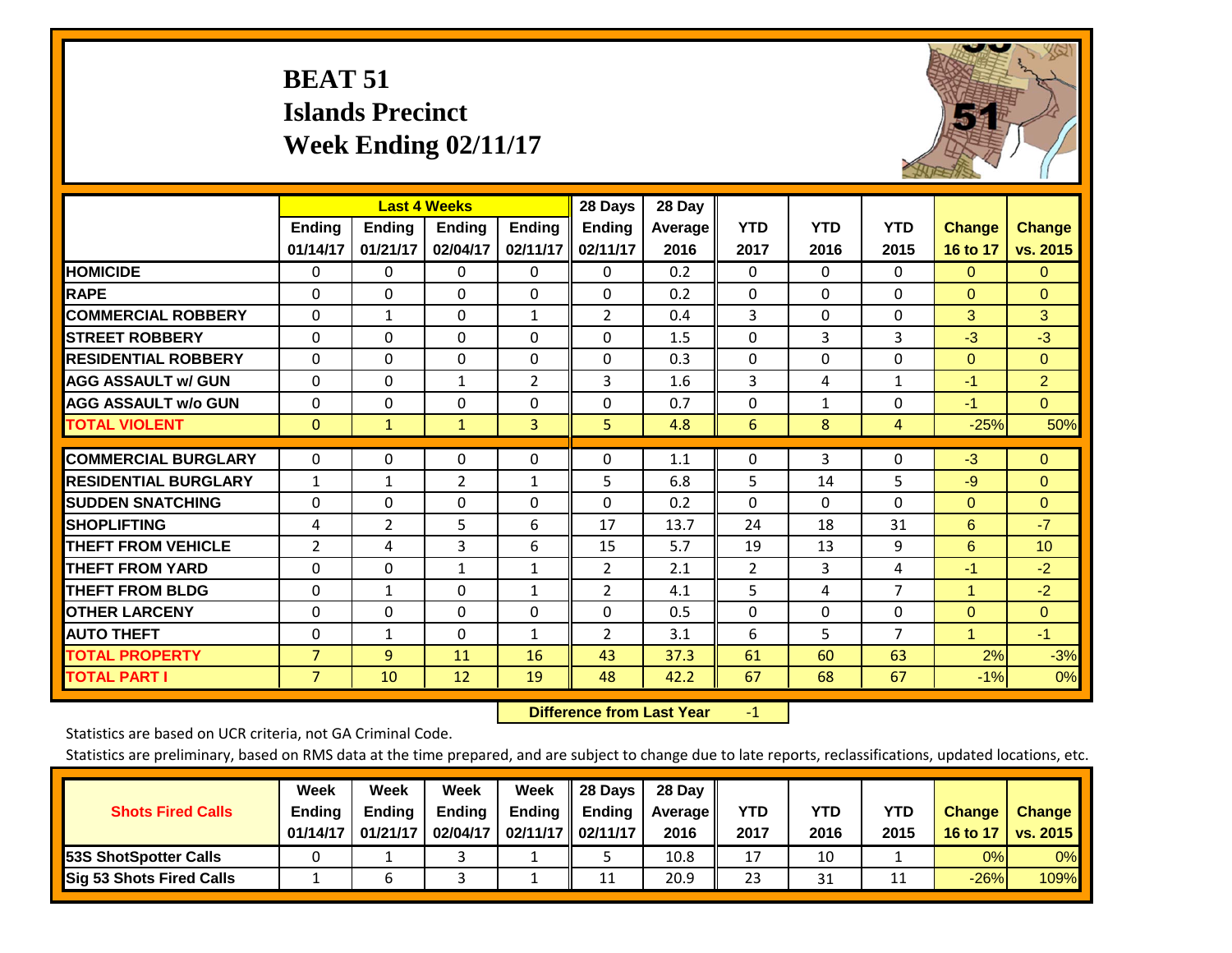# **BEAT 52 Islands Precinct Week Ending 02/11/17**



|                             |                           |                           | <b>Last 4 Weeks</b>       |                           | 28 Days                   | 28 Day          |                    |                    |                    |                           |                           |
|-----------------------------|---------------------------|---------------------------|---------------------------|---------------------------|---------------------------|-----------------|--------------------|--------------------|--------------------|---------------------------|---------------------------|
|                             | <b>Ending</b><br>01/14/17 | <b>Ending</b><br>01/21/17 | <b>Ending</b><br>02/04/17 | <b>Ending</b><br>02/11/17 | <b>Ending</b><br>02/11/17 | Average<br>2016 | <b>YTD</b><br>2017 | <b>YTD</b><br>2016 | <b>YTD</b><br>2015 | <b>Change</b><br>16 to 17 | <b>Change</b><br>vs. 2015 |
| <b>HOMICIDE</b>             | $\Omega$                  | 0                         | $\Omega$                  | $\Omega$                  | 0                         | 0.4             | $\mathbf{0}$       | $\Omega$           | 0                  | $\Omega$                  | $\mathbf{0}$              |
| <b>RAPE</b>                 | 0                         | $\Omega$                  | $\Omega$                  | $\Omega$                  | $\Omega$                  | 0.1             | $\mathbf{0}$       | $\Omega$           | $\Omega$           | $\Omega$                  | $\Omega$                  |
| <b>COMMERCIAL ROBBERY</b>   | $\Omega$                  | 0                         | $\Omega$                  | $\mathbf{0}$              | $\Omega$                  | 0.2             | $\mathbf{0}$       | $\Omega$           | $\Omega$           | $\Omega$                  | $\Omega$                  |
| <b>ISTREET ROBBERY</b>      | $\Omega$                  | $\Omega$                  | $\Omega$                  | $\Omega$                  | $\Omega$                  | 0.8             | $\Omega$           | 3                  | $\Omega$           | $-3$                      | $\Omega$                  |
| <b>RESIDENTIAL ROBBERY</b>  | $\Omega$                  | $\Omega$                  | 0                         | $\mathbf{0}$              | $\Omega$                  | 0.2             | $\Omega$           | $\Omega$           | 0                  | $\Omega$                  | $\Omega$                  |
| <b>AGG ASSAULT w/ GUN</b>   | $\Omega$                  | 0                         | $\Omega$                  | $\mathbf{0}$              | $\Omega$                  | 0.7             | $\mathbf{1}$       | $\overline{2}$     | 1                  | $-1$                      | $\Omega$                  |
| <b>AGG ASSAULT w/o GUN</b>  | 0                         | $\Omega$                  | $\Omega$                  | $\mathbf{0}$              | $\Omega$                  | 0.9             | 0                  | $\mathbf{1}$       | 0                  | $-1$                      | $\Omega$                  |
| <b>TOTAL VIOLENT</b>        | $\mathbf{0}$              | $\overline{0}$            | $\mathbf{0}$              | $\mathbf{0}$              | $\overline{0}$            | 3.1             | $\mathbf{1}$       | 6                  | $\mathbf{1}$       | $-83%$                    | 0%                        |
| <b>COMMERCIAL BURGLARY</b>  | 0                         | 0                         | 0                         | $\mathbf{0}$              | 0                         | 0.7             | 0                  | $\mathbf{0}$       | 1                  | $\overline{0}$            | $-1$                      |
| <b>RESIDENTIAL BURGLARY</b> | $\mathbf{1}$              | $\overline{2}$            | $\Omega$                  | $\Omega$                  |                           | 6.9             | 4                  | 20                 | 4                  | $-16$                     | $\mathbf{0}$              |
|                             |                           |                           |                           |                           | 3                         |                 |                    |                    |                    |                           |                           |
| <b>SUDDEN SNATCHING</b>     | $\Omega$                  | $\mathbf{1}$              | $\Omega$                  | $\mathbf{0}$              | $\mathbf{1}$              | 0.3             | $\mathbf{1}$       | $\Omega$           | 0                  | 1                         | 1                         |
| <b>SHOPLIFTING</b>          | 0                         | 0                         | $\mathbf{1}$              | $\Omega$                  | $\mathbf{1}$              | 0.6             | $\mathbf{1}$       | $\mathbf{1}$       | 0                  | $\Omega$                  | 1                         |
| <b>THEFT FROM VEHICLE</b>   | $\mathbf{1}$              | 0                         | $\mathbf{1}$              | $\mathbf{1}$              | 3                         | 4.1             | 4                  | 7                  | 5                  | $-3$                      | $-1$                      |
| <b>THEFT FROM YARD</b>      | $\mathbf 0$               | $\Omega$                  | $\Omega$                  | 0                         | $\Omega$                  | 1.6             | $\overline{2}$     | $\overline{2}$     | 4                  | $\mathbf{0}$              | $-2$                      |
| <b>THEFT FROM BLDG</b>      | $\mathbf{1}$              | 1                         | 0                         | 2                         | 4                         | 4.7             | 4                  | $\overline{2}$     | 3                  | $\overline{2}$            | 1                         |
| <b>OTHER LARCENY</b>        | $\Omega$                  | 0                         | $\mathbf{1}$              | $\Omega$                  | $\mathbf{1}$              | 0.3             | 2                  | $\mathbf{0}$       | 0                  | $\overline{2}$            | $\overline{2}$            |
| <b>AUTO THEFT</b>           | $\mathbf{1}$              | 1                         | $\Omega$                  | $\Omega$                  | $\overline{2}$            | 2.4             | 4                  | 4                  | 3                  | $\Omega$                  | 1                         |
| <b>TOTAL PROPERTY</b>       | 4                         | 5                         | 3                         | 3                         | 15                        | 21.6            | 22                 | 36                 | 20                 | $-39%$                    | 10%                       |
| <b>TOTAL PART I</b>         | $\overline{4}$            | 5.                        | 3                         | $\overline{3}$            | 15                        | 24.7            | 23                 | 42                 | 21                 | $-45%$                    | 10%                       |

 **Difference from Last Year**r -19

Statistics are based on UCR criteria, not GA Criminal Code.

|                                 | Week          | Week     | Week     | Week                 | 28 Days       | 28 Day     |      |      |            |               |               |
|---------------------------------|---------------|----------|----------|----------------------|---------------|------------|------|------|------------|---------------|---------------|
| <b>Shots Fired Calls</b>        | <b>Ending</b> | Ending   | Ending   | Ending               | <b>Ending</b> | Average II | YTD  | YTD  | <b>YTD</b> | <b>Change</b> | <b>Change</b> |
|                                 | 01/14/17      | 01/21/17 | 02/04/17 | 02/11/17    02/11/17 |               | 2016       | 2017 | 2016 | 2015       | 16 to 17      | vs. 2015      |
| <b>153S ShotSpotter Calls</b>   |               |          |          |                      |               | 0.0        |      |      |            | 0%            | 0%            |
| <b>Sig 53 Shots Fired Calls</b> |               |          |          |                      | 10            | 14.0       | 27   | 28   | 23         | $-4%$         | 17%           |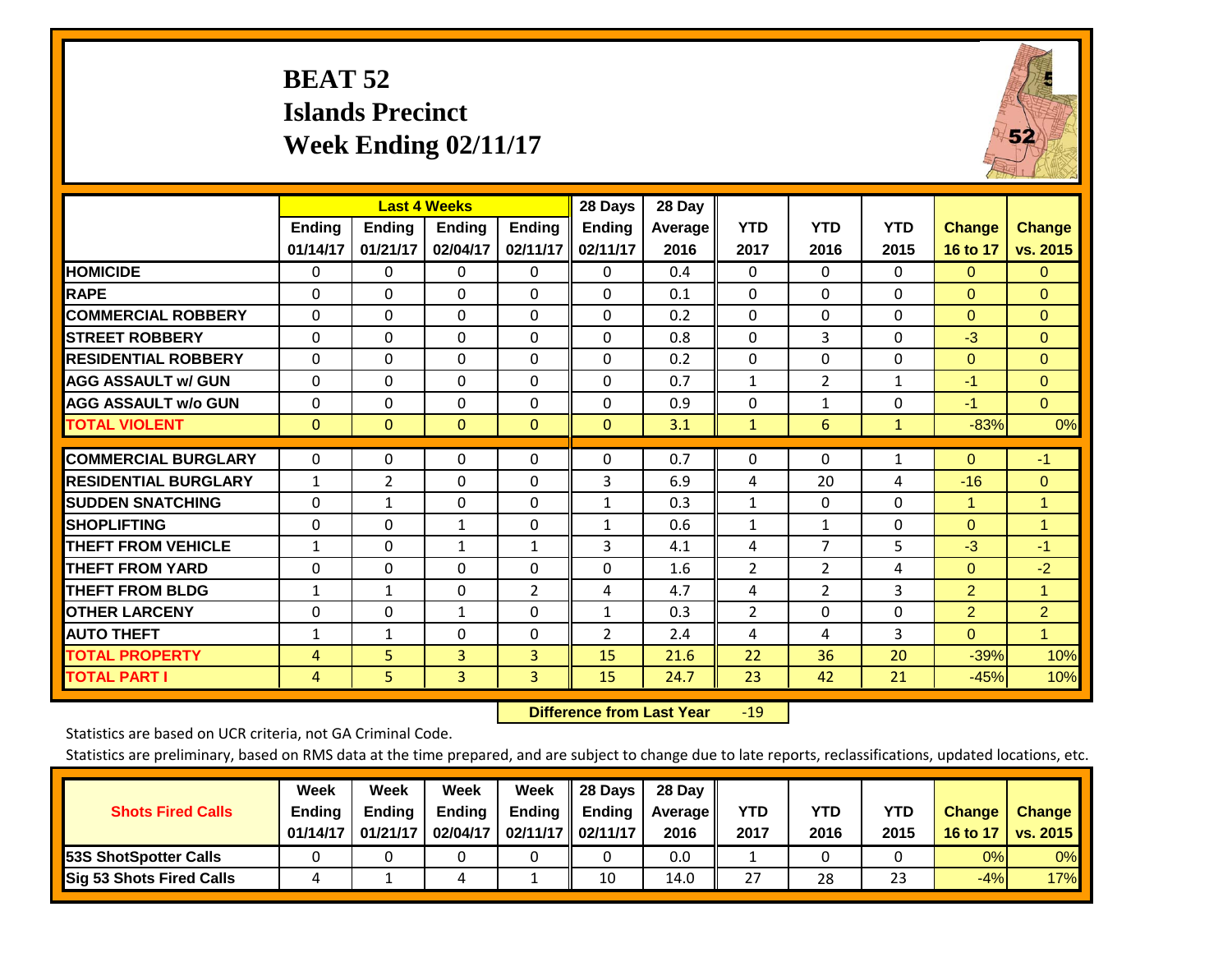# **BEAT 53 Islands Precinct Week Ending 02/11/17**



|                             |               |               | <b>Last 4 Weeks</b> |                | 28 Days        | 28 Day         |                |                |                |               |                |
|-----------------------------|---------------|---------------|---------------------|----------------|----------------|----------------|----------------|----------------|----------------|---------------|----------------|
|                             | <b>Ending</b> | <b>Ending</b> | <b>Endina</b>       | <b>Endina</b>  | <b>Endina</b>  | <b>Average</b> | <b>YTD</b>     | <b>YTD</b>     | <b>YTD</b>     | <b>Change</b> | <b>Change</b>  |
|                             | 01/14/17      | 01/21/17      | 02/04/17            | 02/11/17       | 02/11/17       | 2016           | 2017           | 2016           | 2015           | 16 to 17      | vs. 2015       |
| <b>HOMICIDE</b>             | 0             | 0             | 0                   | 0              | 0              | 0.1            | $\Omega$       | $\Omega$       | $\Omega$       | $\Omega$      | $\mathbf{0}$   |
| <b>RAPE</b>                 | $\Omega$      | 0             | $\mathbf{0}$        | $\Omega$       | $\Omega$       | 0.0            | $\mathbf{0}$   | 0              | $\mathbf{1}$   | $\Omega$      | $-1$           |
| <b>COMMERCIAL ROBBERY</b>   | $\Omega$      | $\mathbf{1}$  | $\mathbf{0}$        | $\Omega$       | $\mathbf{1}$   | 0.1            | $\mathbf{1}$   | $\Omega$       | $\Omega$       | $\mathbf{1}$  | 1              |
| <b>STREET ROBBERY</b>       | $\Omega$      | $\Omega$      | $\Omega$            | $\Omega$       | $\Omega$       | 0.5            | $\Omega$       | $\Omega$       | $\mathbf{1}$   | $\Omega$      | $-1$           |
| <b>RESIDENTIAL ROBBERY</b>  | $\Omega$      | $\Omega$      | $\mathbf 0$         | $\Omega$       | $\Omega$       | 0.1            | $\mathbf{1}$   | $\Omega$       | $\Omega$       | $\mathbf{1}$  | $\mathbf{1}$   |
| <b>AGG ASSAULT w/ GUN</b>   | $\Omega$      | $\Omega$      | $\Omega$            | $\mathbf{1}$   | $\mathbf{1}$   | 1.0            | $\overline{2}$ | $\mathbf{1}$   | $\Omega$       | 1             | $\overline{2}$ |
| <b>AGG ASSAULT w/o GUN</b>  | $\Omega$      | 0             | 1                   | $\Omega$       | $\mathbf{1}$   | 0.6            | 1              | 1              | $\Omega$       | $\Omega$      | $\mathbf{1}$   |
| <b>TOTAL VIOLENT</b>        | $\mathbf 0$   | $\mathbf{1}$  | $\mathbf{1}$        | $\mathbf{1}$   | 3              | 2.3            | 5              | $\overline{2}$ | $\overline{2}$ | 150%          | 150%           |
|                             |               |               |                     |                |                |                |                |                |                |               |                |
| <b>COMMERCIAL BURGLARY</b>  | $\Omega$      | $\Omega$      | $\mathbf 0$         | 0              | $\Omega$       | 0.2            | 0              | $\Omega$       | 0              | $\mathbf{0}$  | $\overline{0}$ |
| <b>RESIDENTIAL BURGLARY</b> | $\Omega$      | 1             | 4                   | $\overline{2}$ | $\overline{7}$ | 3.5            | $\overline{7}$ | $\overline{2}$ | $\overline{2}$ | 5             | 5              |
| <b>SUDDEN SNATCHING</b>     | $\Omega$      | $\Omega$      | $\mathbf{0}$        | $\Omega$       | $\Omega$       | 0.2            | $\Omega$       | 0              | $\Omega$       | $\mathbf{0}$  | $\Omega$       |
| <b>SHOPLIFTING</b>          | $\Omega$      | 3             | $\Omega$            | $\Omega$       | 3              | 0.9            | 6              | 1              | $\Omega$       | 5             | 6              |
| <b>THEFT FROM VEHICLE</b>   | $\Omega$      | $\Omega$      | $\overline{2}$      | 3              | 5              | 2.7            | 5              | 2              | $\overline{2}$ | 3             | 3              |
| <b>THEFT FROM YARD</b>      | $\mathbf{1}$  | $\Omega$      | $\Omega$            | $\Omega$       | $\mathbf{1}$   | 1.5            | $\mathbf{1}$   | 1              | $\mathbf{1}$   | $\mathbf{0}$  | $\Omega$       |
| <b>THEFT FROM BLDG</b>      | 0             | $\Omega$      | $\mathbf{0}$        | 1              | 1              | 2.5            | $\mathbf 1$    | 6              | 2              | $-5$          | $-1$           |
| <b>OTHER LARCENY</b>        | $\Omega$      | $\Omega$      | $\mathbf{0}$        | $\Omega$       | $\Omega$       | 0.3            | $\Omega$       | 0              | $\Omega$       | $\mathbf{0}$  | $\Omega$       |
| <b>AUTO THEFT</b>           | $\Omega$      | $\mathbf{1}$  | $\mathbf{1}$        | $\Omega$       | $\overline{2}$ | 1.8            | $\overline{2}$ | $\mathbf{1}$   | 3              | 1             | $-1$           |
| <b>TOTAL PROPERTY</b>       | $\mathbf{1}$  | 5             | $\overline{7}$      | 6              | 19             | 13.6           | 22             | 13             | 10             | 69%           | 120%           |
| <b>TOTAL PART I</b>         | $\mathbf{1}$  | 6             | 8                   | $\overline{7}$ | 22             | 15.9           | 27             | 15             | 12             | 80%           | 125%           |

 **Difference from Last Year**r 12

Statistics are based on UCR criteria, not GA Criminal Code.

|                                 | Week          | Week          | Week     | Week                 | 28 Days       | 28 Day     |      |      |            |               |               |
|---------------------------------|---------------|---------------|----------|----------------------|---------------|------------|------|------|------------|---------------|---------------|
| <b>Shots Fired Calls</b>        | <b>Ending</b> | <b>Endina</b> | Ending   | Ending               | <b>Ending</b> | Average II | YTD  | YTD  | <b>YTD</b> | <b>Change</b> | <b>Change</b> |
|                                 | 01/14/17      | 01/21/17      | 02/04/17 | 02/11/17    02/11/17 |               | 2016       | 2017 | 2016 | 2015       | 16 to 17      | vs. 2015      |
| <b>153S ShotSpotter Calls</b>   |               |               |          |                      |               | 0.8        |      |      |            | 0%            | 0%            |
| <b>Sig 53 Shots Fired Calls</b> |               |               |          |                      | 10            | 15.0       | 14   | 29   |            | $-52%$        | 17%           |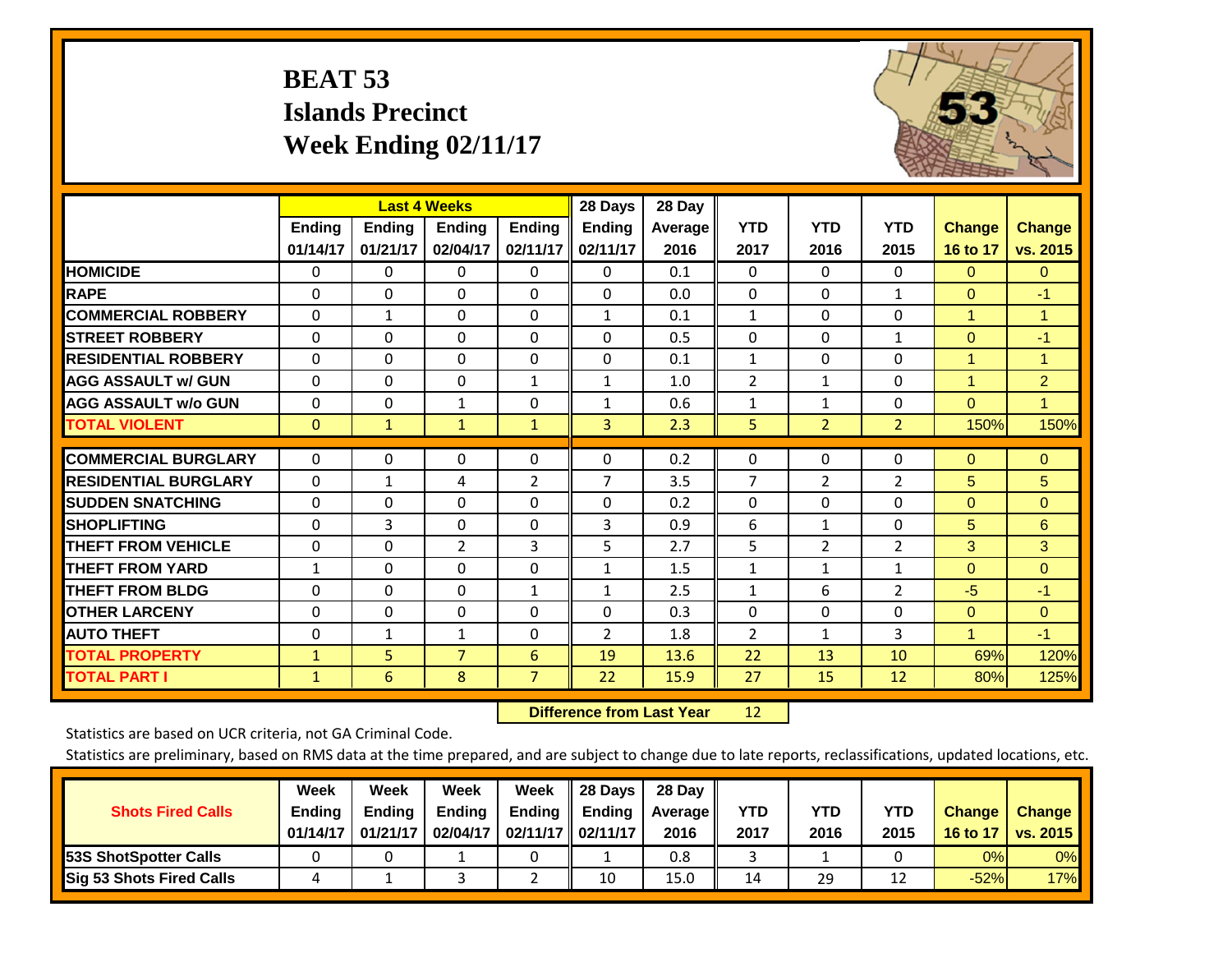# **BEAT 54 Islands Precinct Week Ending 02/11/17**



|                             |              |                | <b>Last 4 Weeks</b> |                | 28 Days       | 28 Day  |                |                |                |               |                |
|-----------------------------|--------------|----------------|---------------------|----------------|---------------|---------|----------------|----------------|----------------|---------------|----------------|
|                             | Ending       | Ending         | <b>Endina</b>       | <b>Endina</b>  | <b>Ending</b> | Average | <b>YTD</b>     | <b>YTD</b>     | <b>YTD</b>     | <b>Change</b> | <b>Change</b>  |
|                             | 01/14/17     | 01/21/17       | 02/04/17            | 02/11/17       | 02/11/17      | 2016    | 2017           | 2016           | 2015           | 16 to 17      | vs. 2015       |
| <b>HOMICIDE</b>             | 0            | $\Omega$       | 0                   | 0              | $\Omega$      | 0.1     | $\Omega$       | 0              | $\mathbf{1}$   | $\Omega$      | $-1$           |
| <b>RAPE</b>                 | $\Omega$     | 0              | $\Omega$            | 0              | 0             | 0.1     | $\Omega$       | 0              | 0              | $\mathbf{0}$  | $\Omega$       |
| <b>COMMERCIAL ROBBERY</b>   | $\Omega$     | 1              | $\Omega$            | 0              | $\mathbf{1}$  | 0.5     | $\mathbf{1}$   | $\Omega$       | $\Omega$       | 1             | $\mathbf{1}$   |
| <b>STREET ROBBERY</b>       | $\Omega$     | $\Omega$       | $\Omega$            | 0              | 0             | 0.8     | $\Omega$       | $\Omega$       | 3              | $\mathbf{0}$  | $-3$           |
| <b>RESIDENTIAL ROBBERY</b>  | $\Omega$     | $\Omega$       | $\Omega$            | $\Omega$       | $\Omega$      | 0.0     | $\mathbf{0}$   | $\Omega$       | $\Omega$       | $\mathbf{0}$  | $\Omega$       |
| <b>AGG ASSAULT w/ GUN</b>   | $\Omega$     | $\Omega$       | $\Omega$            | $\Omega$       | $\Omega$      | 0.7     | $\mathbf{0}$   | $\Omega$       | 1              | $\mathbf{0}$  | $-1$           |
| <b>AGG ASSAULT w/o GUN</b>  | $\Omega$     | 0              | $\Omega$            | 0              | 0             | 0.6     | $\Omega$       | $\overline{2}$ | $\Omega$       | $-2$          | $\Omega$       |
| <b>TOTAL VIOLENT</b>        | $\mathbf{0}$ | $\mathbf{1}$   | $\mathbf{0}$        | $\Omega$       | $\mathbf{1}$  | 2.8     | $\mathbf{1}$   | $\overline{2}$ | 5              | $-50%$        | $-80%$         |
| <b>COMMERCIAL BURGLARY</b>  | 0            | $\Omega$       | 0                   | 0              | 0             | 0.2     | 0              | 0              | 1              | $\mathbf{0}$  | $-1$           |
|                             |              |                |                     |                |               |         |                |                |                |               |                |
| <b>RESIDENTIAL BURGLARY</b> | 2            | $\overline{2}$ | 7                   | $\overline{2}$ | 13            | 6.1     | 16             | 5              | $\overline{7}$ | 11            | 9              |
| <b>ISUDDEN SNATCHING</b>    | $\Omega$     | $\Omega$       | $\Omega$            | 0              | 0             | 0.0     | $\mathbf{0}$   | $\Omega$       | 0              | $\mathbf{0}$  | $\Omega$       |
| <b>SHOPLIFTING</b>          | $\Omega$     | 0              | $\Omega$            | 0              | 0             | 2.0     | 2              | 5              | 3              | $-3$          | $-1$           |
| <b>THEFT FROM VEHICLE</b>   | 2            | $\Omega$       | $\Omega$            | $\Omega$       | 2             | 4.7     | $\overline{7}$ | 6              | 9              | 1             | $-2$           |
| <b>THEFT FROM YARD</b>      | $\Omega$     | $\overline{2}$ | $\mathbf{1}$        | $\Omega$       | 3             | 1.0     | 3              | $\Omega$       | $\mathbf{1}$   | 3             | $\overline{2}$ |
| <b>THEFT FROM BLDG</b>      | $\Omega$     | $\Omega$       | 1                   | 1              | 2             | 2.2     | $\overline{2}$ | $\overline{2}$ | 6              | $\mathbf{0}$  | $-4$           |
| <b>OTHER LARCENY</b>        | $\Omega$     | 1              | $\Omega$            | $\Omega$       | $\mathbf{1}$  | 0.2     | $\mathbf{1}$   | 1              | $\Omega$       | $\Omega$      | $\mathbf{1}$   |
| <b>AUTO THEFT</b>           | $\Omega$     | 2              | $\mathbf{0}$        | 2              | 4             | 2.8     | 7              | $\mathbf{1}$   | 4              | 6             | 3              |
| <b>TOTAL PROPERTY</b>       | 4            | $\overline{7}$ | 9                   | 5              | 25            | 19.2    | 38             | 20             | 31             | 90%           | 23%            |
| <b>TOTAL PART I</b>         | 4            | 8              | $\overline{9}$      | 5              | 26            | 22.0    | 39             | 22             | 36             | 77%           | 8%             |

 **Difference from Last Year**r 17

Statistics are based on UCR criteria, not GA Criminal Code.

|                                 | Week          | Week          | Week     | Week                 | 28 Days       | 28 Day            |      |      |            |               |               |
|---------------------------------|---------------|---------------|----------|----------------------|---------------|-------------------|------|------|------------|---------------|---------------|
| <b>Shots Fired Calls</b>        | <b>Ending</b> | <b>Endina</b> | Ending   | Ending               | <b>Ending</b> | <b>Average</b> II | YTD  | YTD  | <b>YTD</b> | <b>Change</b> | <b>Change</b> |
|                                 | 01/14/17      | 01/21/17      | 02/04/17 | 02/11/17    02/11/17 |               | 2016              | 2017 | 2016 | 2015       | 16 to 17      | vs. 2015      |
| <b>153S ShotSpotter Calls</b>   |               |               |          |                      |               | 0.0               |      |      |            | 0%            | 0%            |
| <b>Sig 53 Shots Fired Calls</b> |               |               |          |                      |               | 10.7              | 21   | 13   |            | 62%           | 250%          |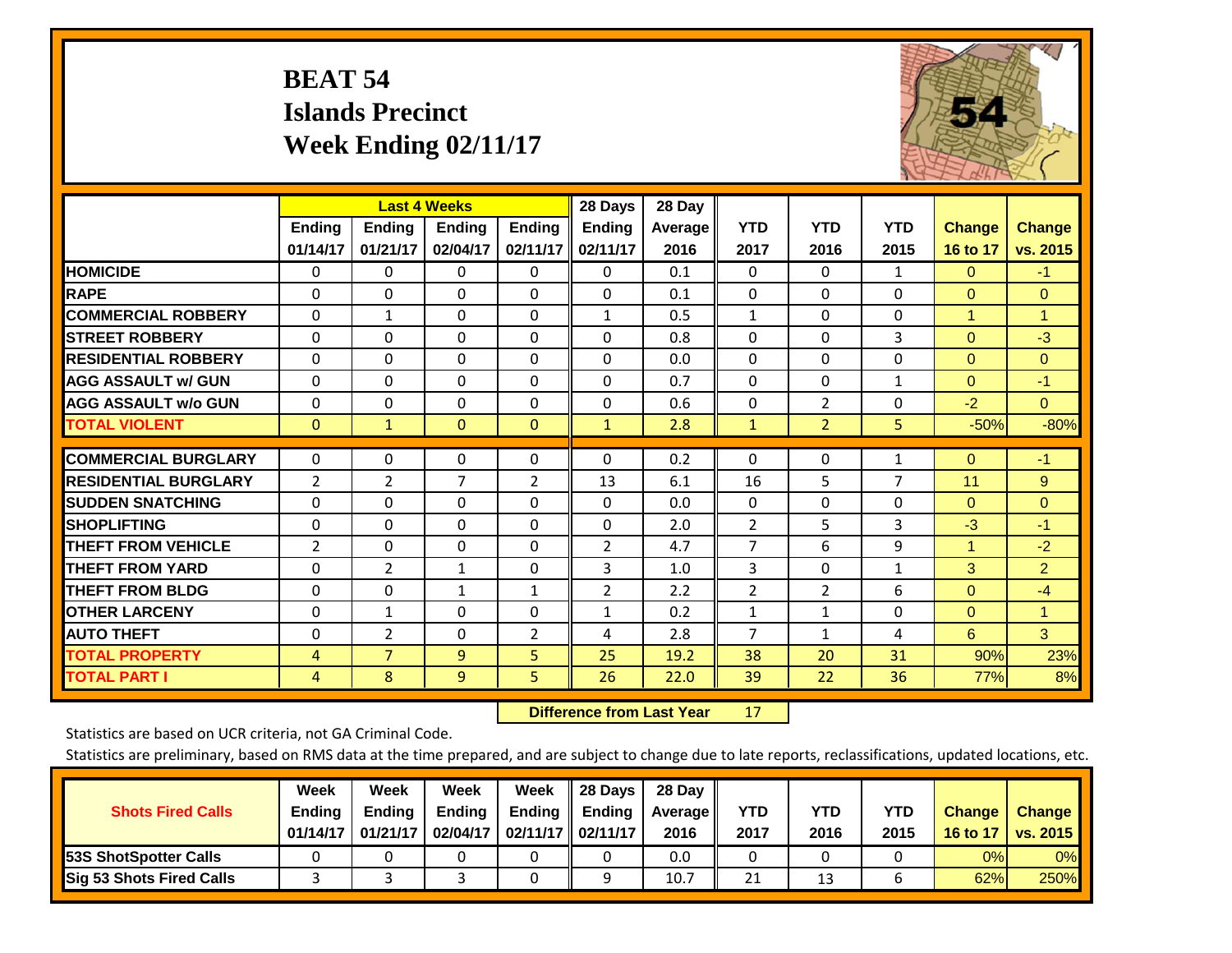# **BEAT 55 Islands Precinct Week Ending 02/11/17**



|                             | <b>Last 4 Weeks</b> |               |              |                | 28 Days        | 28 Day     |                |                |                |                |                      |
|-----------------------------|---------------------|---------------|--------------|----------------|----------------|------------|----------------|----------------|----------------|----------------|----------------------|
|                             | <b>Ending</b>       | <b>Ending</b> | Ending       | <b>Ending</b>  | <b>Ending</b>  | Average II | <b>YTD</b>     | <b>YTD</b>     | <b>YTD</b>     | <b>Change</b>  | <b>Change</b>        |
|                             | 01/14/17            | 01/21/17      | 02/04/17     | 02/11/17       | 02/11/17       | 2016       | 2017           | 2016           | 2015           | 16 to 17       | vs. 2015             |
| <b>HOMICIDE</b>             | 0                   | 0             | $\Omega$     | $\Omega$       | $\mathbf{0}$   | 0.0        | $\mathbf{0}$   | $\mathbf{0}$   | $\mathbf{1}$   | $\mathbf{0}$   | -1                   |
| <b>RAPE</b>                 | 0                   | $\Omega$      | $\Omega$     | $\Omega$       | $\Omega$       | 0.1        | $\Omega$       | $\Omega$       | 0              | $\Omega$       | $\mathbf{0}$         |
| <b>COMMERCIAL ROBBERY</b>   | $\Omega$            | 0             | $\Omega$     | 1              | 1              | 0.1        | 1              | 1              | 0              | $\mathbf{0}$   | $\blacktriangleleft$ |
| <b>ISTREET ROBBERY</b>      | $\Omega$            | $\Omega$      | $\Omega$     | $\Omega$       | $\Omega$       | 0.1        | $\Omega$       | $\Omega$       | $\Omega$       | $\Omega$       | $\Omega$             |
| <b>RESIDENTIAL ROBBERY</b>  | $\Omega$            | $\Omega$      | $\Omega$     | $\Omega$       | $\Omega$       | 0.0        | $\Omega$       | $\Omega$       | 0              | $\mathbf{0}$   | $\Omega$             |
| <b>AGG ASSAULT w/ GUN</b>   | $\Omega$            | 0             | $\mathbf{0}$ | $\Omega$       | $\Omega$       | 0.2        | $\Omega$       | $\Omega$       | 0              | $\Omega$       | $\mathbf{0}$         |
| <b>AGG ASSAULT w/o GUN</b>  | $\Omega$            | 1             | 1            | $\Omega$       | $\overline{2}$ | 0.5        | $\overline{2}$ | 1              | 0              | $\overline{1}$ | $\overline{2}$       |
| <b>TOTAL VIOLENT</b>        | $\mathbf{0}$        | $\mathbf{1}$  | $\mathbf{1}$ | $\mathbf{1}$   | 3              | 0.9        | 3              | $\overline{2}$ | 1              | 50%            | 200%                 |
| <b>COMMERCIAL BURGLARY</b>  | $\Omega$            |               |              |                | $\Omega$       |            |                |                |                |                |                      |
|                             |                     | 0             | 0            | 0              |                | 0.2        | 0              | $\overline{2}$ | 1              | $-2$           | $-1$                 |
| <b>RESIDENTIAL BURGLARY</b> | $\Omega$            | $\Omega$      | 1            | $\mathbf{0}$   | $\mathbf{1}$   | 4.0        | 2              | $\overline{2}$ | 9              | $\Omega$       | $-7$                 |
| <b>ISUDDEN SNATCHING</b>    | 0                   | 0             | $\Omega$     | $\mathbf{0}$   | $\Omega$       | 0.4        | $\Omega$       | $\Omega$       | 0              | $\Omega$       | $\mathbf{0}$         |
| <b>SHOPLIFTING</b>          | 1                   | 0             | 1            | 0              | $\overline{2}$ | 6.1        | 3              | 14             | 5              | $-11$          | $-2$                 |
| <b>THEFT FROM VEHICLE</b>   | $\Omega$            | $\mathbf{1}$  | $\Omega$     | 4              | 5              | 4.2        | $\overline{7}$ | 9              | 5              | $-2$           | $\overline{2}$       |
| <b>THEFT FROM YARD</b>      | $\mathbf{1}$        | 1             | $\Omega$     | $\mathbf 0$    | 2              | 2.6        | 3              | 4              | 4              | $-1$           | $-1$                 |
| <b>THEFT FROM BLDG</b>      | 1                   | 1             | 2            | $\mathbf{1}$   | 5              | 3.7        | $\overline{7}$ | 6              | 9              | 1              | $-2$                 |
| <b>OTHER LARCENY</b>        | 0                   | 0             | $\mathbf{0}$ | $\Omega$       | 0              | 1.1        | $\Omega$       | 7              | $\mathbf{1}$   | $-7$           | $-1$                 |
| <b>AUTO THEFT</b>           | 0                   | 0             | $\Omega$     | $\mathbf 0$    | $\Omega$       | 1.5        | $\overline{2}$ | 2              | $\overline{2}$ | $\Omega$       | $\overline{0}$       |
| <b>TOTAL PROPERTY</b>       | 3                   | 3             | 4            | 5 <sup>1</sup> | 15             | 23.8       | 24             | 46             | 36             | $-48%$         | $-33%$               |
| <b>TOTAL PART I</b>         | 3                   | 4             | 5            | 6              | 18             | 24.7       | 27             | 48             | 37             | $-44%$         | $-27%$               |

 **Difference from Last Year**‐21

Statistics are based on UCR criteria, not GA Criminal Code.

|                                 | Week          | Week     | Week          | Week                 | 28 Days       | 28 Day            |      |      |            |               |               |
|---------------------------------|---------------|----------|---------------|----------------------|---------------|-------------------|------|------|------------|---------------|---------------|
| <b>Shots Fired Calls</b>        | <b>Ending</b> | Ending   | <b>Ending</b> | Ending               | <b>Ending</b> | <b>Average</b> II | YTD  | YTD  | <b>YTD</b> | <b>Change</b> | <b>Change</b> |
|                                 | 01/14/17      | 01/21/17 | 02/04/17      | 02/11/17    02/11/17 |               | 2016              | 2017 | 2016 | 2015       | 16 to 17      | vs. 2015      |
| <b>153S ShotSpotter Calls</b>   |               |          |               |                      |               | 0.0               |      |      |            | 0%            | 0%            |
| <b>Sig 53 Shots Fired Calls</b> |               |          |               |                      |               | 5.1               |      |      |            | 0%            | $-33%$        |